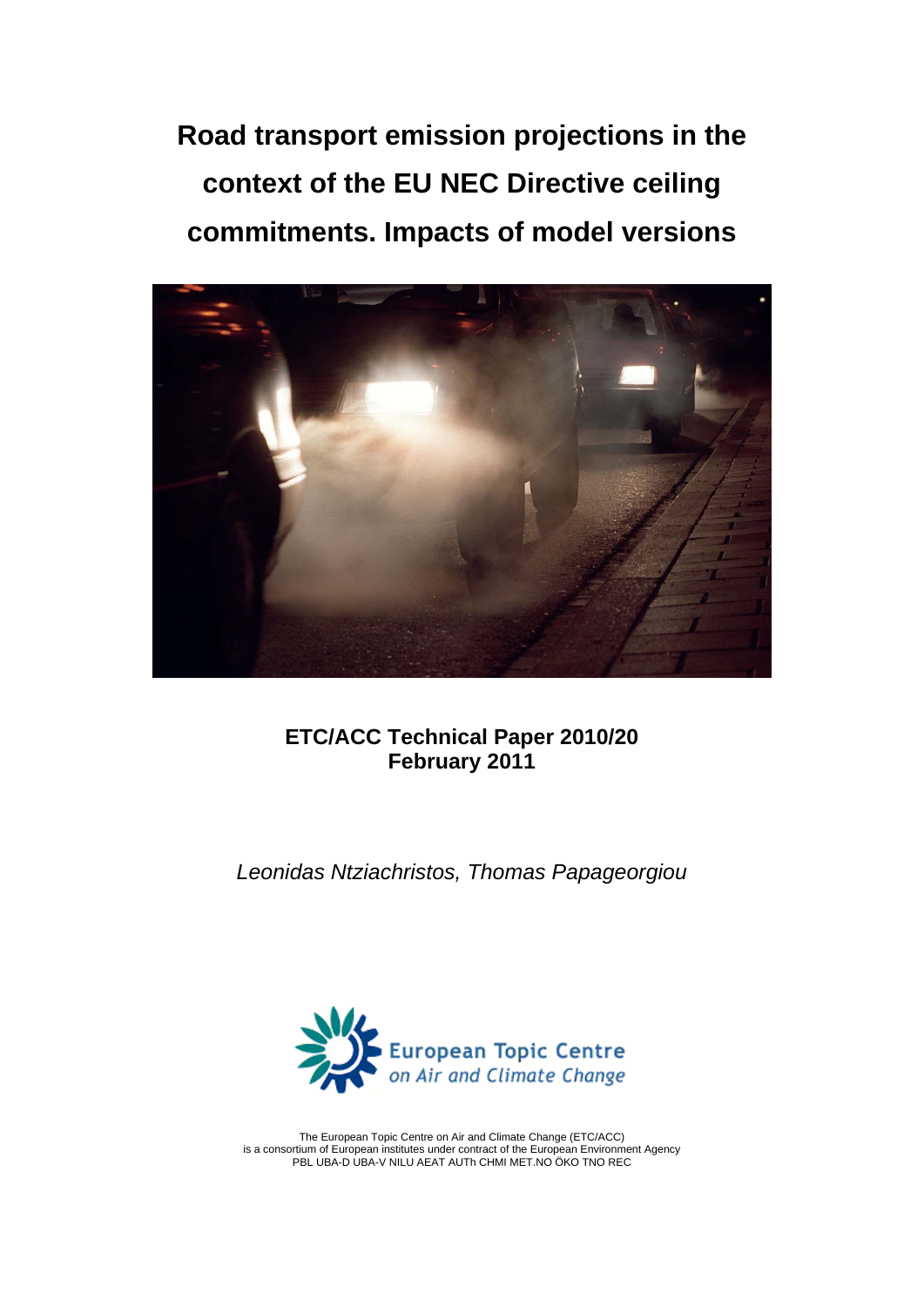*Front page picture: Emissions from road transport* 

*Author affiliation:* 

*Leonidas Ntziachristos, Thomas Papageorgiou: Aristotle University Thessaloniki (LAT/AUTh)* 

#### **DISCLAIMER**

This ETC/ACC Technical Paper has not been subjected to European Environment Agency (EEA) member country review. It does not represent the formal views of the EEA.

*© ETC/ACC, 2011. ETC/ACC Technical Paper 2010/20 European Topic Centre on Air and Climate Change PO Box 303 3720 AH Bilthoven The Netherlands Phone +31 30 2748562 Fax +31 30 2744433 Email [etcacm@rivm.nl](mailto:etcacm@rivm.nl) Website<http://air-climate.eionet.europa.eu/>or<http://acm.eionet.europa.eu/>*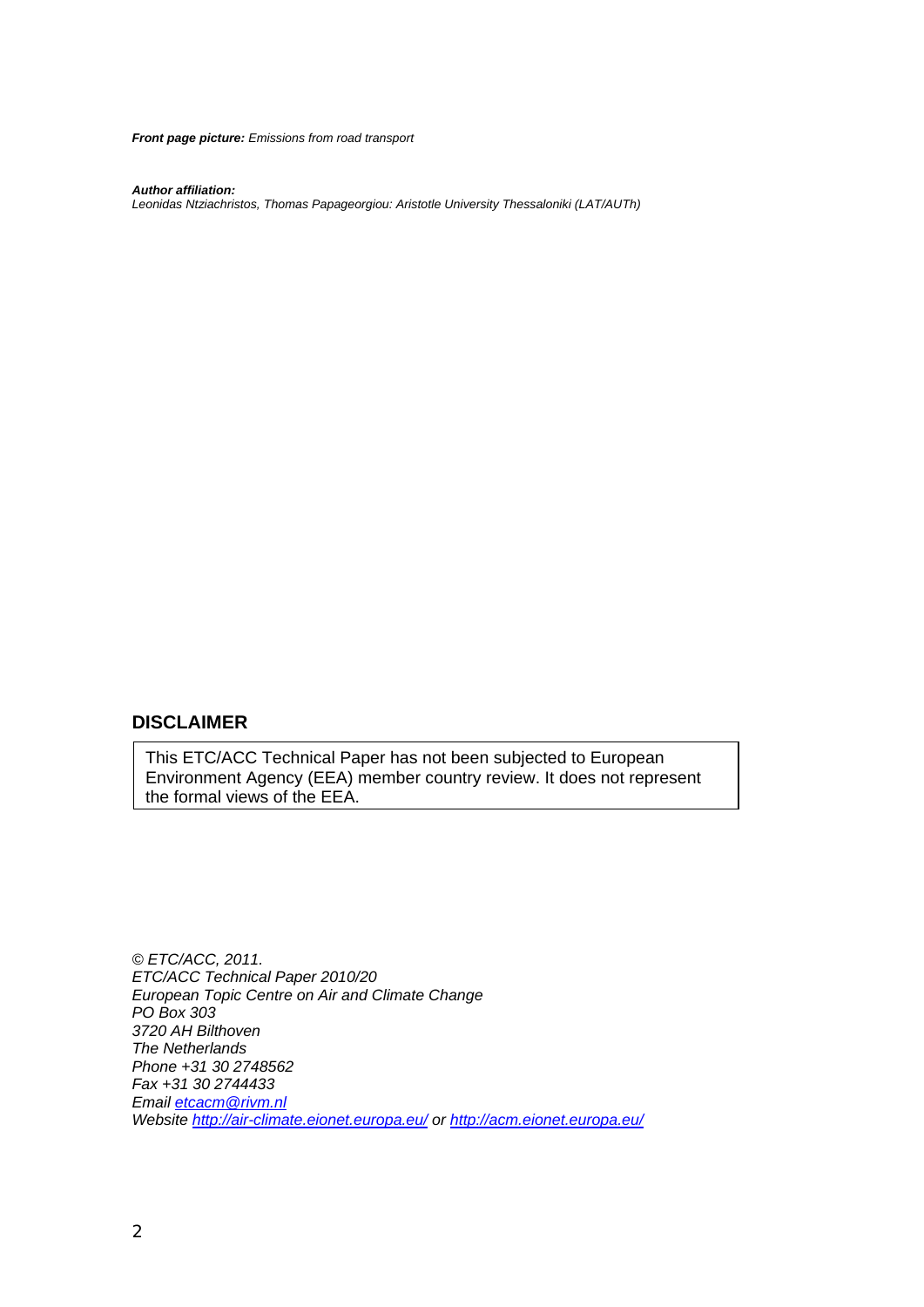## **Contents**

| 2.1 |                                                                           |  |
|-----|---------------------------------------------------------------------------|--|
| 2.2 |                                                                           |  |
| 2.3 |                                                                           |  |
| 2.4 |                                                                           |  |
|     |                                                                           |  |
| 3.1 |                                                                           |  |
| 3.2 |                                                                           |  |
| 3.3 |                                                                           |  |
| 3.4 |                                                                           |  |
|     |                                                                           |  |
|     |                                                                           |  |
|     | 6 Annex: Detailed calculations per country, year, run and vehicle type 26 |  |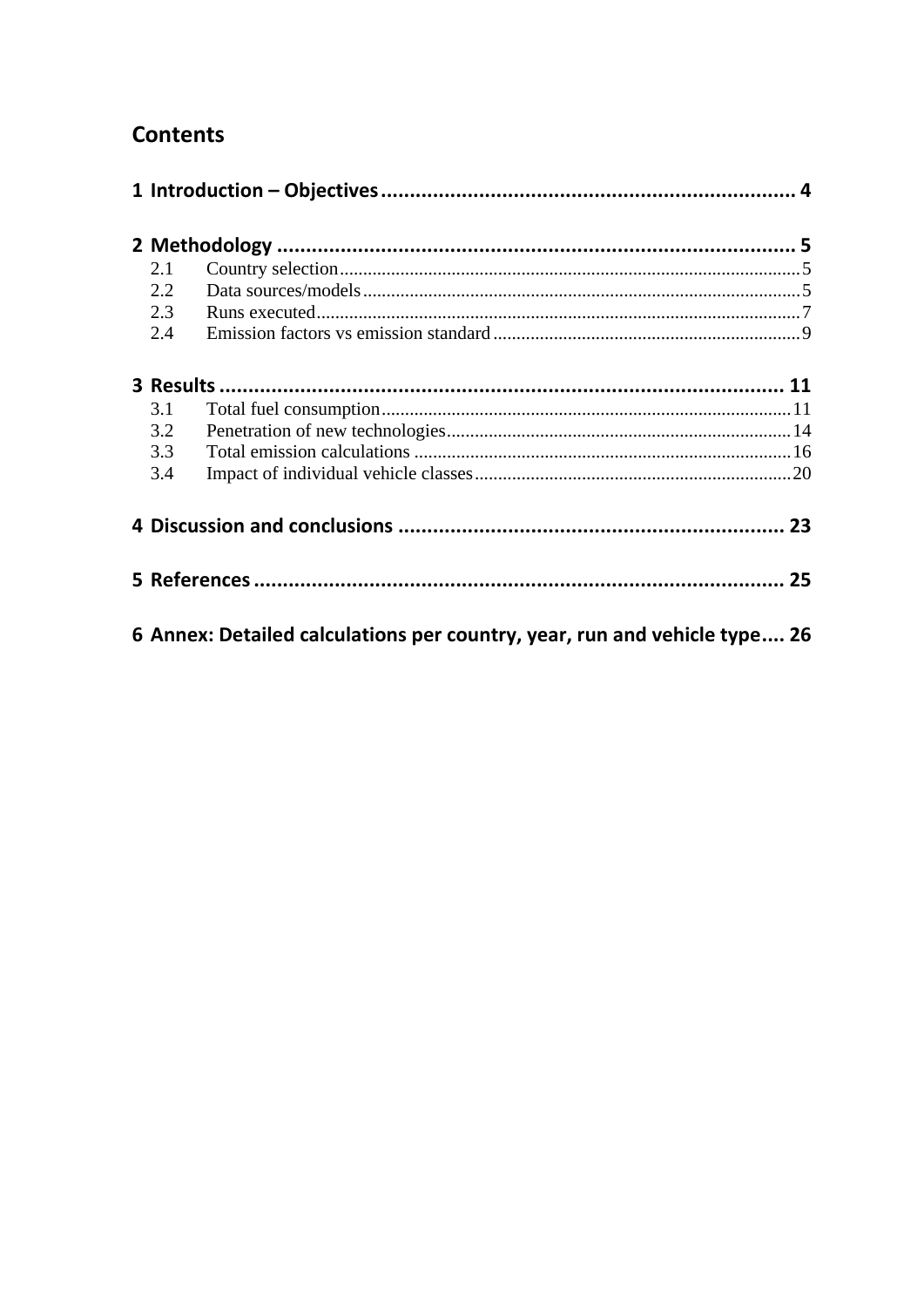### <span id="page-3-0"></span>**1 Introduction – Objectives**

The National Emission Ceilings Directive (2001/81/EC) is one of the key European policy measures in controlling the emission of the main pollutants responsible for eutrophication, acidification, and ground‐level ozone. The Directive sets emission ceilings (i.e. total emission limits at a national level) in all EU27 Member States to be achieved by 2010 for four pollutants (SO2, NOx, VOC, NH3) across all economic sectors. Penalties are foreseen if emission ceilings are exceeded.

The emission ceilings for each Member State were designed in the period 1998‐99 prior to the Directive coming into force in 2001. Setting the actual ceiling (in kT) was a meticulous task. The ceilings were designed using the RAINS model of IIASA (Amann et al., 1998). At the time of designing the NECD ceilings, emissions were projected to 2010 using the best available information of the time. This information included category classification within each sector, activity projection per emission source, and emission factors per technology. RAINS first established a reference scenario (CLE), which represented the evolution of emissions assuming only the legislation in place in 1999. A second scenario (MFR) estimated ceilings assuming full implementation of available control measures of the time. This was a hypothetical scenario that demonstrated the maximum reduction potential for reference.

The actual emission ceiling per Member State was finally the result of a political decision supported by the RAINS calculations. The political decision took into account the costeffectiveness of different measures and the national circumstances to reach an agreement at a European Union level. The Directive includes the results of this political discussion as an emission target per Member State. Although the ceilings inherently assume the introduction of a bunch of measures, the Directive does not specify the technical or non‐technical measures that each Member State needs to introduce. Each Member State is liable against the ceiling, but the approach to reach it is within the jurisdiction of each Member State.

In order to calculate road transport emissions in this procedure, RAINS received input data from two main sources: Energy consumption data was provided by PRIMES (Capros et al., 1997) and emission reduction factors for (then) future emission technologies were derived by COPERT II and personal communications of the IIASA staff with LAT/AUTh personnel. Both datasets tried to reflect the best knowledge of the time. However, it is natural to expect that all methodologies used to forecast emissions may deviate from reality because it is not possible to predict the exact impact of every single policy measure. In particular in Europe, it has been reported that diesel NOx emission standards have for several years and for several technology reasons failed to introduce the expected reductions (Vestreng et al., 2008). As a result, total NOx emissions in several Member States may exceed the respective ceiling, despite introducing all implicit measures assumed when designing the ceiling.

In this report we try to provide some estimates of the magnitude of this deviation. In this respect, road transport emission calculations are performed in alternative ways. First emissions are calculated using the COPERT II emission factors and the original energy projections assumed at the RAINS version used to deliver the original ceilings. Then, we use the most updated COPERT 4 version (v8.0 – November 2010) and the most recent activity data from Member States to recalculate the emission ceilings. The different emission levels produced by the different runs may provide a good indication of the extent of the emission deviation due to the methodology and the activity data used in each case.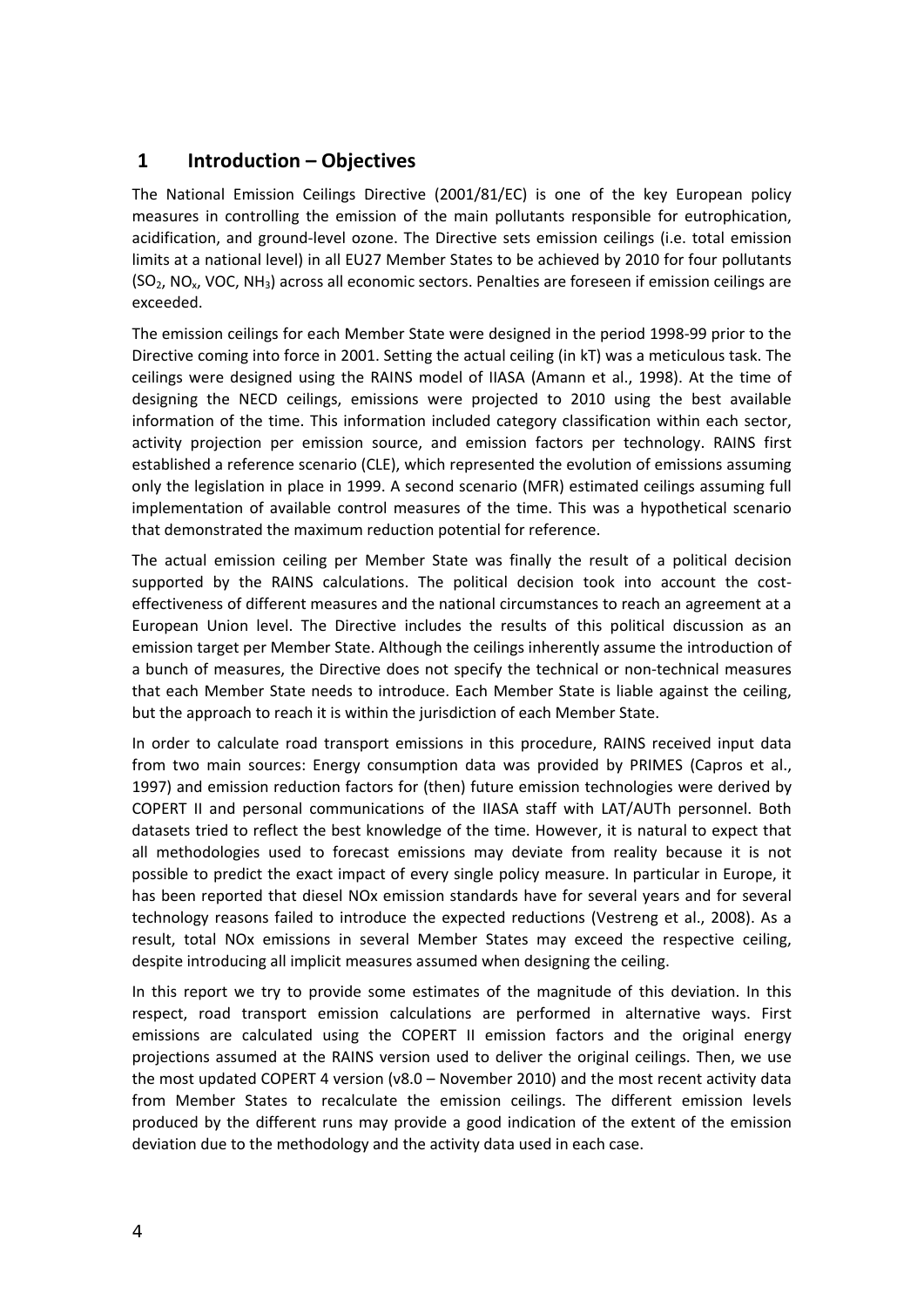## <span id="page-4-0"></span>**2 Methodology**

## **2.1 Country selection**

Four countries were selected to demonstrate the impact of changing methodologies in the emission ceiling calculation:

- Germany: Germany alone is allocated 12 % of the total EU-27 NO<sub>x</sub> emission ceiling (1051/9003 kt) and subsequent differences in actual emissions compared to the emission ceiling will have a large impact on total European-wide achievements under the NEC Directive. Germany uses the TREMOD model to estimate emissions, which is different than the COPERT 4 used in this study.
- France: France is also a large country with its emission ceiling representing 9 % of the EU‐27 total ceiling (810/9003 kt). The difference to Germany is that France uses the COPERT model for national submissions. Therefore, changes in the methodology should be directly proportional to national data.
- Netherlands: Netherlands is a medium sized country (260 kt NOx) and uses its own model to calculate emissions (VERSIT+). However, Netherlands have already tried to assess the impact of changing methodologies in the emission ceilings (Geilenkirchen, 2010). This provides a good opportunity to check our calculations with corresponding national work.
- Ireland: Ireland represents less than 1% of the total emission ceiling (65 kt). However, Ireland uses COPERT to calculate emissions and have independently also estimated the effect of changing COPERT versions on their ceilings (Leinert, 2010). This allows a direct comparison of our calculation to national estimates as a verification of the two approaches.

## **2.2 Data sources/models**

A number of sources were used to calculate emissions in alternative ways:

The original RAINS activity and emission factor data were provided directly from IIASA (J. Cofala) in November 2010. These data correspond to the final data delivered to the Commission to support Directive 2001/81/EC. The data contain fuel consumption values (in PJ) for vehicles categorized in three types, diesel heavy duty, diesel light duty and petrol light duty. All vehicle types are then further distinguished into Conventional, and Euro 1 through Euro 4. An emission factor  $(g/PJ)$  is assigned to the Conventional technology. Emission factors for all other technologies are calculated on the basis of the Conventional emission factor by utilizing the so called 'removal efficiencies' for each technology, i.e. reduction factors over the conventional.

Revised estimates for the activity data were obtained from the results of the FLEETS project (Ntziachristos et al., 2008). These are data which have been collected in the framework of a European Commission project, aiming at developing a consistent data set of detailed activity data of road transport for all Member States. The data collected originated from national submissions and international sources (Eurostat, ACEA, …) and a methodology to streamline and refine any inconsistencies was developed. The activity data have been further refined and have been used in the framework of the LIFE+ EC4MACS project (Amann et al., 2010). This is the main project supporting the further development of IIASA's GAINS model, i.e. the follow‐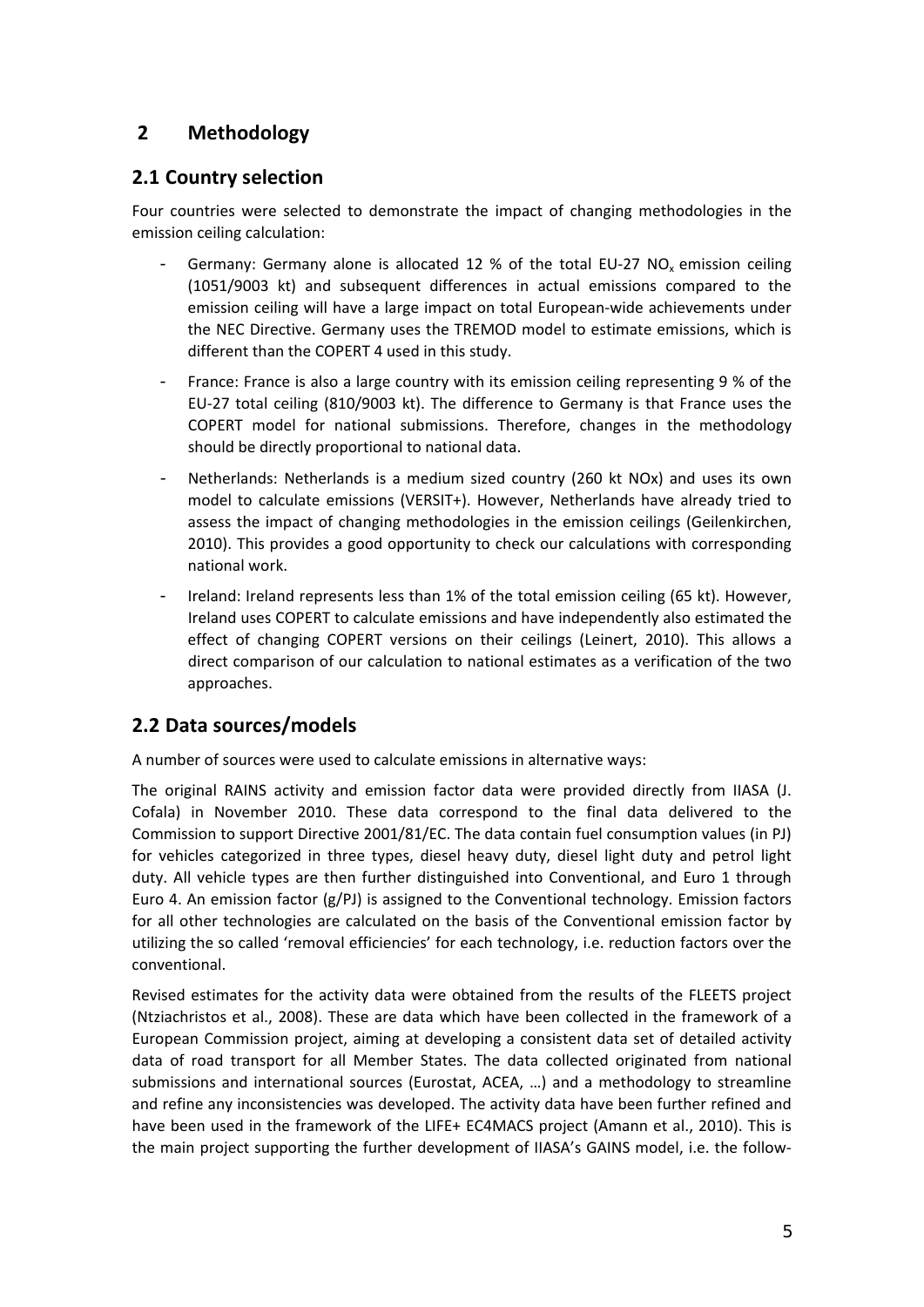<span id="page-5-0"></span>up of RAINS. This dataset is described with the acronym EC4MACS in the remaining of this report.

The emission estimates calculated with use of this dataset and their implementation into COPERT 4 have been compared to national submissions for the years 2005 and 2010 in an ETC/ACC report to EEA (Mellios et al., 2009). In general (*[Table](#page-5-0) 1*), the deviations are small except of the case of the Netherlands, where centralised calculations are some +20% above the national data. This is mostly due to the effect of tank tourism, i.e. the fuelling of vehicles in one country and the consumption in neighbouring countries. In Netherlands this can be the case because of the large ports. Diesel vehicles may therefore refuel in the Netherlands and then consume their fuel in neighbouring countries. The values in *[Table](#page-5-0) 1* demonstrate however that the centralised data and methodology fairly well represents national submissions. A perfect match is not possible because the model we have used in this work (COPERT 4 v8.0) is the latest version that has not been yet used by any country using COPERT (France, Ireland) and because Netherlands and Germanys use alternative models (VERSIT+ and TREMOD respectively). Also, the emission ceilings were designed based on statistics of fuel sold in each country. However, Member States calculate total emissions on the basis of vehicle kilometres travelled. Our definition of calculating emissions on the basis of fuel sold and not vehicle kilometres driven is consistent with the method used to develop the emission ceilings. This may lead though to some differences to calculations based on total vehicle kilometers.

| Country            | Year | National<br>Submission (kt) | Centralised<br>Calculation* (kt) | Deviation<br>(%) |
|--------------------|------|-----------------------------|----------------------------------|------------------|
| Germany            | 2000 | 996                         | 940                              | $-5,6$           |
|                    | 2005 | 656                         | 711                              | 8,4              |
| France             | 2000 | 886                         | 807                              | $-8,9$           |
|                    | 2005 | 747                         | 679                              | $-9,2$           |
| <b>Netherlands</b> | 2000 | 164                         | 199                              | 21,3             |
|                    | 2005 | 133                         | 157                              | 18,1             |
| Ireland            | 2000 | 58                          | 55                               | $-5,7$           |
|                    | 2005 | 50                          | 52                               | 4,1              |

*Table 1: National submissions and centralised calculations of road transport NOx emissions for countries examined in this report.* 

\* Centralised estimates are based on total fuel sold – national submissions on vehicle kilometres driven on national ground.

The COPERT 4 version (v8.0) used in this study is the latest version available. It includes all our knowledge on emission factors, including the heavy duty emission factors from HBEFA version 3.1 which demonstrate the high NOx emissions of SCR equipped heavy duty trucks. Version 8.0 does not yet include revised emission factors for Euro 5 diesel cars which are also expected higher that the estimates used in v8.0. However, as our calculations in this report extend only up to 2010, the impact of the uncertainty in the Euro 5 emission factor is expected to be very small.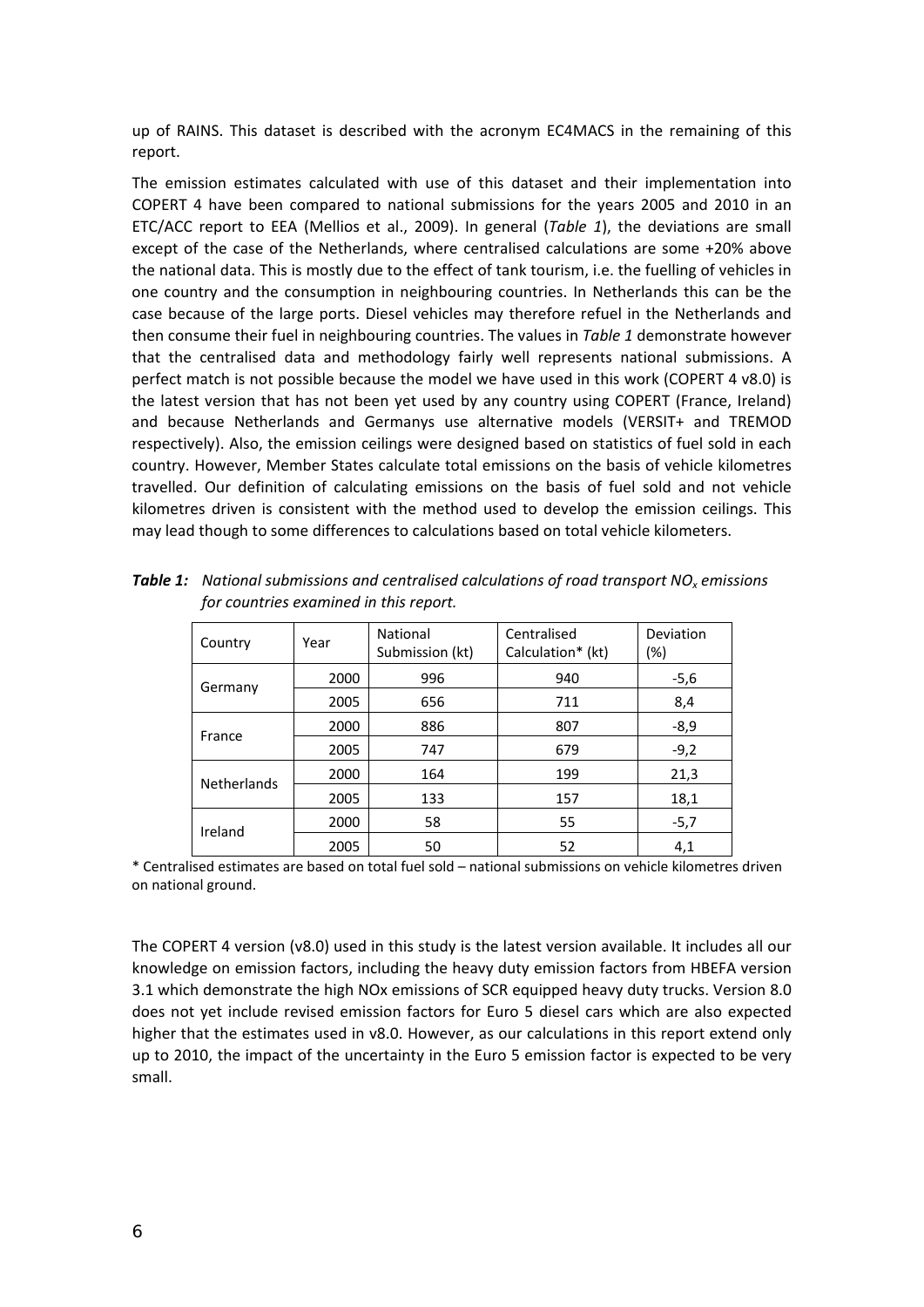### <span id="page-6-0"></span>**2.3 Runs executed**

Five runs were conducted in total to demonstrate the impact of the changing methodologies and the revised activity data on the emission ceilings calculation.

#### Run 1 : Original RAINS

The first run is the original RAINS run, using the activity data (PJ), the conventional emission factors, and the removal efficiencies from RAINS. As an example, the activity data included in RAINS for Germany are shown in *[Table](#page-6-0) 2* and the conventional emission factors and removal efficiencies, as an example for diesel heavy duty vehicles, are shown in *[Table](#page-6-0) 3*. Values in red are the calculated emission factors  $(g/MJ)$  per new technology level, based on the removal efficiencies and the conventional emission factor. RAINS considers busses to be included in heavy duty vehicles, and light commercial vehicles and power two wheelers as part of the passenger cars.

| Fuel      | Category      | Technology        | 1995     | 2000     | 2005 | 2010 |
|-----------|---------------|-------------------|----------|----------|------|------|
| MD        | TRA RD HD     | Conventional      | 349      | 130      | 8    |      |
| MD        | TRA RD HD     | EUR1              | 150      | 157      | 27   |      |
| MD        | TRA RD HD     | EUR <sub>2</sub>  | 0        | 235      | 161  | 29   |
| MD        | TRA RD HD     | EUR <sub>3</sub>  | $\Omega$ | $\Omega$ | 284  | 249  |
| MD        | TRA RD HD     | EUR4              | $\Omega$ | $\Omega$ | 0    | 184  |
| LF        | TRA RD LD4    | Conventional      | 416      | 33       | 2    | 0    |
| LF        | TRA RD LD4    | LFCC1             | 885      | 823      | 397  | 92   |
| LF        | TRA RD LD4    | LFCC <sub>2</sub> | 0        | 562      | 551  | 327  |
| LF        | TRA RD LD4    | LFCC3             | $\Omega$ | 0        | 598  | 570  |
| LF        | TRA RD LD4    | LFCC4             | $\Omega$ | 0        | 0    | 624  |
| <b>MD</b> | LD4<br>TRA RD | Conventional      | 345      | 178      | 60   | 9    |
| MD        | TRA RD LD4    | <b>MDLDCM</b>     | 107      | 134      | 94   | 27   |
| MD        | TRA RD LD4    | <b>MDLDAM</b>     | 0        | 171      | 212  | 158  |
| MD        | RD LD4<br>TRA | <b>MDLDEC</b>     | 0        | 0        | 192  | 214  |
| <b>MD</b> | TRA RD LD4    | <b>MDLDNX</b>     | $\Omega$ | 0        | 0    | 215  |

*Table 2: Activity data (PJ) per vehicle type, technology, and calculation year from RAINS*

*Table 3: Emission factors (g/MJ) diesel heavy duty vehicles in Germany (example)*

| Country     | Run         | <b>FUEL ABB</b> | Category  | Technology       | Conventional<br>EF | <b>RF</b> | <b>NO<sub>x</sub></b><br>EF |
|-------------|-------------|-----------------|-----------|------------------|--------------------|-----------|-----------------------------|
| <b>GERM</b> | <b>NEWL</b> | MD              | TRA RD HD | Conventional     | 0.85               | 0         | 0.85                        |
| <b>GERM</b> | <b>NEWL</b> | <b>MD</b>       | TRA RD HD | EUR <sub>1</sub> | 0.85               | 32.90     | 0.57                        |
| <b>GERM</b> | <b>NEWL</b> | <b>MD</b>       | TRA RD HD | EUR <sub>2</sub> | 0.85               | 42.70     | 0.49                        |
| <b>GERM</b> | <b>NEWL</b> | <b>MD</b>       | TRA RD HD | EUR <sub>3</sub> | 0.85               | 59.80     | 0.34                        |
| <b>GERM</b> | <b>NEWL</b> | <b>MD</b>       | TRA RD HD | EUR4             | 0.85               | 84.20     | 0.13                        |

#### Run 2 : COPERT II + RAINS (C2+RAINS)

This run calculates emissions using COPERT II and the activity data of RAINS. The idea behind this run is basically to validate the RAINS data and check that the COPERT II calculations result to similar values. It is not possible to result to identical values because COPERT II uses emission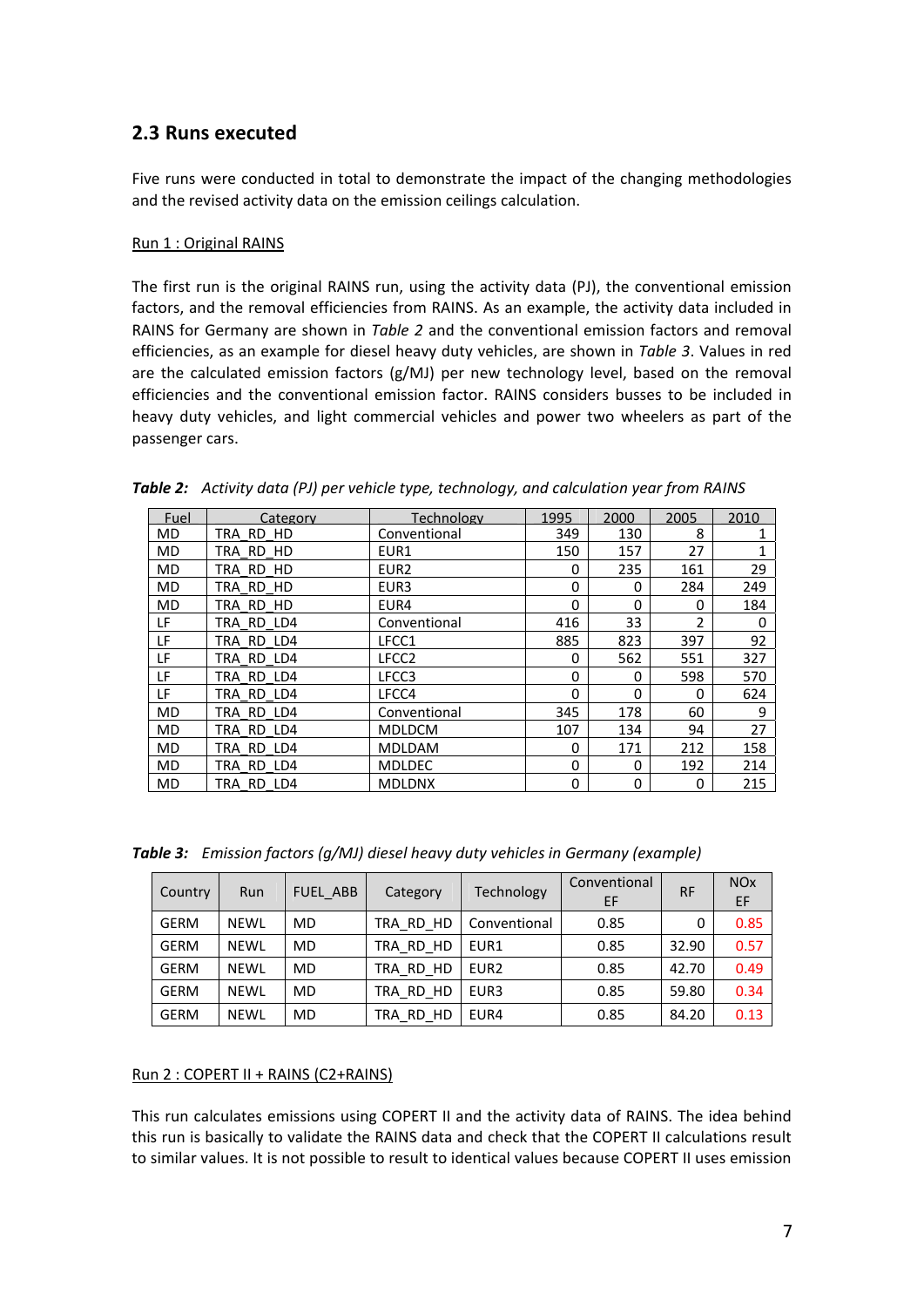factors in g/km compared to g/MJ of RAINS. The following methodology was applied to streamline the data: Vehicle population and mileage per technology were obtained from the FLEETS database. This includes light commercial vehicles, mopeds, motorcycles, and petrol heavy duty vehicles. Also, all other data (share, speed, fuel injection percentages, etc.) were received from FLEETS. In a first step, the fuel consumption calculated per technology with COPERT II and the FLEETS data was equalized to RAINS consumption per technology by calibrating the mileage values. Then, total NOx emissions are calculated.

#### Run 3 : COPERT II + EC4MACS (C2+EC4MACS)

This run reveals what the effect of methodology is if revised activity data are used. This is useful to reveal what would have been the ceiling if we exactly knew how activity data would have developed. In principle, this run may be used to check whether the lack to meet the ceiling is due to the changing methodology or because the activity in the country has significantly increased. In the prior case, the responsibility of missing the ceiling is because of the changing methodology and the inability of policies to introduce the reductions they should.

#### Run 4 : COPERT 4 + RAINS (C4+RAINS)

The rationale of this run is to check the impact of methodology change and keeping the same activity data as in the original RAINS calculation. Otherwise, the methodology followed is the same to Run 2, i.e first the mileage is calibrated to match the activity data of RAINS and second, NOx emissions are calculated.

#### Run 5 : COPERT 4 + EC4MACS (C4+EC4MACS)

This can be considered the most updated calculation, using updated methodology and activity data. Run 5 is considered to reflect the evolution of emissions as they will be reported by the Member States in their 2011 submission year (2010 calculations).

#### Main Assumptions

- The 'Conventional' emission technology of RAINS is corresponded to ECE 1504 in COPERT as the most widespread non‐catalyst technology.
- COPERT II methodology does not include technologies post Euro 3 for passenger cars and post Euro II for heavy duty vehicles. In order to perform Runs 2 and 3 we had to introduce these technologies in COPERT II, as RAINS included emission technologies up to Euro IV/4. For the NOx emission factor we used the same RAINS removal efficiency over the conventional technology also on COPERT II. For fuel consumption we used the fuel consumption factor (g/km) of the latest available technology in COPERT II.
- RAINS fuel consumption is reported in energy units (PJ). COPERT fuel consumption is reported in tones (t). For comparison and reporting reasons in all cases we converted fuel consumption from RAINS into tones by using the heating values of 0.042 [PJ/t] for diesel and 0.044 [PJ/t] for gasoline.
- In Run 3 (COPERT II + EC4MACS) the Euro 5/V activity has been lumped to Euro 4/IV as no emission factors for such vehicles exist in COPERT II.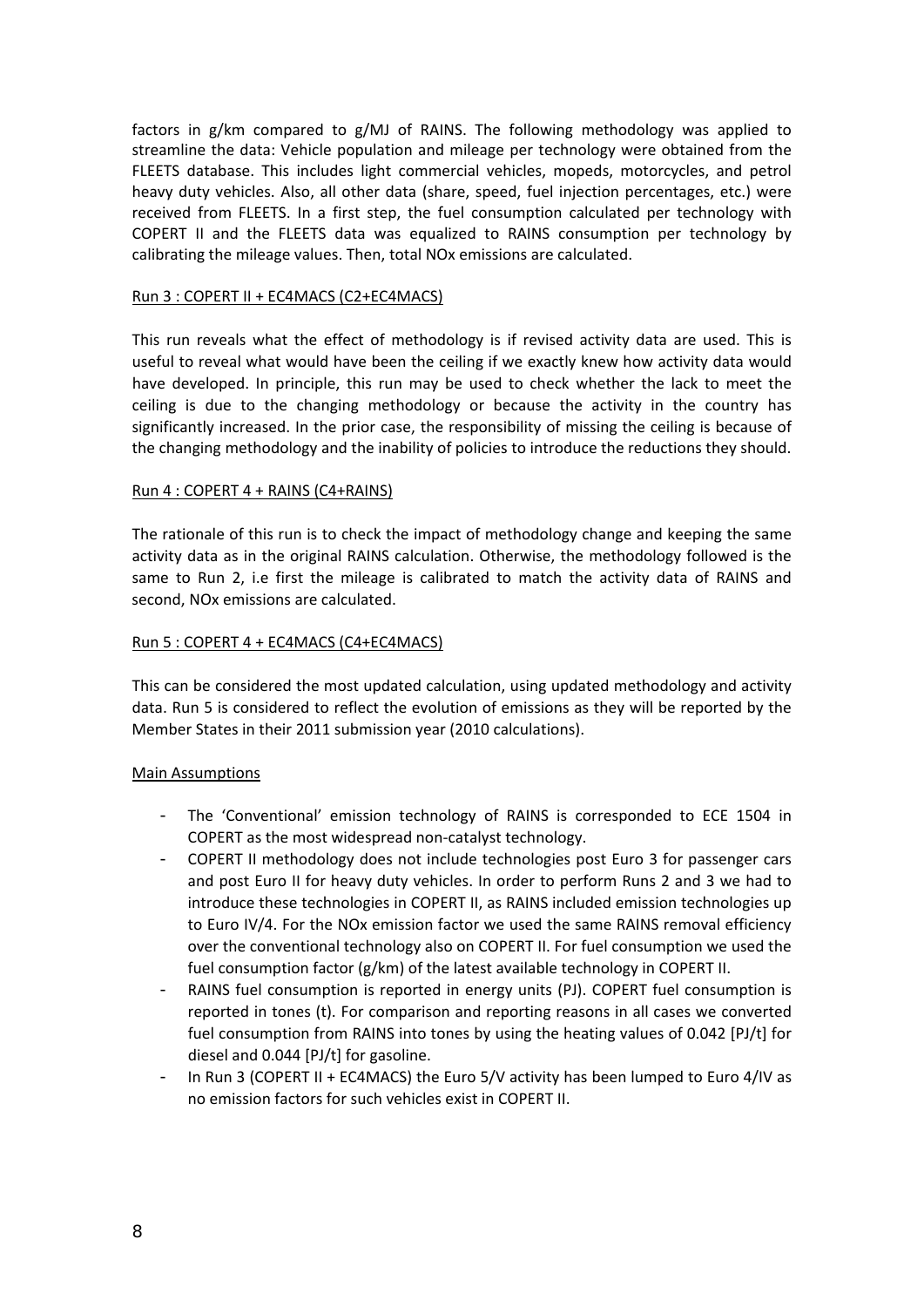#### <span id="page-8-0"></span>**2.4 Emission factors vs emission standard**

Using the methodologies and the input data mentioned before, it is possible to calculate mean NOx emission factors for RAINS and COPERT 4. These emission factors may be expressed as a fraction of the 'Conventional' technology. This is shown in *[Figure](#page-8-0) 1* for the three vehicle types (heavy duty trucks – HDT, gasoline passenger cars – GPC and diesel passenger cars – DPC) included in RAINS. For comparison, the emission standard reductions (over Euro 1/I) are also shown (ES). It is clear that RAINS emission reductions clearly followed the emission standards. Some deviations (for example Euro IV HDT and Euro 5 DPC) are because these emission standards were not finalised in 1999. Therefore, the methodology which was introduced in RAINS was correct at the time of developing it. However, the reality (COPERT 4) shows that the emission factors did not follow the reductions requested by the emission standards. This is clear for both HDTs and DPCs. For example, the Euro 4 diesel passenger car emission factor is at 40% of the conventional emission level, while the emission standard is only at 20%. This is a large difference, with potentially significant implications in meeting the emission ceiling.



*Figure 1: Reductions in emissions (Conventional = 100) introduced by emission standards (ES), assumed in RAINS and included in COPERT 4.*

The only case that emission standards and emission factors reached similar reductions is the GPC case. It also needs to be repeated that the Euro 5 passenger car emission factors (both gasoline and diesel) are estimates only and are not based on measured data. This may not be a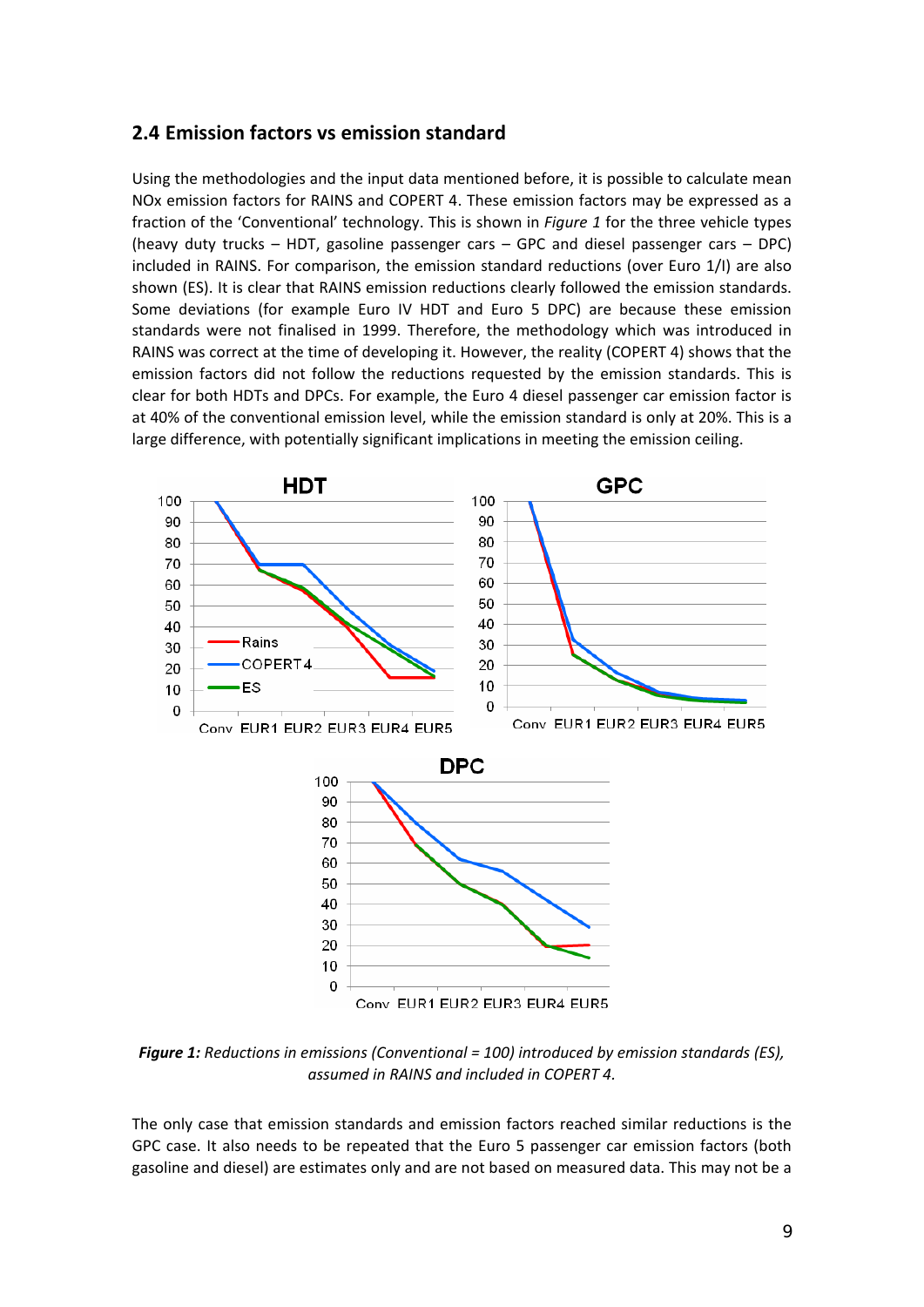problem for gasoline cars (Euro 5 and Euro 4 technologies are identical) but first indications of diesel cars imply that the NOx emission level will be yet higher than assumed by COPERT 4.

The deviation between real on-road and reductions as specified in emission standards leads to significant differences between the foreseen and actual progress in reducing emissions.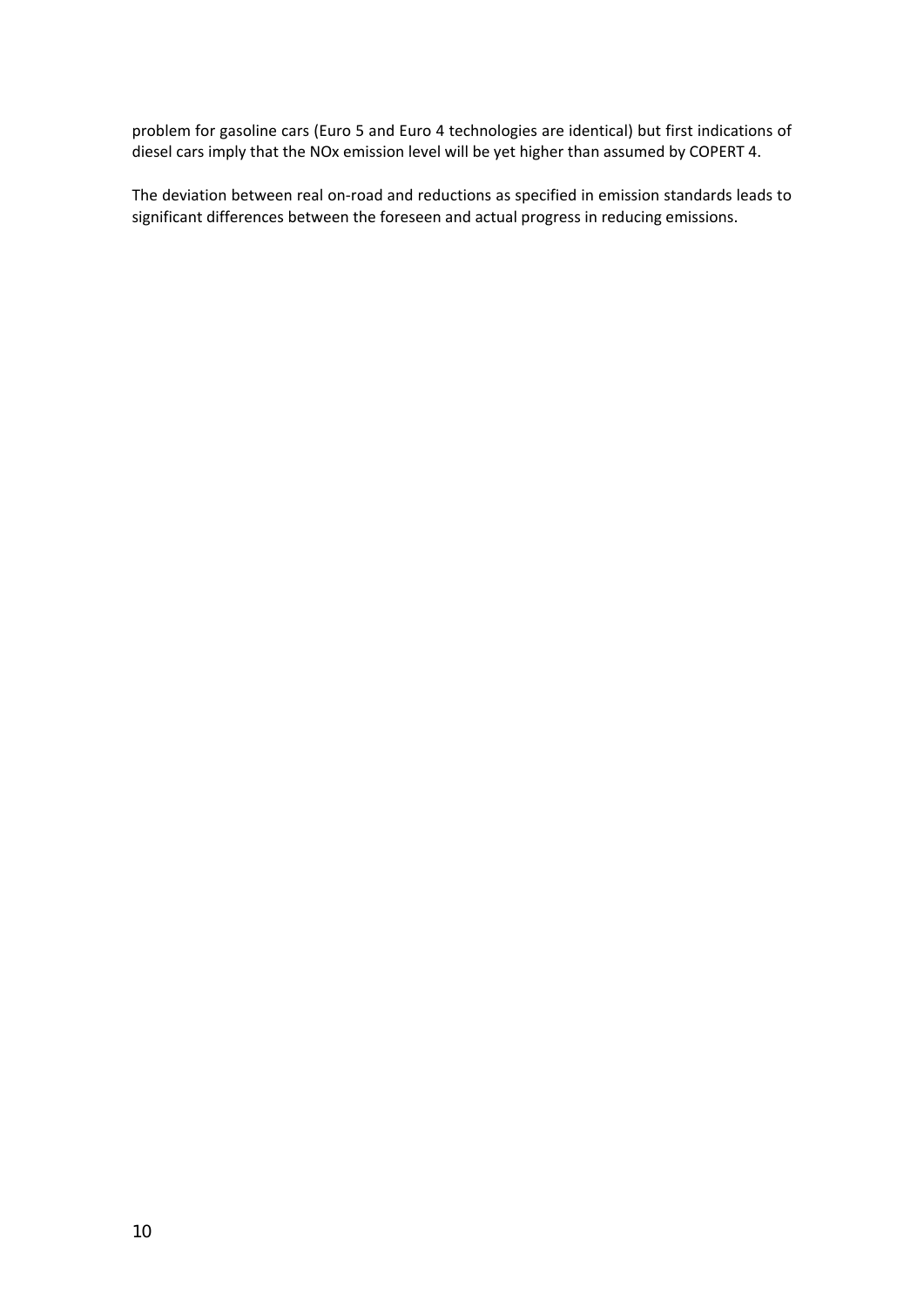### <span id="page-10-0"></span>**3 Results**

The results of the calculations are presented in the following sections. The Annex presents all results per country.

### **3.1 Total fuel consumption**

*[Figure](#page-10-0) 2* presents the total fuel consumption for the different vehicle types and total road transport per scenario in the case of Germany. All runs which are based on the activity data from RAINS (Run 1, 3, 5) lead to the same fuel consumption because they are based on the same activity data. The scenarios based on new estimate of activity data show that activity developed differently than foreseen. The total energy consumption for road transport was actually lower than what was projected in RAINS. Moreover, the gasoline consumption dropped significantly, instead of increasing as assumed in RAINS. However, the diesel consumption, in particular of heavy duty vehicles, developed much higher than what it was considered. As NOx emissions are mainly associated with diesel heavy duty vehicles, this fact alone is assumed to have a significant impact on the attainment of emission ceilings.



*Figure 2: Total fuel consumption in the different runs for Germany*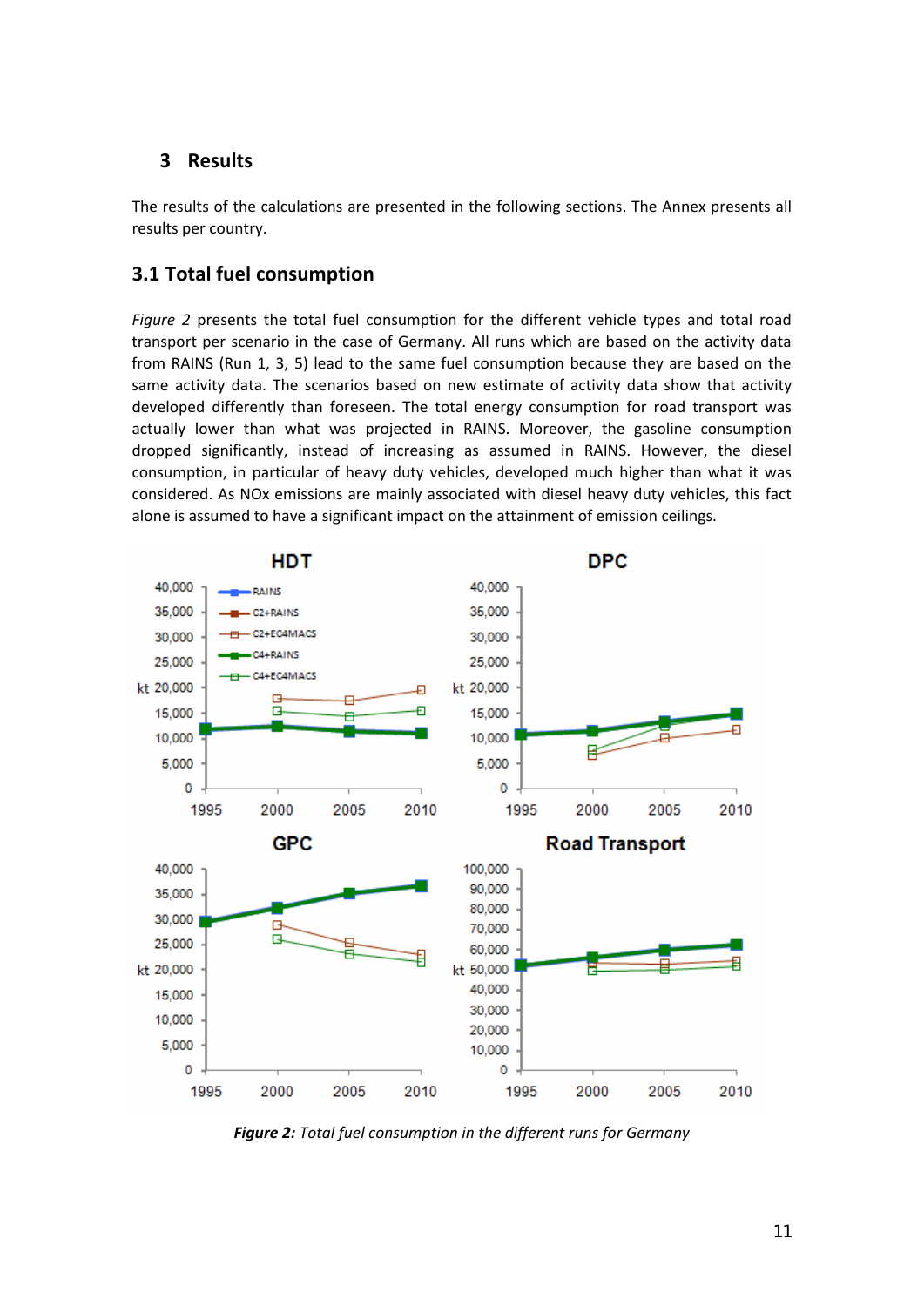The corresponding picture for France is shown in *Figure 3*. Again, actual fuel consumption is lower that what was assumed with RAINS. However, the difference in the split between gasoline and diesel is dramatic, in particular in the passenger car sector. The fuel consumption of diesels in 2010 is some 60% higher than was assumed in RAINS. A corresponding drop in gasoline consumption is encountered. In 2008, diesel cars corresponded to 77.3% of new car registrations in France (the second highest next to Belgium with 79%) compared to 46.5% in 1999. This explains the change in trends between gasoline and diesel.



*Figure 3: Total fuel consumption in the different runs for France*

In the case of Netherlands, fuel consumption developed very similar to what was projected with RAINS (*[Figure](#page-12-0) 4*). Any differences are basically below 5%. However, the difference in the split between gasoline and diesel is also visible here. Similar to France, the diesel consumption between cars and trucks is different. Because of the higher fuel consumption specific emission factor of NOx (g NOx/ kg fuel) for heavy duty vehicles, the shift of diesel consumption towards heavy duty vehicles will further increase the total emissions.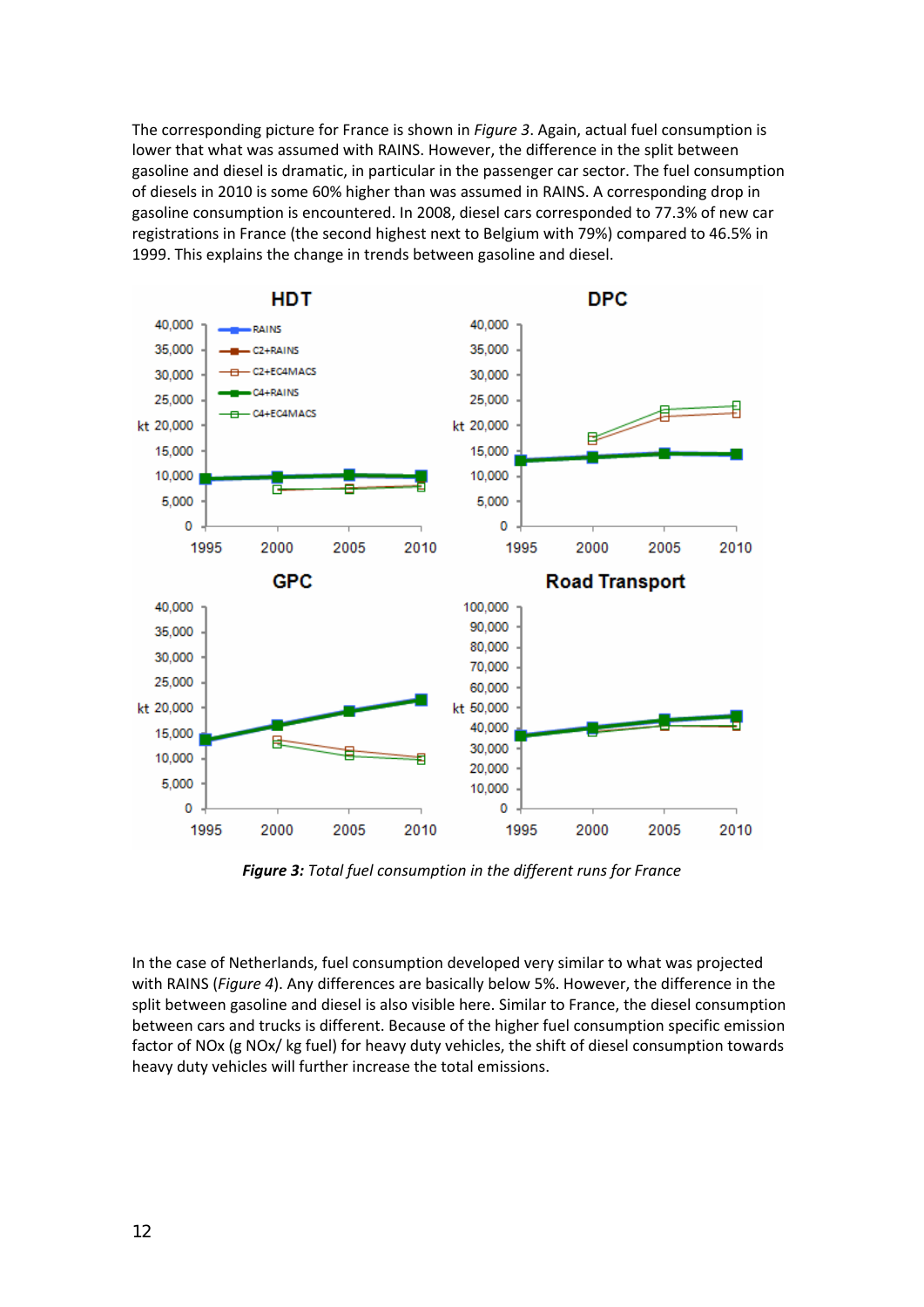<span id="page-12-0"></span>

*Figure 4: Total fuel consumption in the different run for the Netherlands*

Ireland (*[Figure](#page-13-0) 5*) is unique compared to the previous cases, in the sense that total fuel consumption reported significantly exceeds what was foreseen in RAINS. A main reason for this has been the booming economy of Ireland over the previous years. Despite this, and the changes expected again to 2010, due to the financial problems that Ireland is faced with, it still means that emission ceilings designed in 1999 will be difficult to be met by 2010. The fuel consumption is higher than expectations for all vehicle classes but in particular for passenger cars (both gasoline and diesel). The diesel consumption in 2010 is actually three time higher than what was thought in 1999. In Ireland, diesel car registrations were below 25% of total registrations until 2006 but they reached 62% in 2010. This explains the steep increase in diesel passenger car consumption.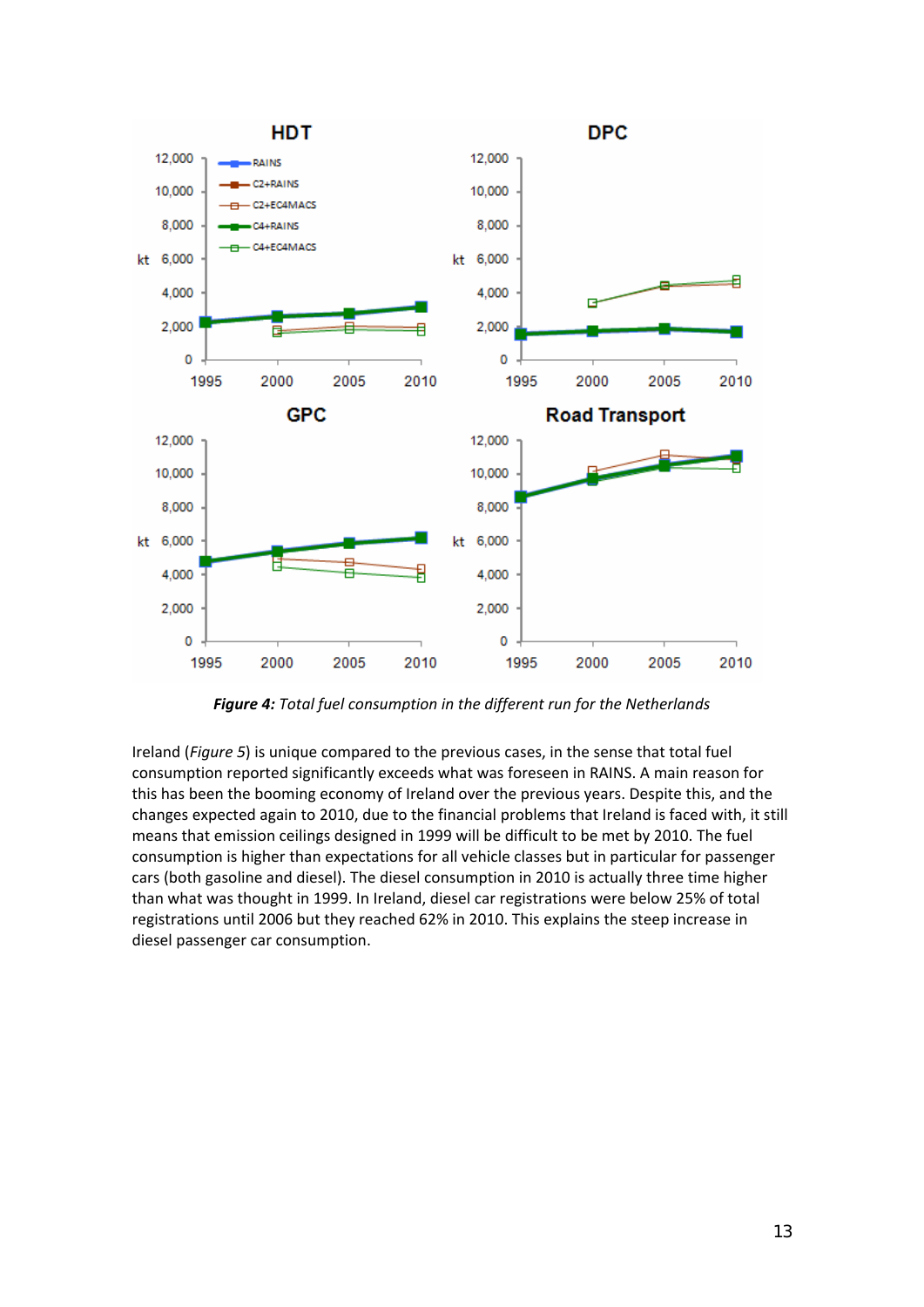<span id="page-13-0"></span>

*Figure 5: Total fuel consumption in the different runs for Ireland*

## **3.2 Penetration of new technologies**

The second parameter that may have a strong effect in the emission calculation is the rate of penetration of new technologies. RAINS made some predictions on the basis of historical data and assumptions on the vehicle replacement rate. A faster vehicle replacement leads to lower emissions at a given moment and vice versa.

The share of energy consumed by the various technologies per vehicle type is given in *[Figure](#page-14-0) 6*. In order not to make the graph extremely busy, only the years 2000 and 2010 are shown. The 'RAINS' bars correspond to activity data in runs 1, 2, and 4. The 'EC4MACS' bars correspond to activity data in runs 3 and 5.

The technology mix in each particular year depends on the vehicle category, the country and the activity dataset considered. The trends in the year 2000 are not clear, and the technology mix is case specific. The only significant difference that can be observed is that the German and the French passenger cars stocks also consisted of Euro 3 (also some Euro 4 gasoline in Germany) vehicles in reality. RAINS estimates only included up to Euro 2 technologies. The faster replacement in this case, and the introduction of Euro 4 (which officially was introduced in 2005) were the results of national incentives and the fast technology improvements.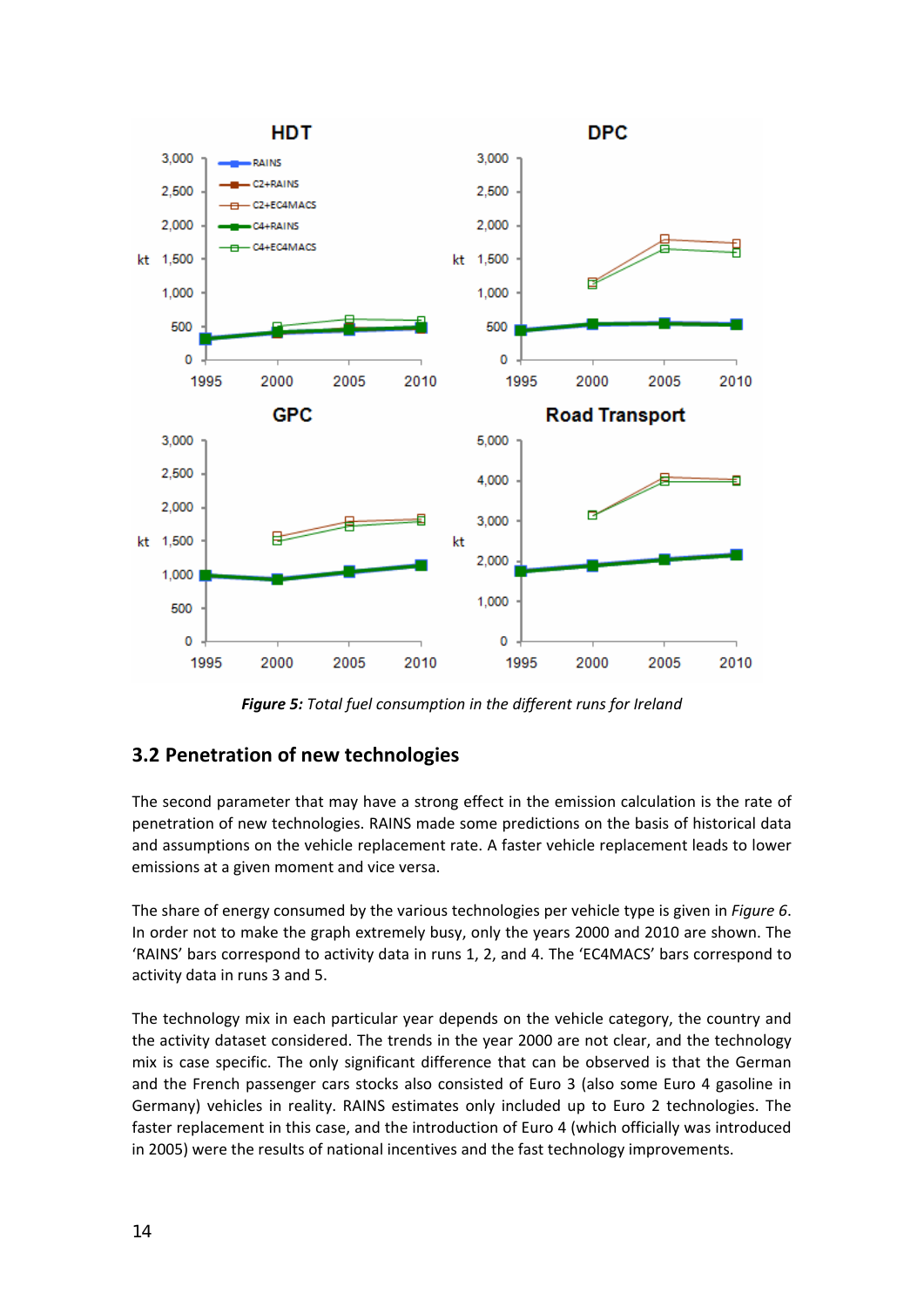<span id="page-14-0"></span>

*Figure 6: Penetration of technologies assumed in the different runs for the years 2000 and 2010. From top to bottom rows: Germany, France, the Netherlands, and Ireland.*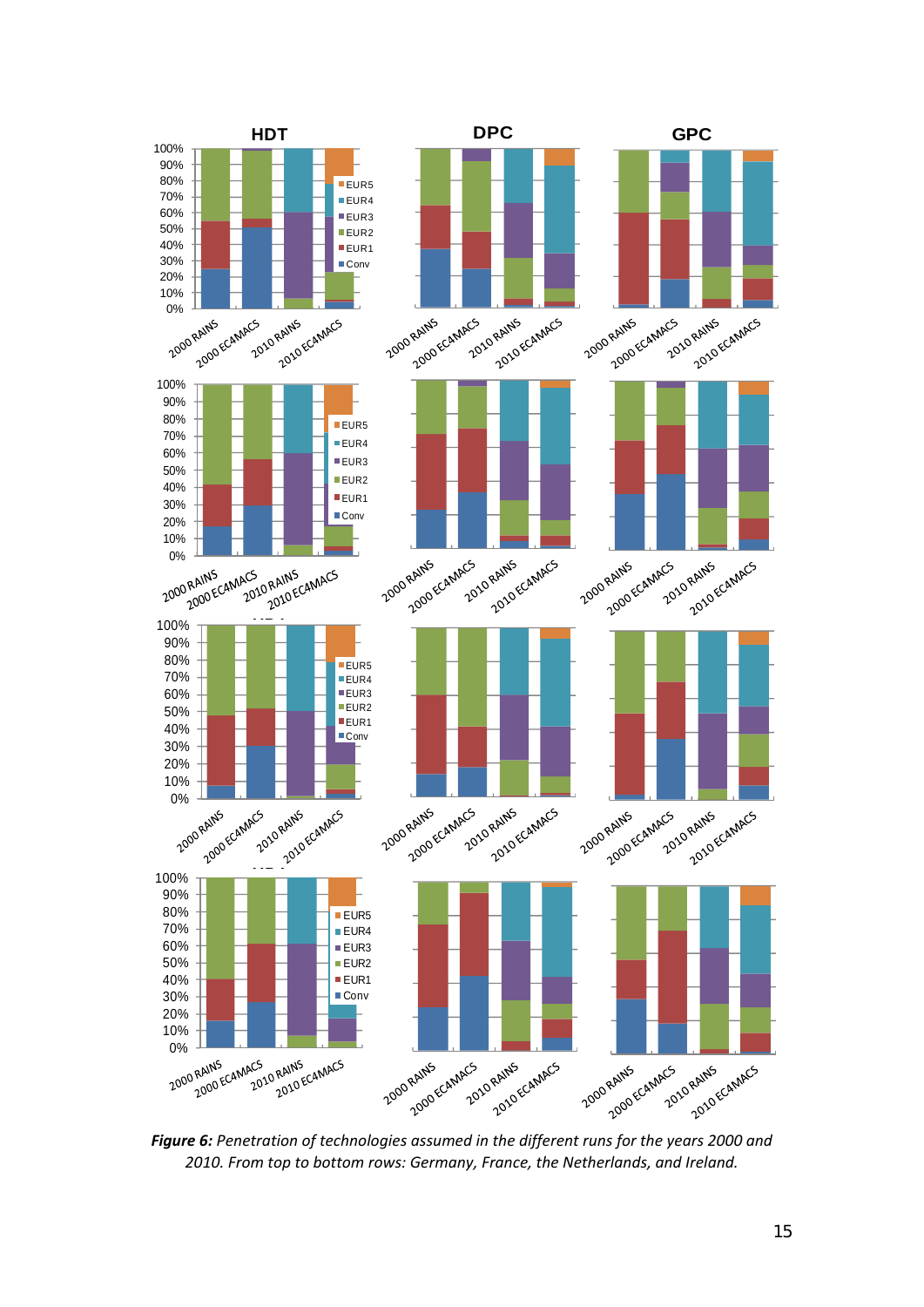<span id="page-15-0"></span>However, some clear trends can be seen regarding the technology mix in the year 2005. First, in all cases, Euro 5 technology has appeared while RAINS stopped at Euro IV for heavy duty vehicles and Euro 4 for passenger cars. At the same time, RAINS has assumed a practically complete replacement of pre‐Euro II HDVs and pre‐Euro 2 passenger cars. However, the data of EC4MACS show that this is not true and that, despite the 18 years that have passed since the introduction of Euro 1 cars, these still correspond to a measurable activity. The same applies (to a lesser extent) for conventional cars as well. These two observations lead to a more diverse technology mix in reality, than the one considered in RAINS. The impact of old vehicle technologies on total emissions is not to be neglected due to their relatively high emission factors.

### **3.3 Total emission calculations**

The total NOx emissions calculated per run in the case of Germany are shown in *[Figure](#page-15-0) 7*. Run 1 (RAINS) and Run 2 (C2+RAINS) practically result to identical emissions, which confirms that the COPERT 2 implementation within RAINS has been successful. Starting from gasoline passenger cars, it is clear that basically all runs lead to the same emission calculation. COPERT 4 calculations are basically also marginally below the COPERT 2 ones, especially when the EC4MACS data are used.



*Figure 7: NOx emissions for all runs in the case of Germany*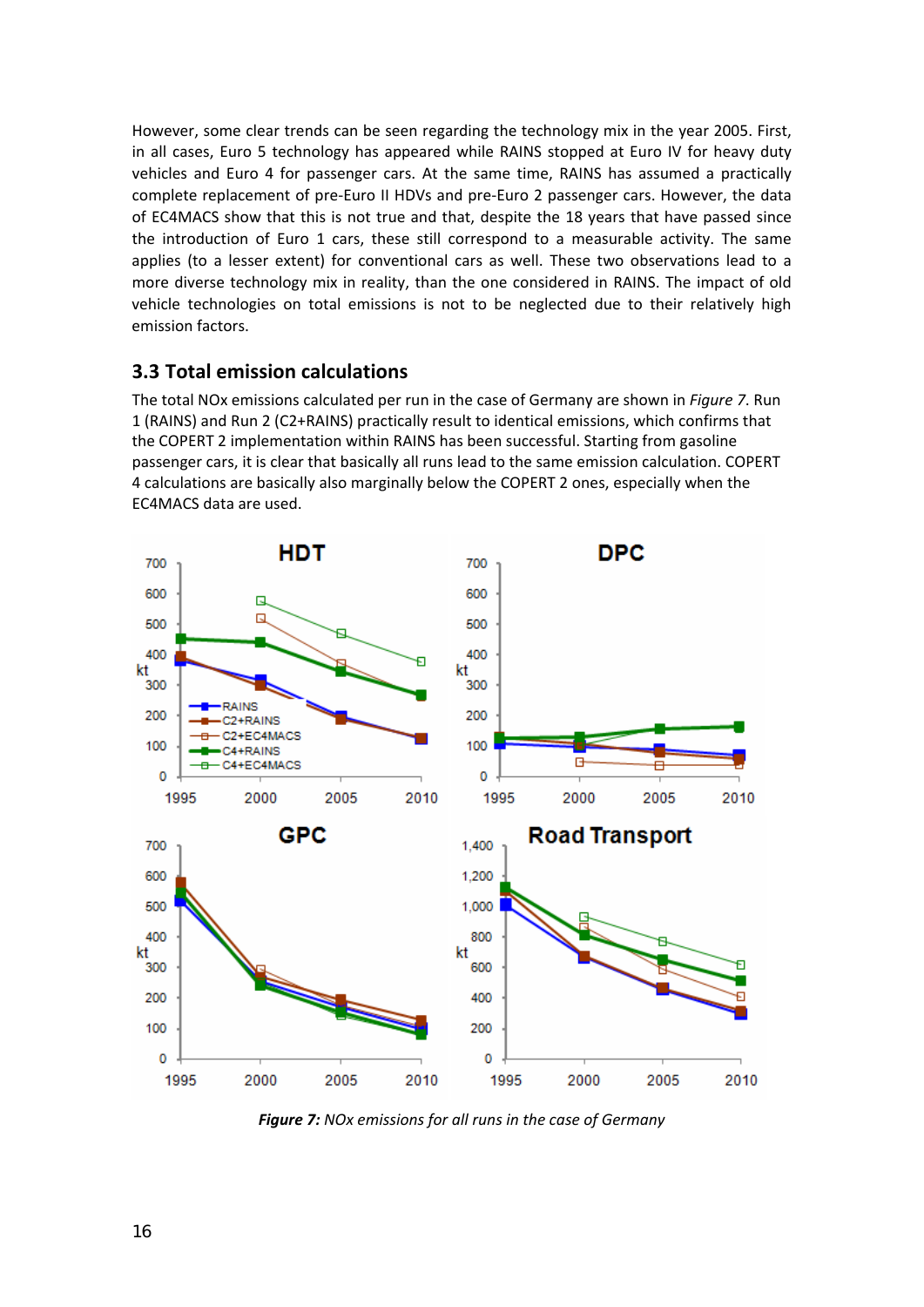<span id="page-16-0"></span>The main differences therefore originate from diesel cars. For HDVs, both the change of methodology and the activity data are responsible for much higher NOx emissions than has been predicted by RAINS. For passenger cars, the difference is mostly due to the change of methodology rather than on the activity data.

The total road transport NOx emissions in 2010 calculated with RAINS were 297 kt, i.e. 28% of the total NOx emission ceiling. With the change of methodology from COPERT II to COPERT 4, total emissions reached 518 kt, i.e. +74% of the original value. If in addition one assumes the change in the activity data, total NOx emissions reach 620 kt, or +109% of the original estimate. If the methodology did not change, then emissions would have been 410 kt, or +38% of the emission margin for transport. This analysis shows that both activity data and methodological changes are significant for the exceedance of the emission target in Germany.

The case of France (*[Figure](#page-16-0) 8*) is quite similar to Germany. Gasoline passenger car emissions evolve as originally predicted and, due to their lower activity, emit in total marginally less than what RAINS assumed. There is some substantial difference in HDT emissions calculated by RAINS and by COPERT 2 with RAINS data. In principle, the two methodologies should have led to equivalent emissions. The different comes from the conventional emission factor assumed in RAINS (+38% of the emission factor considered in Germany). The reason for this higher emission factor is unknown. In any case, when all road transport is considered, the differences between RAINS and COPERT 2 are minimal by using the same activity data.

![](_page_16_Figure_3.jpeg)

*Figure 8: NOx emissions for all runs in the case of France*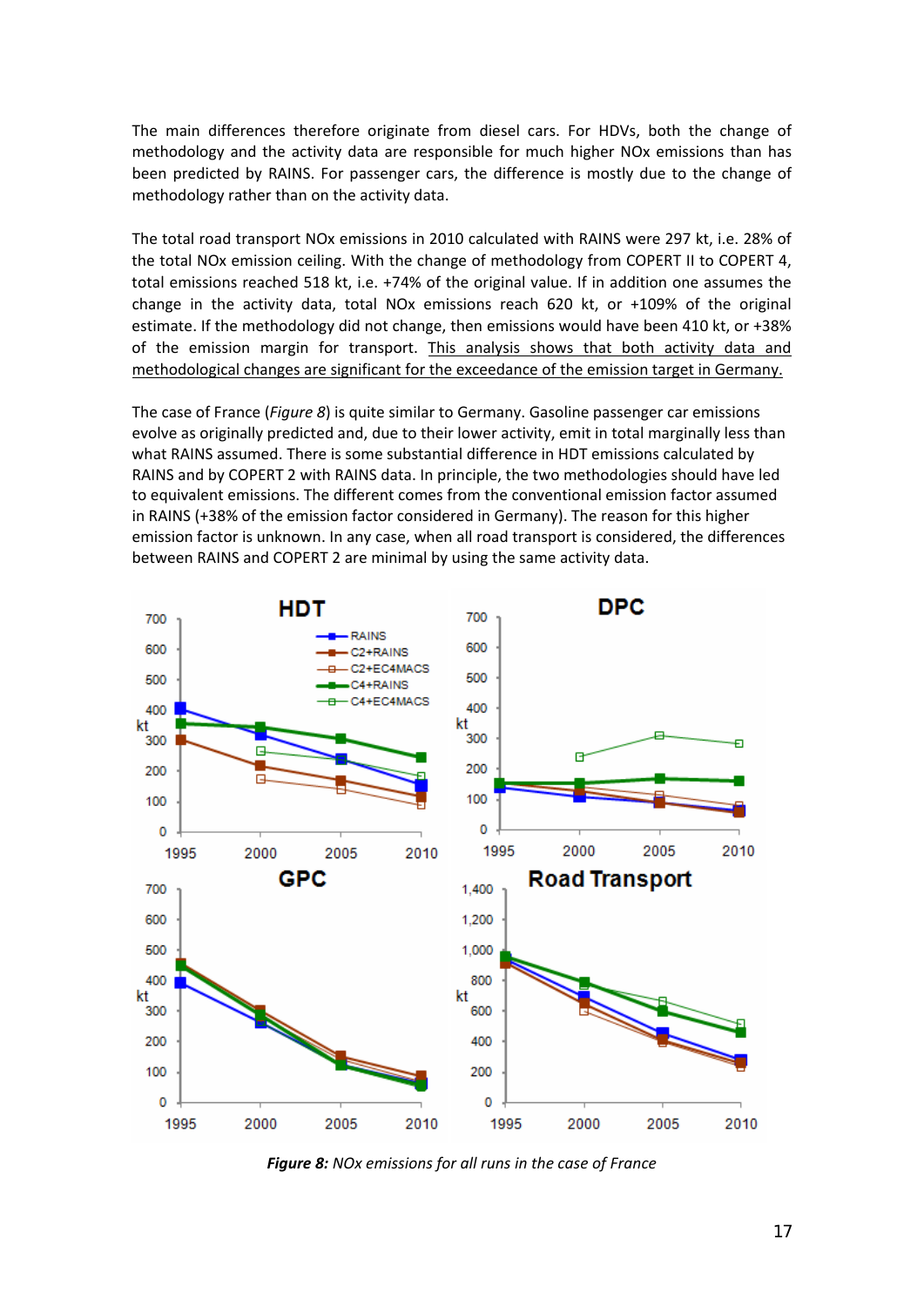<span id="page-17-0"></span>Large increases in total NOx emissions originate mostly from changes in the methodology rather than changes in the activity data. The two runs conducted with COPERT 4 are distinctly different than all other runs for total road transport, regardless of the activity dataset that has been used for the calculations. The total road transport NOx emissions in 2010 calculated with RAINS were 280 kt, i.e. 35% of the total NOx emission ceiling. With the change of methodology from COPERT II to COPERT 4, total emissions reached 463 kt, i.e. +65% of the original value. If one assumes the change in the activity data, total NOx emissions reach 518 kt, or +85% of the original estimate. If the methodology did not change, then emissions would have been 236 kt, or ‐16% of the emission margin for road transport. This shows that the changes in the methodology have had a significant impact on the contribution to which road transport makes as a fraction of the emission ceiling.

Dutch NOx emissions for road transport are shown in *[Figure](#page-17-0) 9*. Dutch diesel passenger car emissions are relatively less important than German and French diesel car emissions due to their relatively smaller numbers in the total stock. The main difference in this case originates from diesel trucks and secondarily by gasoline passenger cars, which are still a significant portion of the stock and have not been removed as effectively as RAINS had assumed.

![](_page_17_Figure_2.jpeg)

*Figure 9: NOx emissions for all runs in the case of the Netherlands*

Total road transport NOx emissions by RAINS in 2010 was 63 kt, i.e. 24% of the total NOx emission ceiling. With the change of methodology from COPERT II to COPERT 4, total emissions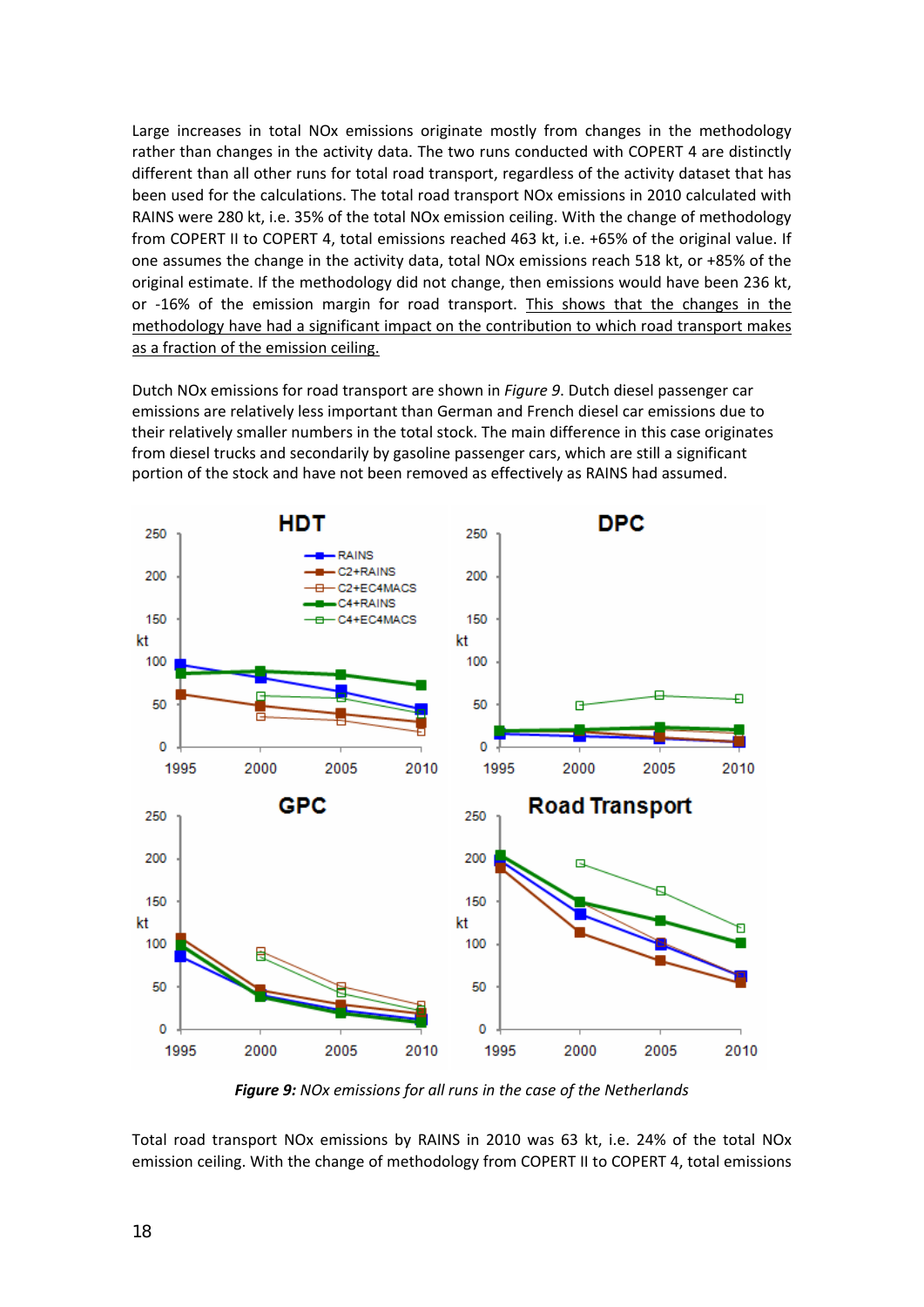reach 102 kt, i.e. +62% of the original value. If in addition one assumes the change in the activity data, total NOx emissions reach 119 kt, or +89% of the original estimate. If the methodology had not changed, then emissions would have been 63 kt, i.e. exactly the same as the original RAINS predicted. This shows that road transport emissions in 2010 for the Netherlands would have exactly consistent with the original projections had the methodology not changed.

It is interesting to compare these results with the national estimates of the Netherlands for the attainment of the emission ceiling (Geilenkirchen, 2010). The Netherlands calculate that due to changes in methodology, the 2010 HDV emissions would have been +13 kt of what originally foreseen. Comparison of Run 5 with Run 3 in our case (change in methodology) shows +21 kt. This is of the same order of magnitude as Dutch calculations reveal.

Finally, the Irish case is shown in *[Figure](#page-19-0) 10*. It is repeated that Ireland is one of the few cases that activity data greatly exceeded the projections for all vehicle categories and in particular for diesel cars. At the same time, this large increase in activity and economy growth meant a much faster introduction of new technologies than earlier foreseen. These are competing effects in terms of how total emissions evolve compared to the original calculations. Total road transport NOx by RAINS in 2010 was 12 kt, i.e. 18% of the total NOx emission ceiling. If the same activity data are introduced in COPERT 4 then total emissions reach 20 kt, i.e. +66% of the original value. If the new activity data are taken into account, total NOx reaches 37 kt, or +208% of the original estimate. If the methodology had not changed, then emissions would have been 17 kt, i.e. 42% higher than the target. This shows that in Ireland both activity data and methodology change contribute in missing the target.

Again it is interesting to compare these estimates with national calculations (Leinert, 2010). Calculations have not been made for 2010 but for 2008. In any case, this can still provide some insights. The total difference calculated by the Irish authorities with the actual 2008 data between COPERT II and COPERT 4 are 12.2 kt higher emissions in the latter case. Our difference is 20 kt referring to the year 2010 and mostly comes from diesel passenger cars. The difference to a certain extent comes from changes in the definitions between the two calculations. The Irish authorities apparently have transferred some of the COPERT 4 emission factors into COPERT 2 for these technology classes that COPERT 2 did not include data (Euro 3 and later). However, in our calculations we have used the RAINS emission reductions for these technologies, which according to *[Figure](#page-8-0) 1* are comparatively high. This may explain most of the difference between the Irish and our calculations.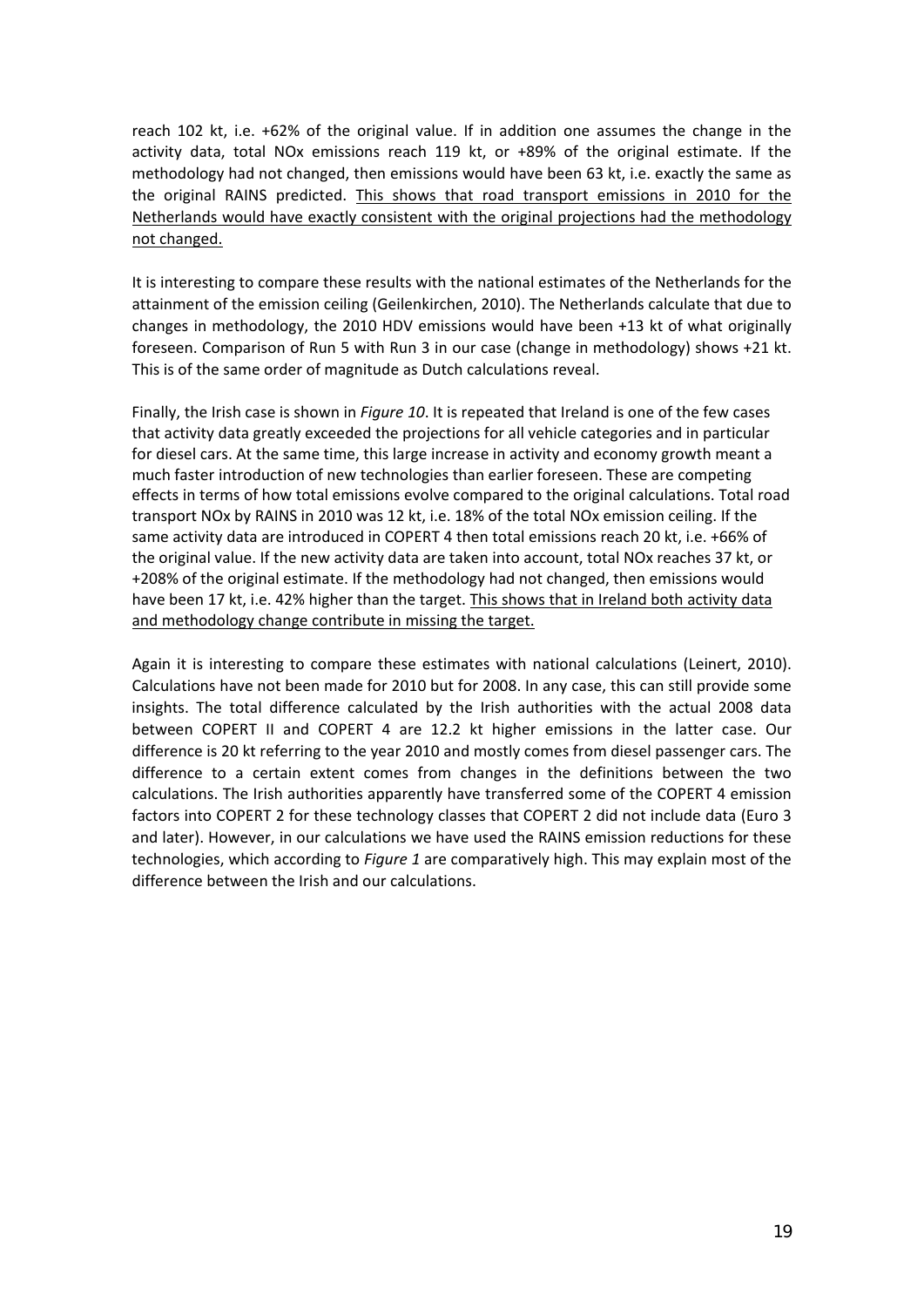<span id="page-19-0"></span>![](_page_19_Figure_0.jpeg)

*Figure 10: NOx emissions for all runs in the case of Ireland*

### **3.4 Impact of individual vehicle classes**

More insight on the particular vehicle classes which are responsible for the deviations in emissions is given in *[Table](#page-20-0) 4* through *[Table](#page-21-0) 7*. The tables provide the differences in fuel consumption and NOx emissions per vehicle type in RAINS in the case of Run 5 (COPERT 4 + EC4MACS) minus Run 1 (RAINS) and in the case of Run 4 (COPERT 4 + RAINS) minus RAINS. The first comparison expresses the difference between the most up-to-date activity data and methodology with the original RAINS calculations. The second comparison expresses the effect of changing the methodology using the original activity data. In this case no difference in the fuel consumption exists between the two runs.

The various vehicle categories in these tables have been classified in decreasing order based on their NOx emission difference in Run 5 minus RAINS. Two columns are also given which express emission differences per vehicle category over the RAINS total. For example in *[Table](#page-20-0) 4* the Euro 4 and 5 diesel passenger cars only are responsible for 28% higher emissions than the total road transport that RAINS predicted for the year 2010. If the activity of these vehicles is considered equal to what RAINS originally predicted, the difference becomes 13% higher. This can be attributed solely to changes in the emission factor.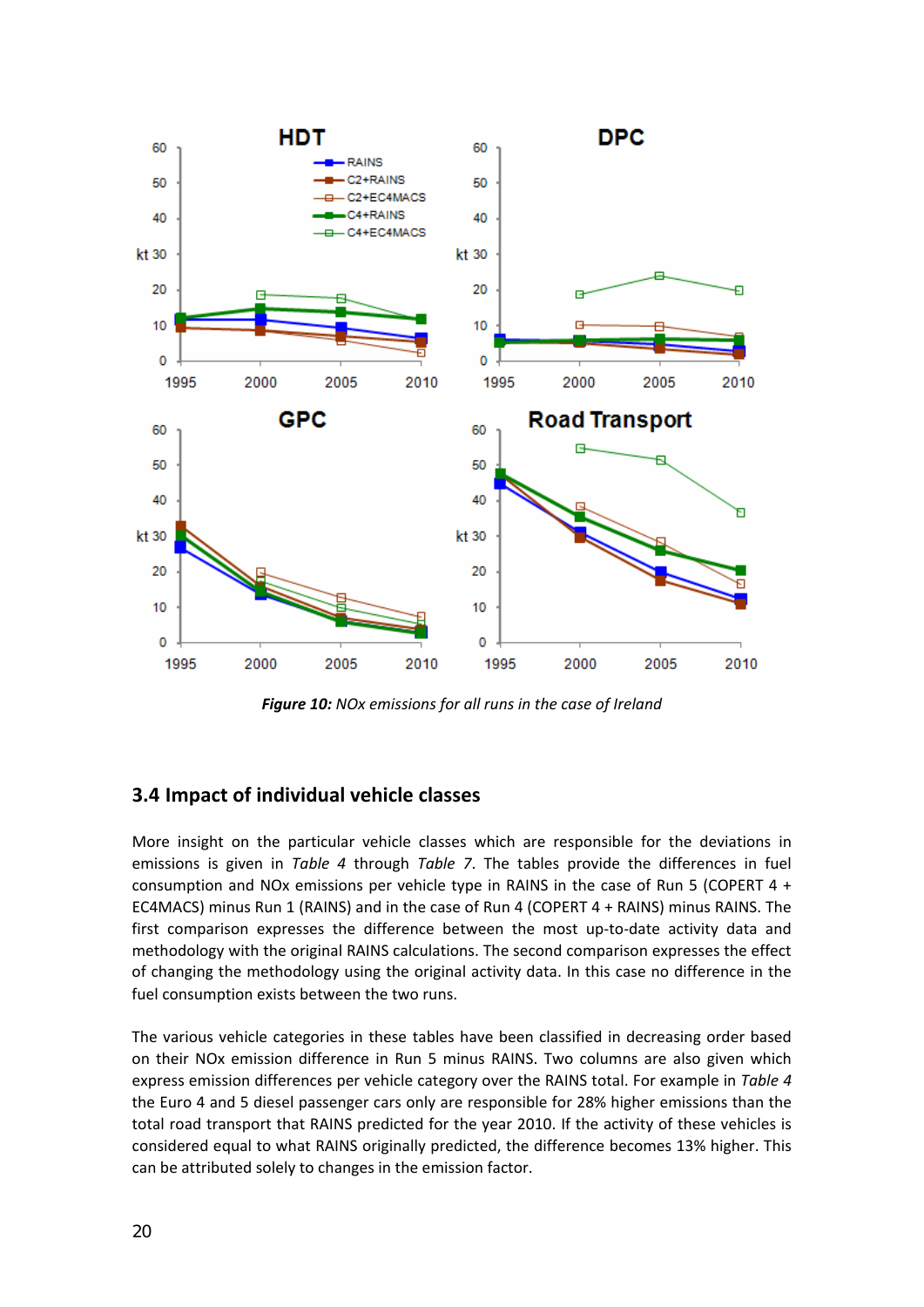|             |                  |           |            | (C4 + EC4MACS) - RAINS |            | $(C4 + RAINS) - RAINS$ |
|-------------|------------------|-----------|------------|------------------------|------------|------------------------|
| Category    | Technology       | FC        | <b>NOx</b> | <b>NO<sub>x</sub></b>  | <b>NOx</b> | <b>NO<sub>x</sub></b>  |
|             |                  | (kt)      | (kt)       | (% over RAINS total)   | (kt)       | (% over RAINS total)   |
| DPC         | EUR4+5           | 4,534     | 83         | 28                     | 37         | 13                     |
| <b>DHDV</b> | EUR <sub>2</sub> | 2,014     | 81         | 27                     | 10         | 3                      |
| <b>DHDV</b> | EUR4+5           | 2,168     | 77         | 26                     | 60         | 20                     |
| <b>DHDV</b> | EUR <sub>3</sub> | $-541$    | 61         | 21                     | 74         | 25                     |
| <b>GPC</b>  | Conv             | 1,151     | 33         | 11                     | 0          | 0                      |
| <b>DHDV</b> | Conv             | 674       | 27         | 9                      | 0          | 0                      |
| <b>DPC</b>  | EUR3             | $-1,881$  | 18         | 6                      | 41         | 14                     |
| GPC         | EUR1             | 831       | 7          | 2                      | $-1$       | 0                      |
| DHDV        | EUR1             | 158       | 5          | 2                      | 0          | 0                      |
| DPC         | EUR1             | $-259$    | 2          | 1                      | 3          | 1                      |
| <b>DPC</b>  | Conv             | $-87$     | 0          | 0                      | 0          | 0                      |
| GPC         | EUR4+5           | $-1,219$  | -5         | $-2$                   | -4         | $-1$                   |
| <b>DPC</b>  | EUR <sub>2</sub> | $-2,500$  | $-13$      | $-5$                   | 12         | 4                      |
| <b>GPC</b>  | EUR <sub>2</sub> | $-5,668$  | $-26$      | -9                     | $-3$       | $-1$                   |
| <b>GPC</b>  | EUR3             | $-10,217$ | $-26$      | -9                     | -9         | $-3$                   |
| Total G     |                  | $-15,122$ | $-17$      | -6                     | $-17$      | -6                     |
| Total D     |                  | 4,281     | 341        | 115                    | 239        | 81                     |

<span id="page-20-0"></span>*Table 4: Consumption and emission differences per vehicle type in 2010 (Germany)*

| Table 5: | Consumption and emission differences per vehicle type in 2010 (France) |  |  |  |
|----------|------------------------------------------------------------------------|--|--|--|
|----------|------------------------------------------------------------------------|--|--|--|

|             |                  |           |                       | (C4 + EC4MACS) - RAINS |            | (C4 + RAINS) - RAINS  |
|-------------|------------------|-----------|-----------------------|------------------------|------------|-----------------------|
|             |                  | FC        | <b>NO<sub>x</sub></b> | <b>NO<sub>x</sub></b>  | <b>NOx</b> | <b>NO<sub>x</sub></b> |
| Category    | Technology       | (kt)      | (kt)                  | (% over RAINS total)   | (kt)       | (% over RAINS total)  |
| <b>DPC</b>  | <b>EUR4+5</b>    | 6,763     | 111                   | 40                     | 38         | 13                    |
| <b>DPC</b>  | EUR3             | 2,955     | 86                    | 31                     | 41         | 15                    |
| <b>DHDV</b> | <b>EUR4+5</b>    | 541       | 51                    | 18                     | 46         | 16                    |
| <b>DHDV</b> | EUR <sub>2</sub> | 297       | 15                    | 5                      | 4          | 2                     |
| <b>DPC</b>  | EUR1             | 872       | 14                    | 5                      | 2          | 1                     |
| <b>DPC</b>  | EUR <sub>2</sub> | $-719$    | 12                    | 4                      | 16         | 6                     |
| GPC         | Conv             | 275       | 12                    | 4                      | 2          | 1                     |
| <b>DHDV</b> | Conv             | 218       | 9                     | 3                      | 0          | 0                     |
| <b>DHDV</b> | EUR1             | 207       | 7                     | 2                      | 0          | 0                     |
| GPC         | EUR1             | 695       | 5                     | $\overline{2}$         | $-1$       | 0                     |
| <b>DPC</b>  | Conv             | $-226$    | $-2$                  | $-1$                   | 0          | 0                     |
| <b>GPC</b>  | <b>EUR4+5</b>    | $-4,992$  | -6                    | $-2$                   | $-1$       | 0                     |
| GPC         | EUR <sub>2</sub> | $-2,971$  | $-12$                 | $-4$                   | $-1$       | 0                     |
| <b>GPC</b>  | EUR <sub>3</sub> | $-4,929$  | $-12$                 | -4                     | -4         | $-2$                  |
| <b>DHDV</b> | EUR <sub>3</sub> | $-3,435$  | $-51$                 | $-18$                  | 40         | 14                    |
|             | Total G          | $-11,922$ | $-13$                 | $-5$                   | -5         | $-2$                  |
|             | Total D          | 7,475     | 251                   | 89                     | 187        | 67                    |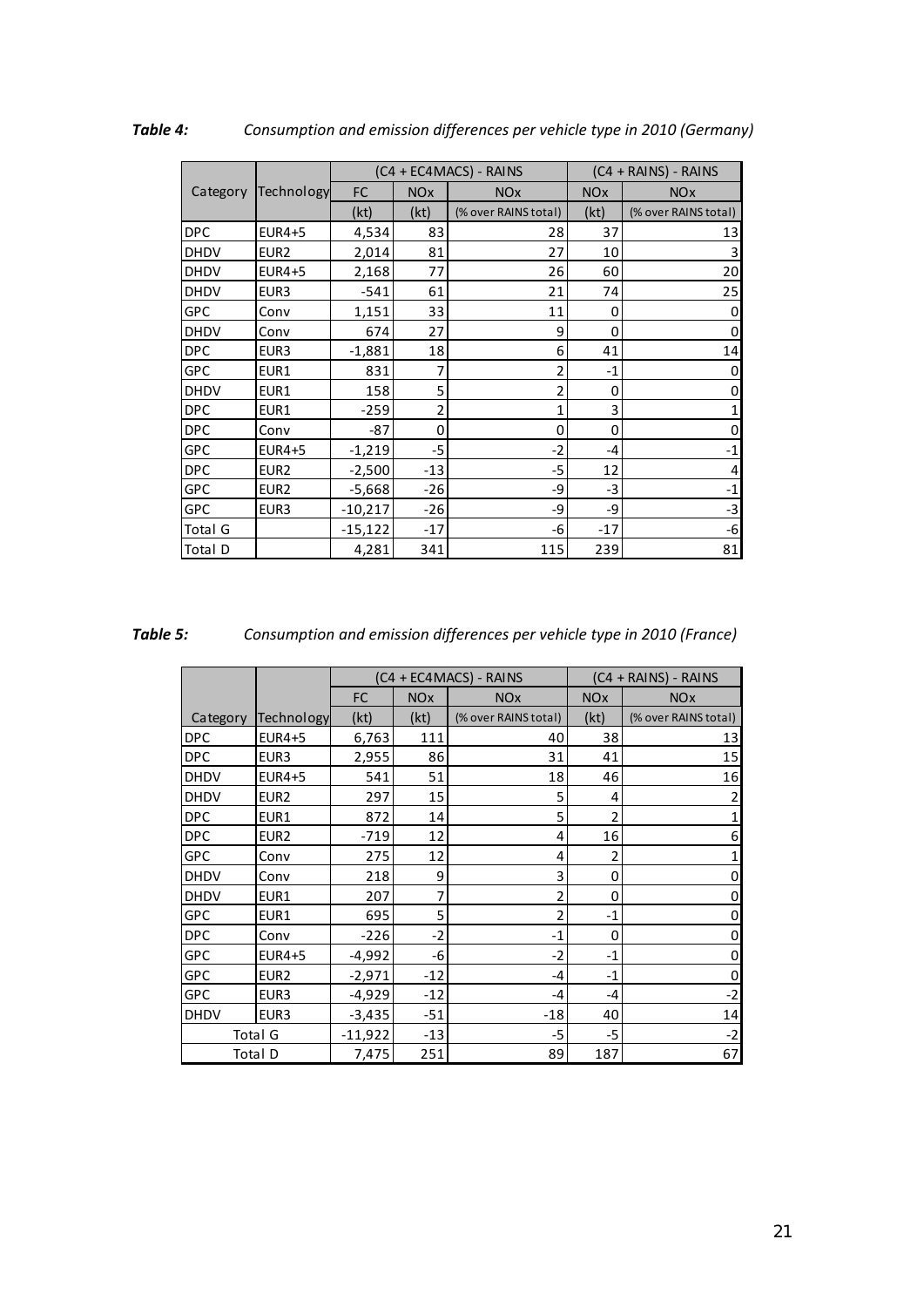|             |                  |          |                       | (C4 + EC4MACS) - RAINS |                       | $(C4 + RAINS) - RAINS$ |  |
|-------------|------------------|----------|-----------------------|------------------------|-----------------------|------------------------|--|
|             |                  | FC       | <b>NO<sub>x</sub></b> | <b>NO<sub>x</sub></b>  | <b>NO<sub>x</sub></b> | <b>NO<sub>x</sub></b>  |  |
| Category    | Technology       | (kt)     | (kt)                  | (% over RAINS total)   | (kt)                  | (% over RAINS total)   |  |
| <b>DPC</b>  | EUR4+5           | 2,094    | 28                    | 45                     | 6                     | 10                     |  |
| <b>DPC</b>  | EUR <sub>3</sub> | 771      | 16                    | 26                     | 6                     | 9                      |  |
| <b>GPC</b>  | Conv             | 320      | 13                    | 21                     | 0                     | 0                      |  |
| <b>DHDV</b> | EUR <sub>2</sub> | 200      | 7                     | 12                     | 0                     |                        |  |
| <b>DHDV</b> | <b>EUR4+5</b>    | $-564$   | 5                     | 7                      | 18                    | 28                     |  |
| <b>DPC</b>  | EUR <sub>2</sub> | 108      | 4                     | $\overline{7}$         | 2                     | 4                      |  |
| GPC         | EUR1             | 410      | 4                     | 6                      | 0                     | 0                      |  |
| <b>DHDV</b> | Conv             | 39       | 2                     | 3                      | 0                     | 0                      |  |
| <b>DHDV</b> | EUR1             | 49       | 2                     | 3                      | 0                     | 0                      |  |
| <b>GPC</b>  | EUR <sub>2</sub> | 357      | 1                     | 2                      | 0                     | 0                      |  |
| <b>DPC</b>  | EUR1             | 60       | $\mathbf{1}$          | 1                      | 0                     | 0                      |  |
| <b>DPC</b>  | Conv             | 38       | 0                     | 1                      | 0                     | 0                      |  |
| GPC         | <b>EUR4+5</b>    | $-1,293$ | $-2$                  | $-3$                   | $-1$                  | $-2$                   |  |
| GPC         | EUR <sub>3</sub> | $-2,175$ | -5                    | -9                     | $-2$                  | $-4$                   |  |
| <b>DHDV</b> | EUR <sub>3</sub> | $-1,161$ | $-20$                 | $-32$                  | 11                    | 17                     |  |
|             | Total G          | $-2,381$ | 11                    | 17                     | -4                    | -6                     |  |
|             | Total D          | 1,634    | 45                    | 73                     | 43                    | 69                     |  |

<span id="page-21-0"></span>*Table 6: Consumption and emission differences per vehicle type in 2010 (Netherlands)*

| п<br>77 |  |  |
|---------|--|--|

*Table 7: Consumption and emission differences per vehicle type in 2010 (Ireland)*

|             |                  |           |                       | (C4 + EC4MACS) - RAINS |                       | (C4 + RAINS) - RAINS  |
|-------------|------------------|-----------|-----------------------|------------------------|-----------------------|-----------------------|
|             |                  | <b>FC</b> | <b>NO<sub>x</sub></b> | <b>NO<sub>x</sub></b>  | <b>NO<sub>x</sub></b> | <b>NO<sub>x</sub></b> |
| Category    | Technology       | (kt)      | (kt)                  | (% over RAINS total)   | (kt)                  | (% over RAINS total)  |
| <b>DPC</b>  | <b>EUR4+5</b>    | 705       | 9                     | 69                     | 1                     | 9                     |
| <b>DHDV</b> | <b>EUR4+5</b>    | 300       | 7                     | 59                     | 2                     | 19                    |
| <b>DPC</b>  | EUR1             | 154       | $\overline{c}$        | 20                     | 0                     | 0                     |
| <b>DPC</b>  | Conv             | 122       | $\overline{c}$        | 20                     | 0                     | 0                     |
| <b>DPC</b>  | EUR <sub>3</sub> | 72        | $\overline{c}$        | 19                     | 1                     | 10                    |
| GPC         | EUR1             | 166       | 1                     | 10                     | 0                     | 0                     |
| <b>DPC</b>  | EUR <sub>2</sub> | 8         | 1                     | 8                      | 0                     | 4                     |
| GPC         | Conv             | 28        | 1                     | 5                      | 0                     | 0                     |
| <b>GPC</b>  | EUR4+5           | 514       | 1                     | 4                      | 0                     | 0                     |
| <b>DHDV</b> | EUR1             | 0         | 0                     | 0                      | 0                     | 0                     |
| <b>DHDV</b> | Conv             | $-1$      | 0                     | 0                      | 0                     | 0                     |
| <b>GPC</b>  | EUR <sub>2</sub> | $-34$     | 0                     | 0                      | 0                     | 0                     |
| <b>DHDV</b> | EUR <sub>2</sub> | $-12$     | 0                     | 0                      | 0                     | 3                     |
| <b>GPC</b>  | EUR <sub>3</sub> | $-16$     | 0                     | $-1$                   | 0                     | $-2$                  |
| <b>DHDV</b> | EUR <sub>3</sub> | $-182$    | $-2$                  | $-18$                  | 3                     | 21                    |
|             | <b>Total G</b>   | 658       | $\overline{2}$        | 18                     | 0                     | $-2$                  |
|             | Total D          | 1,166     | 22                    | 177                    | 8                     | 66                    |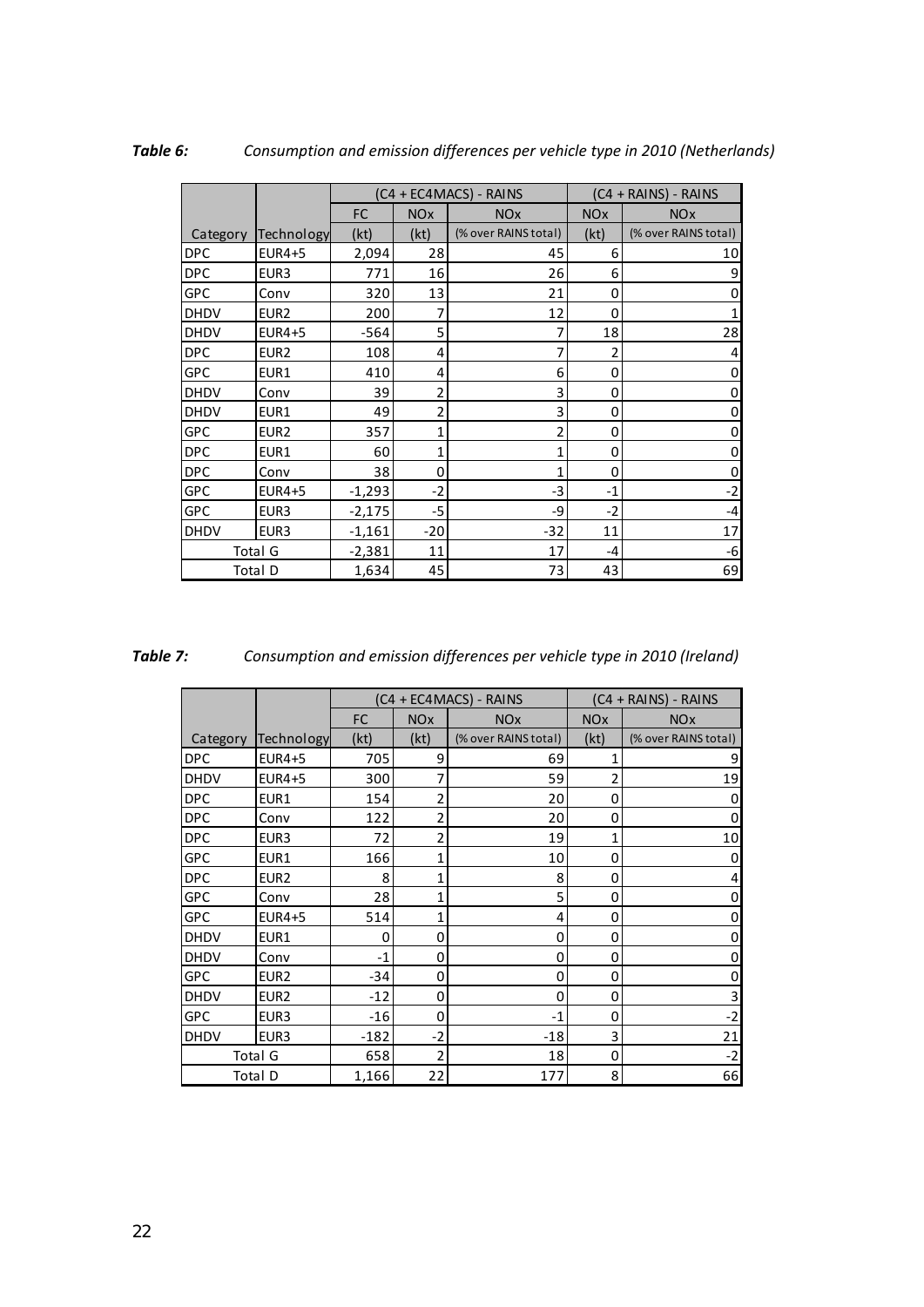### <span id="page-22-0"></span>**4 Discussion and conclusions**

The results in the previous chapter allow some important messages to be delivered concerning the attainment of the emission ceilings by the different Member States and the impact of methodologies on the target.

The first conclusion comes from observation of the total consumption values. With the exception of Ireland, the total fuel consumption reported is similar between the RAINS projections and what has been observed in reality. In Ireland, the economic boom over the 2000s led to total fuel consumption greatly (+80%) exceeding predictions. Moreover, in all four countries examined, the diesel fuel consumption greatly exceeds what was foreseen by RAINS. The reason in three countries (FR, NL, IE) has been the increasing dieselisation of the passenger car stock. In 1999, when preparing the emission ceilings, the new registrations of diesel cars corresponded to 44%, 23%, and 11% respectively of total car registrations. In 2010, the corresponding figures where 71%, 17%, and 62%, i.e. with the exception of the Netherlands, much higher figures. In the Netherlands, the 17% is a low number, which only appeared in 2010. Diesel car registrations have been generally up to 28% in the 2000s. In Germany the higher diesel consumption has not been so much due to cars, although the rate by which diesel consumption in cars increases is much higher than foreseen. The reason has rather been the heavy duty diesel consumption. The higher share of diesel consumption than predicted is by itself a good reason to exceed the emission ceiling, due to the much higher NOx emission factors of diesel vehicles.

The vehicle replacement rate is also a significant parameter that has an impact on emissions. The comparison of the actual stock evolution with the RAINS projections for 2010 shows that the actual stock is more diverse than what RAINS assumed. That means that both the penetration of new technologies is faster than predicted but also that the older technologies (Conventional and Euro 1) are not removed from the stock as assumed in RAINS. The introduction of new technologies is advantageous for emission reductions, to the extent that emission factors of new technologies drop. However, the remaining of old technologies means that, despite their low contribution in total activity, they may still lead to significant emissions due to their relatively high emission factors.

Based on analysis of this work, *[Table](#page-23-0) 8* presents a summary of the most important calculations. The table shows that when using COPERT 4 and the most up-to-date activity data significantly higher emissions will occur from the road transport sector than originally foreseen. The deviations from original RAINS calculations are actually very high, ranging from +89% in the case of the Netherlands up to 208% in the case of Ireland. Had the methodology not changed, then France may have met by some margin their emission reduction targets while the Netherlands would have exactly achieved the target assuming in both instances that emissions from the other sectors in the economy remained consistent in terms of their contributions to total emissions. In both Germany and in particular Ireland, the unforeseen increases in their total activity compared to what RAINS predicted has led to significantly higher emissions than originally predicted.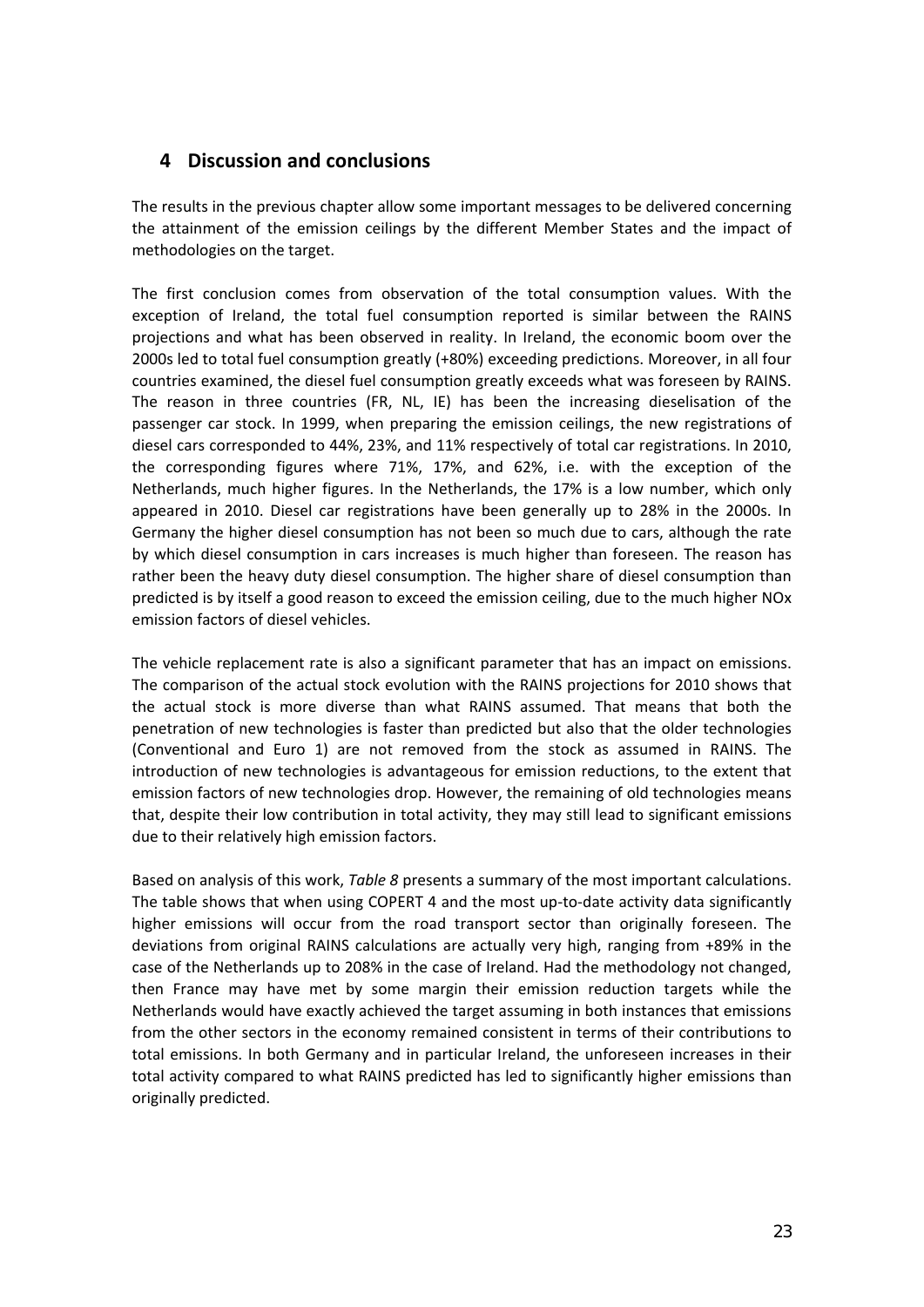| <b>Country</b> | <b>Units</b> | <b>RAINS</b> | <b>COPERT II</b><br>+New Activity | COPERT 4 +<br><b>New Activity</b> | <b>Ceiling</b> |
|----------------|--------------|--------------|-----------------------------------|-----------------------------------|----------------|
|                | kt           | 297          | 410                               | 620                               | 1051           |
| Germany        | (%)          |              | 38                                | 109                               |                |
|                | kt           | 280          | 236                               | 518                               | 810            |
| France         | (%)          |              | $-16$                             | 85                                |                |
| Netherlands    | kt           | 63           | 63                                | 119                               | 260            |
|                | (%)          |              |                                   | 89                                |                |
|                | kt           | 12           | 17                                | 37                                | 65             |
| Ireland        | (%)          |              | 42                                | 208                               |                |

#### <span id="page-23-0"></span>*Table 8: Summary of differences between alternative calculations*

The vehicle types which are responsible for the large deviation between original estimates and actual emissions are mainly new technologies of - primarily - passenger cars and secondarily HDVs. In both cases, the emission standards failed to bring equivalent reductions to the emission factors.

As road transport is in most Member States one of, or the single most significant contributor to total NOx emissions, methodological effects on road transport NOx emission calculations do have a direct impact on the reported total NOx emissions. The analysis in this work therefore shows that changes in the methodology, coupled with the consequence of emission standards which have failed to bring about the reductions foreseen, together result in significant increases in road transport NOx emissions.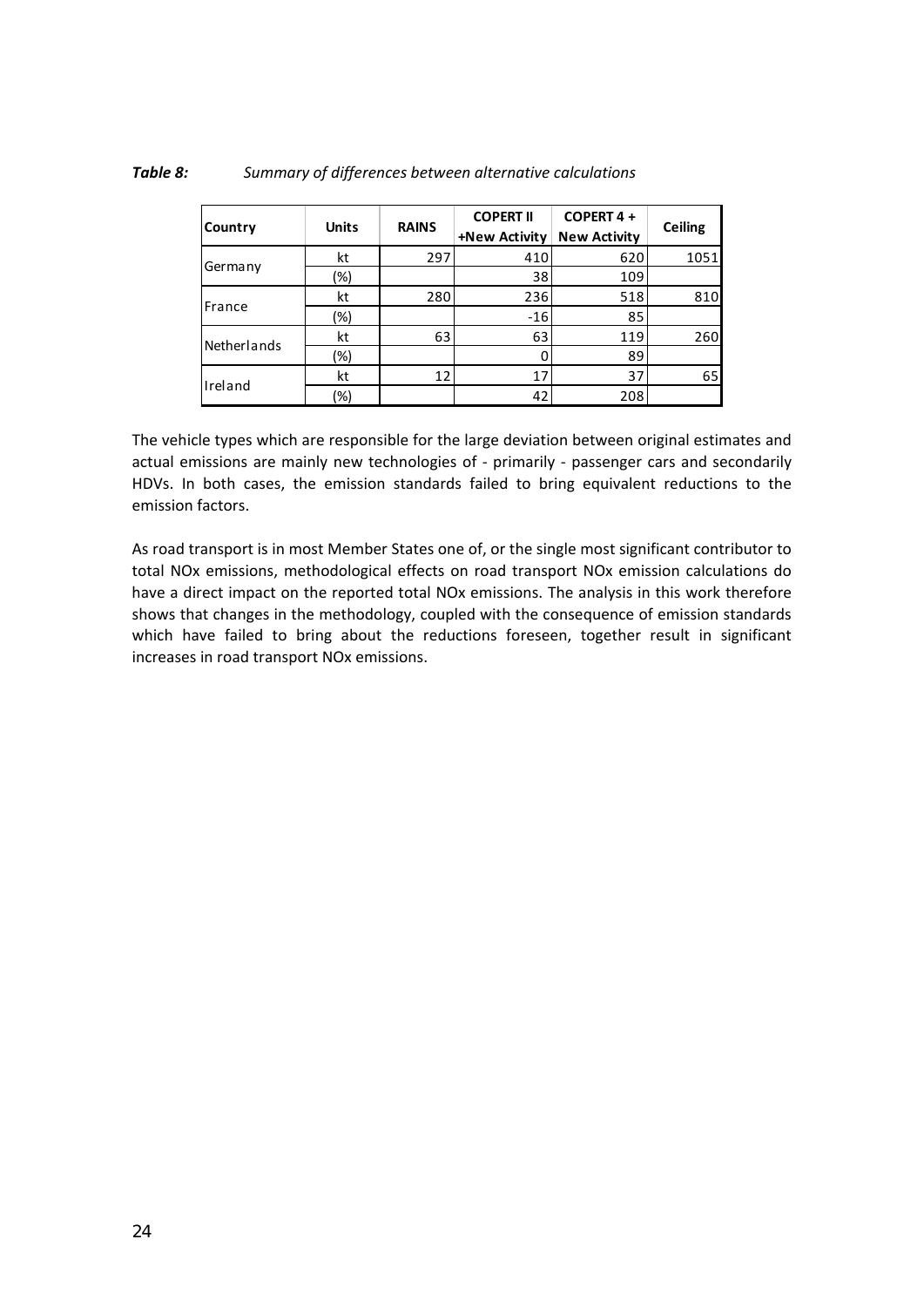### <span id="page-24-0"></span>**5 References**

- Amann et al. (2010). Greenhouse gases and air pollutants in the European Union: Baseline projections up to 2030. EC4MACS Interim Assessment. IIASA, Austria.
- Amann, M., Bertok, I., Cofala, J., Gyarfas, F., Heyes, Ch., Klimont, Z., Makowski, M., Schöpp, W., Syri, S. (1998). Cost‐effective Control of Acidification and Ground‐Level Ozone. Part A: Methodology and Databases. Sixth Interim Report, IIASA, Austria, p.111.
- Capros et al., 1997, Business as Usual Energy Scenario for EU‐15. National Technical University of Athens (NTUA), Athens, Greece.
- Geilenkirchen, G. (2010). Implications of new insights on Euro-V NOx-emissions for Dutch emission inventory. Presentation in the EEA Workshop on road transport emission uncertainties. 18 November 2010, Copenhagen, Denmark. Available online at [http://www.eionet.europa.eu/events/transport%20uncertainties/](http://www.eionet.europa.eu/events/transport uncertainties/).
- Leinert, S. (2010). Effect of Copert emission factors on calculated NOx emissions. Presentation in the EEA Workshop on road transport emission uncertainties. 18 November 2010, Copenhagen, Denmark. Available online at [http://www.eionet.europa.eu/events/transport%20uncertainties/](http://www.eionet.europa.eu/events/transport uncertainties/).
- Mellios, G., Papageorgiou, Th., Ntziachristos, L. (2009). Centralised and national submissions of transport emissions. Report 09.RE.0026.V1, Lab of Applied Thermodynamics, Thessaloniki, Greece.
- Ntziachristos, L. et al. (2008). Final Report: European Database of Vehicle Stock for the Calculation and Forecast of Pollutant and Greenhouse Gases Emissions with TREMOVE and COPERT. Lab of Applied Thermodynamics, Thessaloniki, Greece.
- Vestreng, V., Ntziachristos, L., Semb, A., Reis, S., Isaksen, I., Tarrasón, L. 2008. Evolution of NOx emissions in Europe with focus on road transport control measures. Atmospheric Chemistry and Physics, 9, 1503–1520.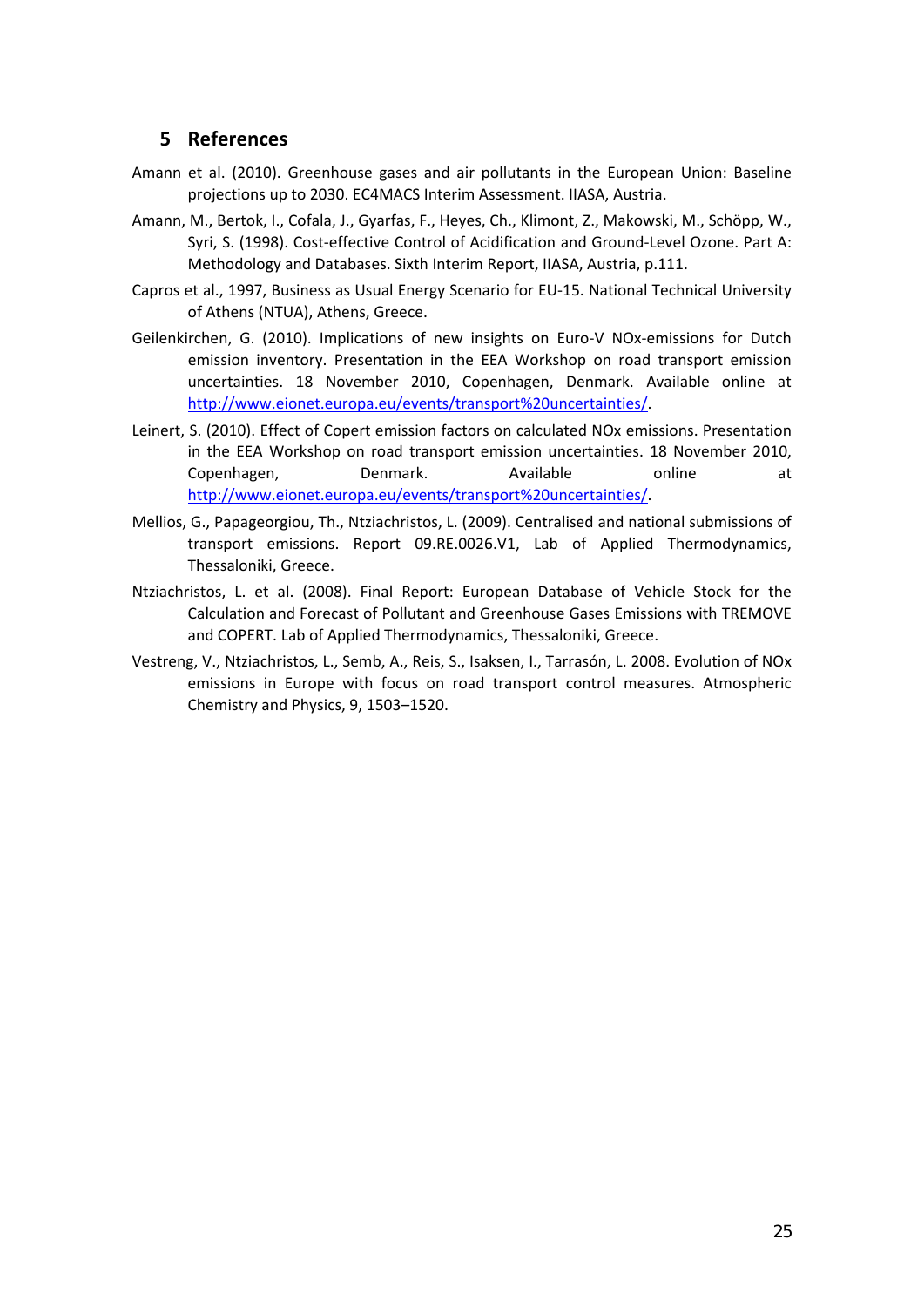<span id="page-25-0"></span> **Annex: Detailed calculations per country, year, run and vehicle type**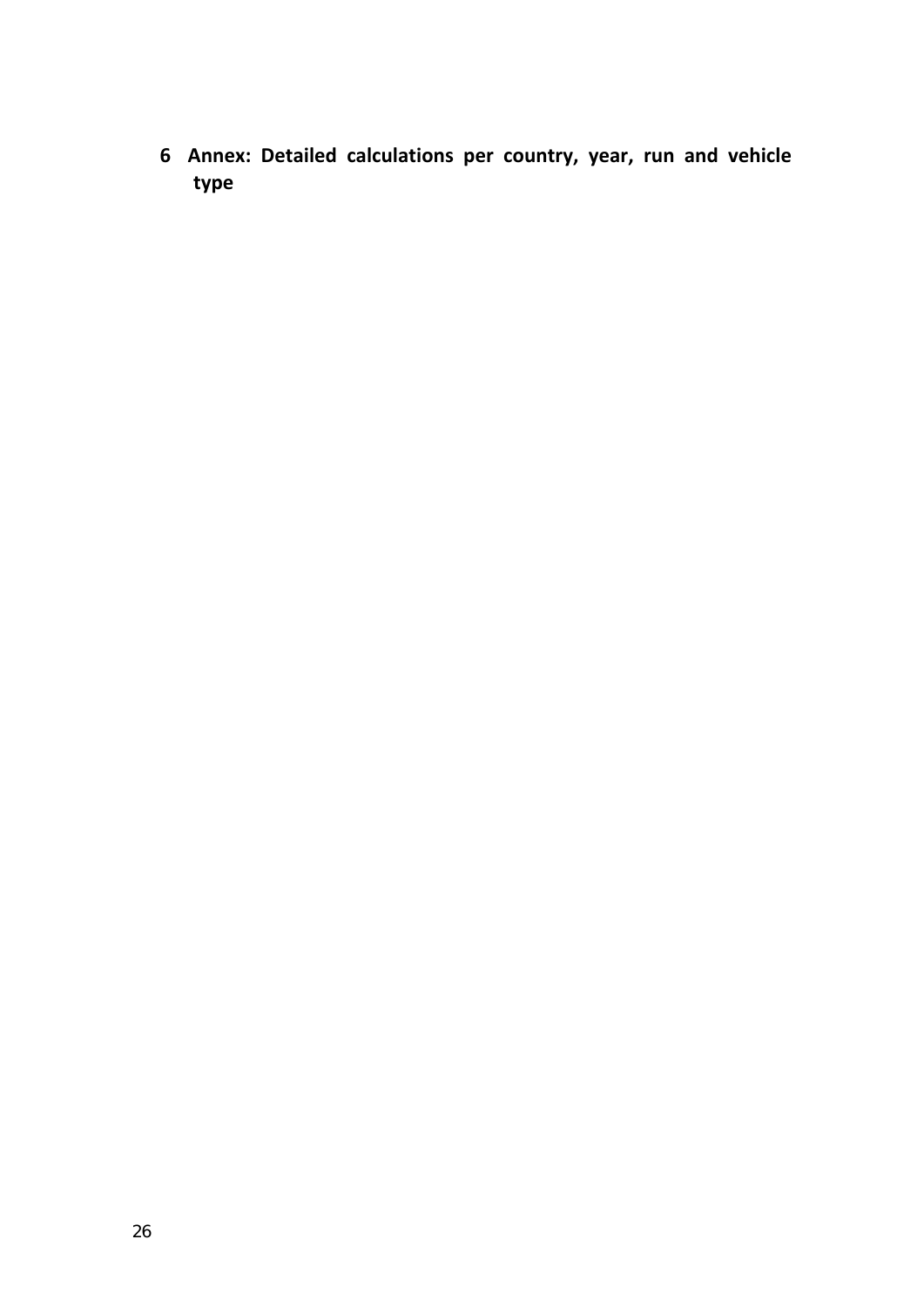# **Germany**

|   | RAINS [SCEN_1]           |                  |             |             | FC (kt)  |        |             | NO <sub>x</sub> (kt) |             |             |  |
|---|--------------------------|------------------|-------------|-------------|----------|--------|-------------|----------------------|-------------|-------------|--|
|   |                          | 1995             | 2000        | 2005        | 2010     | 1995   | 2000        | 2005                 | 2010        |             |  |
| D | <b>Heavy Duty Trucks</b> | Conv             | 8,312       | 3,106       | 179      | 23     | 297         | 111                  | 6           | 1           |  |
| D | <b>Heavy Duty Trucks</b> | EUR <sub>1</sub> | 3,562       | 3,727       | 654      | 17     | 85          | 89                   | 16          | $\Omega$    |  |
| D | <b>Heavy Duty Trucks</b> | EUR <sub>2</sub> | $\Omega$    | 5,590       | 3,829    | 689    | 0           | 114                  | 78          | 14          |  |
| D | <b>Heavy Duty Trucks</b> | EUR <sub>3</sub> | 0           | 0           | 6,751    | 5,923  | $\mathbf 0$ | 0                    | 97          | 85          |  |
| D | Heavy Duty Trucks        | EUR4             | $\Omega$    | $\Omega$    | $\Omega$ | 4,388  | 0           | 0                    | 0           | 25          |  |
| D | <b>Heavy Duty Trucks</b> | EUR <sub>5</sub> |             |             |          |        |             |                      |             |             |  |
| G | Passenger Cars           | Conv             | 9,461       | 758         | 35       | 4      | 338         | 27                   | 1           | $\mathbf 0$ |  |
| G | Passenger Cars           | EUR <sub>1</sub> | 20,105      | 18,704      | 9,023    | 2,086  | 182         | 169                  | 82          | 19          |  |
| G | Passenger Cars           | EUR <sub>2</sub> | $\Omega$    | 12,781      | 12,519   | 7,441  | 0           | 58                   | 57          | 34          |  |
| G | Passenger Cars           | EUR <sub>3</sub> | $\mathbf 0$ | 0           | 13,599   | 12,954 | $\mathbf 0$ | 0                    | 33          | 31          |  |
| G | Passenger Cars           | EUR4             | $\mathbf 0$ | 0           | $\Omega$ | 14,171 | $\mathbf 0$ | 0                    | 0           | 16          |  |
| G | Passenger Cars           | EUR <sub>5</sub> |             |             |          |        |             |                      |             |             |  |
| D | Passenger Cars           | Conv             | 8,225       | 4,243       | 1,418    | 214    | 95          | 49                   | 16          | 2           |  |
| D | Passenger Cars           | EUR <sub>1</sub> | 2,541       | 3,179       | 2,236    | 653    | 15          | 18                   | 13          | 4           |  |
| D | Passenger Cars           | EUR <sub>2</sub> | $\Omega$    | 4,067       | 5,049    | 3,765  | 0           | 32                   | 40          | 30          |  |
| D | Passenger Cars           | EUR <sub>3</sub> | $\mathbf 0$ | 0           | 4,574    | 5,100  | $\mathbf 0$ | $\mathbf 0$          | 21          | 24          |  |
| D | Passenger Cars           | EUR4             | $\mathbf 0$ | $\mathbf 0$ | $\Omega$ | 5,115  | $\mathbf 0$ | $\mathbf 0$          | $\mathbf 0$ | 12          |  |
| D | Passenger Cars           | EUR <sub>5</sub> |             |             |          |        |             |                      |             |             |  |
| D | <b>Heavy Duty Trucks</b> | <b>ALL</b>       | 11,874      | 12,422      | 11,413   | 11,040 | 382         | 315                  | 198         | 125         |  |
| G | Passenger Cars           | <b>ALL</b>       | 29,566      | 32,243      | 35,176   | 36,656 | 520         | 254                  | 172         | 100         |  |
| D | Passenger Cars           | <b>ALL</b>       | 10,766      | 11,488      | 13,276   | 14,847 | 110         | 100                  | 91          | 71          |  |
|   | Road Transport           |                  | 52,206      | 56,153      | 59,865   | 62,543 | 1,012       | 669                  | 460         | 297         |  |

|   | <b>COPERT II [SCEN_2]</b> |                  |             |          | FC (kt) |        |             | NOx (kt)    |             |      |
|---|---------------------------|------------------|-------------|----------|---------|--------|-------------|-------------|-------------|------|
|   |                           |                  | 1995        | 2000     | 2005    | 2010   | 1995        | 2000        | 2005        | 2010 |
| D | <b>Heavy Duty Trucks</b>  | Conv             | 8,312       | 3,106    | 179     | 23     | 312         | 117         | 7           | 1    |
| D | <b>Heavy Duty Trucks</b>  | EUR <sub>1</sub> | 3,562       | 3,727    | 654     | 17     | 82          | 86          | 15          | 0    |
| D | <b>Heavy Duty Trucks</b>  | EUR <sub>2</sub> | $\Omega$    | 5,590    | 3,829   | 689    | 0           | 97          | 66          | 12   |
| D | <b>Heavy Duty Trucks</b>  | EUR <sub>3</sub> | 0           | 0        | 6,751   | 5,923  | $\mathbf 0$ | 0           | 102         | 89   |
| D | <b>Heavy Duty Trucks</b>  | EUR4             | $\Omega$    | $\Omega$ | 0       | 4,388  | 0           | $\Omega$    | $\Omega$    | 26   |
| D | <b>Heavy Duty Trucks</b>  | EUR <sub>5</sub> |             |          |         |        |             |             |             |      |
| G | Passenger Cars            | Conv             | 9,461       | 758      | 35      | 4      | 379         | 30          | 1           | 0    |
| G | Passenger Cars            | EUR <sub>1</sub> | 20,105      | 18,704   | 9,023   | 2,086  | 200         | 186         | 90          | 21   |
| G | Passenger Cars            | EUR <sub>2</sub> | $\Omega$    | 12,781   | 12,519  | 7,441  | 0           | 54          | 52          | 31   |
| G | Passenger Cars            | EUR <sub>3</sub> | $\mathbf 0$ | 0        | 13,599  | 12,954 | $\mathbf 0$ | $\mathbf 0$ | 52          | 49   |
| G | Passenger Cars            | EUR4             | $\Omega$    | $\Omega$ | 0       | 14,171 | $\mathbf 0$ | $\Omega$    | $\mathbf 0$ | 26   |
| G | Passenger Cars            | EUR <sub>5</sub> |             |          |         |        |             |             |             |      |
| D | Passenger Cars            | Conv             | 8,225       | 4,243    | 1,418   | 214    | 100         | 52          | 17          | 3    |
| D | Passenger Cars            | EUR <sub>1</sub> | 2,541       | 3,179    | 2,236   | 653    | 29          | 37          | 26          | 8    |
| D | Passenger Cars            | EUR <sub>2</sub> | 0           | 4,067    | 5,049   | 3,765  | 0           | 21          | 26          | 20   |
| D | Passenger Cars            | EUR <sub>3</sub> | $\mathbf 0$ | 0        | 4,574   | 5,100  | $\mathbf 0$ | $\mathbf 0$ | 11          | 12   |
| D | Passenger Cars            | EUR4             | $\mathbf 0$ | 0        | 0       | 5,115  | 0           | $\Omega$    | 0           | 17   |
| D | Passenger Cars            | EUR <sub>5</sub> |             |          |         |        |             |             |             |      |
| D | <b>Heavy Duty Trucks</b>  | <b>ALL</b>       | 11,874      | 12,422   | 11,413  | 11,040 | 394         | 299         | 190         | 129  |
| G | Passenger Cars            | <b>ALL</b>       | 29,566      | 32,243   | 35,176  | 36,656 | 579         | 270         | 195         | 128  |
| D | Passenger Cars            | <b>ALL</b>       | 10,766      | 11,488   | 13,276  | 14,847 | 129         | 109         | 80          | 59   |
|   | Road Transport            |                  | 52,206      | 56,153   | 59,865  | 62,543 | 1,103       | 678         | 465         | 315  |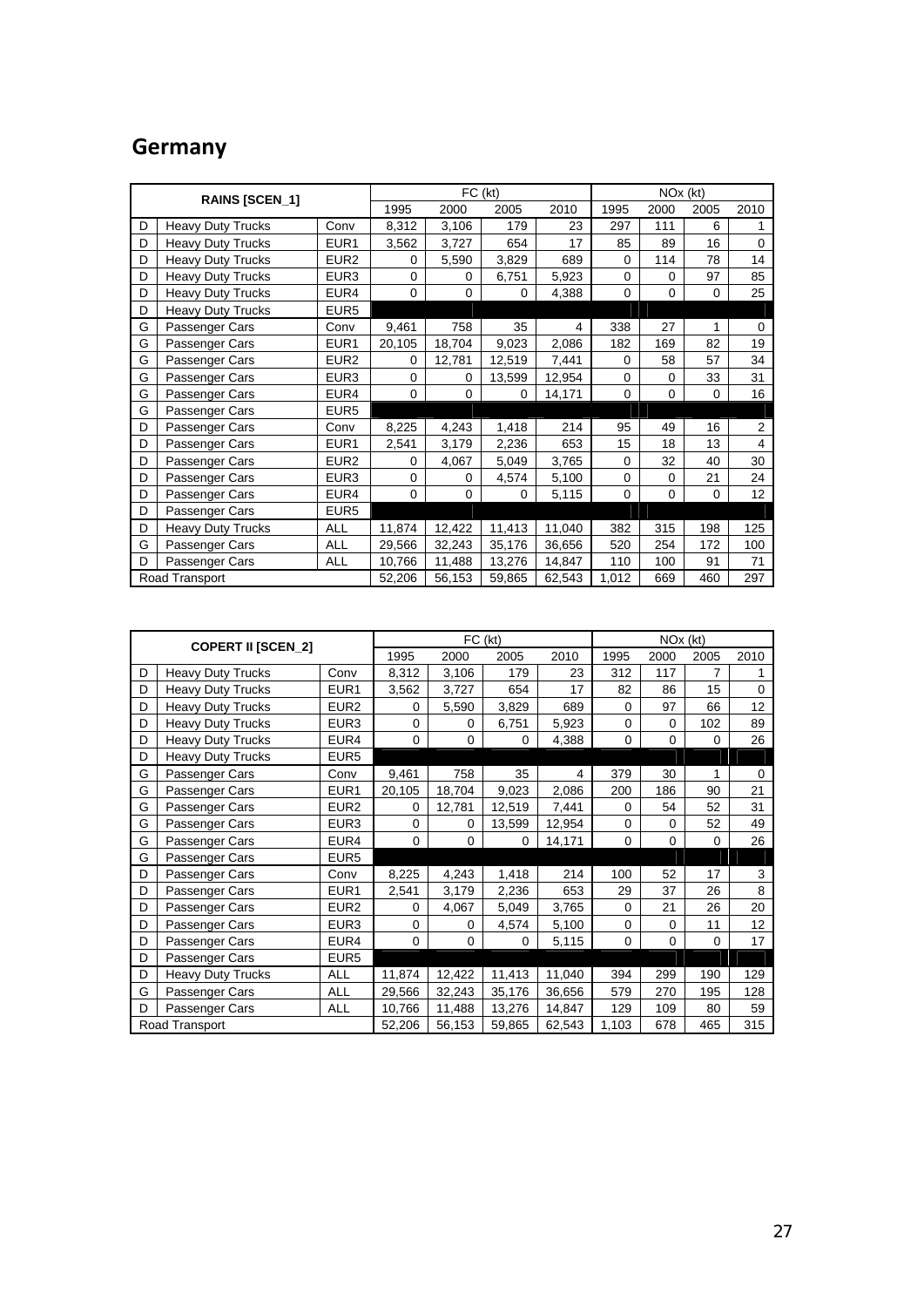|   | <b>COPERT II [SCEN_3]</b> |                  |      |          | FC (kt) |        |          |             | $NOx$ (kt)     |                |
|---|---------------------------|------------------|------|----------|---------|--------|----------|-------------|----------------|----------------|
|   |                           |                  | 1995 | 2000     | 2005    | 2010   | 1995     | 2000        | 2005           | 2010           |
| D | <b>Heavy Duty Trucks</b>  | Conv             |      | 8,689    | 3,048   | 794    | 0        | 357         | 129            | 34             |
| D | <b>Heavy Duty Trucks</b>  | EUR <sub>1</sub> |      | 854      | 415     | 182    | 0        | 20          | 10             | 4              |
| D | <b>Heavy Duty Trucks</b>  | EUR <sub>2</sub> |      | 8,124    | 6,955   | 3,589  | 0        | 142         | 123            | 65             |
| D | <b>Heavy Duty Trucks</b>  | EUR <sub>3</sub> |      | 212      | 7,009   | 6,733  | 0        | $\Omega$    | 110            | 109            |
| D | <b>Heavy Duty Trucks</b>  | EUR4             |      | $\Omega$ | 99      | 8,302  | 0        | $\Omega$    | 0              | 51             |
| D | <b>Heavy Duty Trucks</b>  | EUR <sub>5</sub> |      |          |         |        |          |             |                |                |
| G | Passenger Cars            | Conv             |      | 4,688    | 2,375   | 1,138  | 0        | 139         | 68             | 32             |
| G | Passenger Cars            | EUR <sub>1</sub> |      | 11,586   | 6,506   | 3,347  | 0        | 113         | 64             | 33             |
| G | Passenger Cars            | EUR <sub>2</sub> |      | 4,971    | 3,308   | 1,964  | 0        | 19          | 13             | $\overline{7}$ |
| G | Passenger Cars            | EUR <sub>3</sub> |      | 5,402    | 4,797   | 2,992  | 0        | 21          | 18             | 11             |
| G | Passenger Cars            | EUR4             |      | 2,246    | 8,414   | 13,646 | 0        | 4           | 16             | 25             |
| G | Passenger Cars            | EUR <sub>5</sub> |      |          |         |        |          |             |                |                |
| D | Passenger Cars            | Conv             |      | 1,951    | 581     | 130    | $\Omega$ | 23          | $\overline{7}$ | 2              |
| D | Passenger Cars            | EUR <sub>1</sub> |      | 1,720    | 1,077   | 434    | 0        | 13          | $\overline{7}$ | 3              |
| D | Passenger Cars            | EUR <sub>2</sub> |      | 2,566    | 2,455   | 1,114  | 0        | 12          | 11             | 4              |
| D | Passenger Cars            | EUR <sub>3</sub> |      | 451      | 4,353   | 2,505  | 0        | 1           | 13             | 8              |
| D | Passenger Cars            | EUR4             |      | 0        | 1,614   | 7,538  | 0        | $\mathbf 0$ | 0              | 22             |
| D | Passenger Cars            | EUR <sub>5</sub> |      |          |         |        |          |             |                |                |
| D | <b>Heavy Duty Trucks</b>  | ALL              |      | 17,880   | 17,527  | 19,600 | 0        | 519         | 372            | 263            |
| G | Passenger Cars            | <b>ALL</b>       |      | 28,893   | 25,400  | 23,087 | 0        | 296         | 178            | 109            |
| D | Passenger Cars            | <b>ALL</b>       |      | 6,688    | 10,080  | 11,721 | 0        | 49          | 37             | 38             |
|   | Road Transport            |                  |      | 53,460   | 53,008  | 54,408 | 0        | 864         | 588            | 410            |

|   | <b>COPERT 4 [SCEN_4]</b> |                  |             |             | FC (kt) |        |             | NOx (kt) |             |                |
|---|--------------------------|------------------|-------------|-------------|---------|--------|-------------|----------|-------------|----------------|
|   |                          |                  | 1995        | 2000        | 2005    | 2010   | 1995        | 2000     | 2005        | 2010           |
| D | <b>Heavy Duty Trucks</b> | Conv             | 8,312       | 3,106       | 179     | 23     | 340         | 127      | 7           | 1              |
| D | <b>Heavy Duty Trucks</b> | EUR <sub>1</sub> | 3,562       | 3,727       | 654     | 17     | 113         | 118      | 21          | 1              |
| D | <b>Heavy Duty Trucks</b> | EUR <sub>2</sub> | $\mathbf 0$ | 5,590       | 3,829   | 689    | 0           | 195      | 134         | 24             |
| D | <b>Heavy Duty Trucks</b> | EUR <sub>3</sub> | $\Omega$    | $\Omega$    | 6,751   | 5,923  | 0           | $\Omega$ | 182         | 160            |
| D | <b>Heavy Duty Trucks</b> | EUR4             | $\mathbf 0$ | $\mathbf 0$ | 0       | 4,388  | 0           | 0        | $\mathbf 0$ | 84             |
| D | <b>Heavy Duty Trucks</b> | EUR <sub>5</sub> |             |             |         |        |             |          |             |                |
| G | Passenger Cars           | Conv             | 9,461       | 758         | 35      | 4      | 372         | 30       | 1           | 0              |
| G | Passenger Cars           | EUR <sub>1</sub> | 20,105      | 18,704      | 9,023   | 2,086  | 173         | 160      | 77          | 18             |
| G | Passenger Cars           | EUR <sub>2</sub> | $\Omega$    | 12,781      | 12,519  | 7,441  | 0           | 53       | 51          | 31             |
| G | Passenger Cars           | EUR <sub>3</sub> | $\mathbf 0$ | 0           | 13,599  | 12,954 | $\mathbf 0$ | $\Omega$ | 23          | 22             |
| G | Passenger Cars           | EUR4             | $\Omega$    | $\mathbf 0$ | 0       | 14,171 | $\mathbf 0$ | $\Omega$ | $\mathbf 0$ | 12             |
| G | Passenger Cars           | EUR <sub>5</sub> |             |             |         |        |             |          |             |                |
| D | Passenger Cars           | Conv             | 8,225       | 4,243       | 1,418   | 214    | 100         | 52       | 17          | 3              |
| D | Passenger Cars           | EUR <sub>1</sub> | 2,541       | 3,179       | 2,236   | 653    | 28          | 35       | 24          | $\overline{7}$ |
| D | Passenger Cars           | EUR <sub>2</sub> | $\Omega$    | 4,067       | 5,049   | 3,765  | 0           | 46       | 57          | 42             |
| D | Passenger Cars           | EUR <sub>3</sub> | $\Omega$    | 0           | 4,574   | 5,100  | 0           | $\Omega$ | 58          | 65             |
| D | Passenger Cars           | EUR4             | $\mathbf 0$ | 0           | 0       | 5,115  | 0           | $\Omega$ | 0           | 49             |
| D | Passenger Cars           | EUR <sub>5</sub> |             |             |         |        |             |          |             |                |
| D | <b>Heavy Duty Trucks</b> | <b>ALL</b>       | 11,874      | 12,422      | 11,413  | 11,040 | 453         | 441      | 344         | 269            |
| G | Passenger Cars           | <b>ALL</b>       | 29,566      | 32,243      | 35,176  | 36,656 | 545         | 242      | 153         | 83             |
| D | Passenger Cars           | <b>ALL</b>       | 10,766      | 11,488      | 13,276  | 14,847 | 128         | 132      | 157         | 166            |
|   | Road Transport           |                  | 52,206      | 56,153      | 59,865  | 62,543 | 1,126       | 815      | 653         | 518            |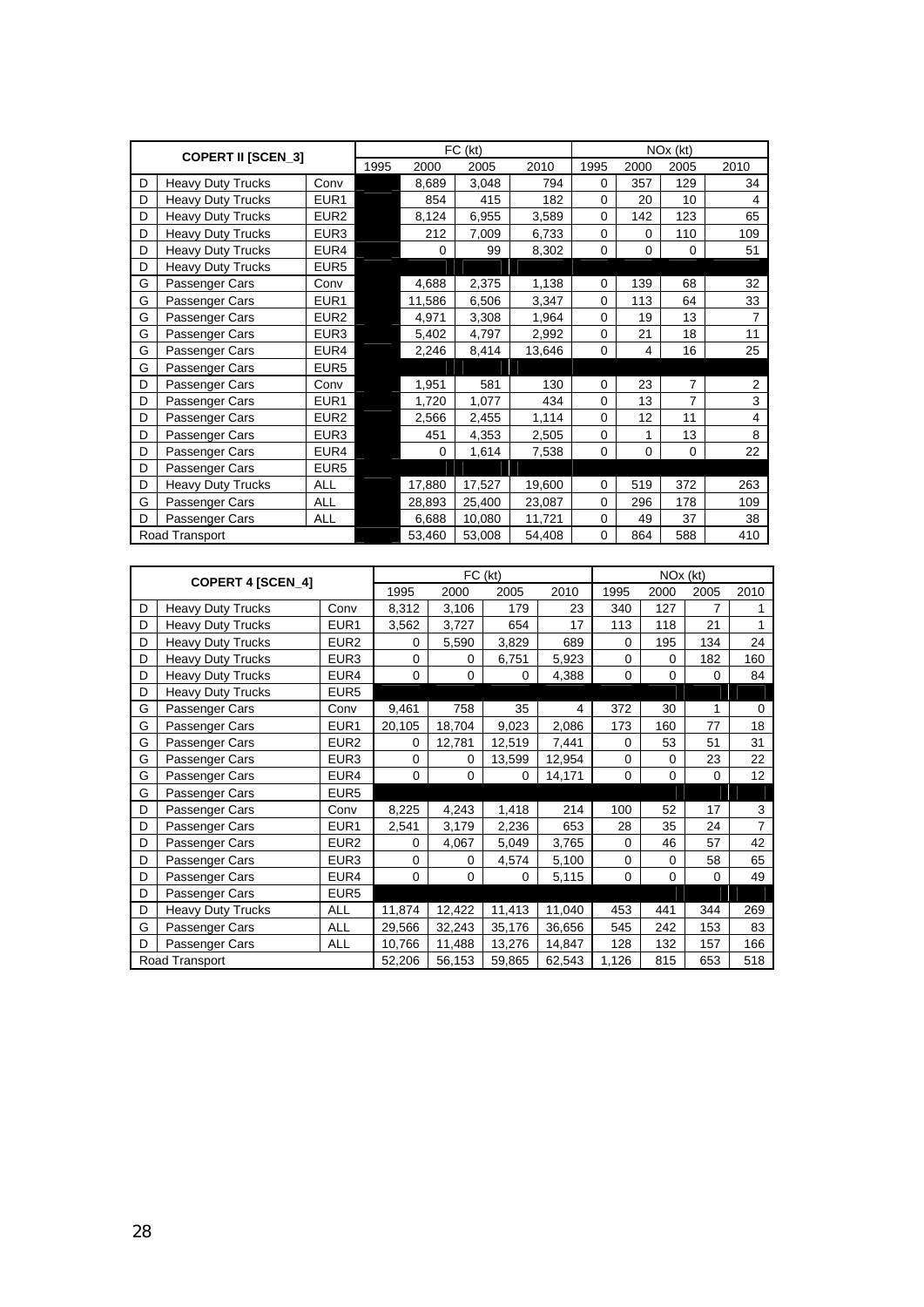|   | <b>COPERT 4 [SCEN_5]</b> |                  |      |             | FC (kt)     |        |             |                | $NOx$ ( $kt$ ) |                |
|---|--------------------------|------------------|------|-------------|-------------|--------|-------------|----------------|----------------|----------------|
|   |                          |                  | 1995 | 2000        | 2005        | 2010   | 1995        | 2000           | 2005           | 2010           |
| D | <b>Heavy Duty Trucks</b> | Conv             |      | 7,903       | 2,708       | 697    | $\Omega$    | 317            | 109            | 28             |
| D | <b>Heavy Duty Trucks</b> | EUR <sub>1</sub> |      | 808         | 402         | 175    | $\Omega$    | 26             | 13             | 6              |
| D | <b>Heavy Duty Trucks</b> | EUR <sub>2</sub> |      | 6,564       | 5,419       | 2,703  | 0           | 230            | 190            | 95             |
| D | <b>Heavy Duty Trucks</b> | EUR <sub>3</sub> |      | 175         | 5,758       | 5,382  | $\mathbf 0$ | 5              | 156            | 146            |
| D | <b>Heavy Duty Trucks</b> | EUR4             |      | $\mathbf 0$ | 88          | 3,211  | $\Omega$    | $\Omega$       | $\overline{2}$ | 62             |
| D | <b>Heavy Duty Trucks</b> | EUR <sub>5</sub> |      | $\mathbf 0$ | $\mathbf 0$ | 3,345  | $\mathbf 0$ | $\mathbf 0$    | $\mathbf 0$    | 40             |
| G | Passenger Cars           | Conv             |      | 4,739       | 2,405       | 1,154  | 0           | 141            | 70             | 33             |
| G | Passenger Cars           | EUR <sub>1</sub> |      | 9,997       | 5,637       | 2,917  | $\Omega$    | 84             | 48             | 25             |
| G | Passenger Cars           | EUR <sub>2</sub> |      | 4,440       | 2,962       | 1,773  | $\Omega$    | 17             | 12             | 8              |
| G | Passenger Cars           | EUR <sub>3</sub> |      | 4,787       | 4,256       | 2,737  | 0           | 8              | 7              | 5              |
| G | Passenger Cars           | EUR4             |      | 2,114       | 7,889       | 11,359 | 0           | $\overline{2}$ | 7              | 10             |
| G | Passenger Cars           | EUR <sub>5</sub> |      | 0           | $\Omega$    | 1,593  | 0           | $\Omega$       | $\mathbf 0$    | 1              |
| D | Passenger Cars           | Conv             |      | 1,926       | 571         | 127    | 0           | 28             | 9              | $\overline{2}$ |
| D | Passenger Cars           | EUR <sub>1</sub> |      | 1,801       | 1,049       | 394    | 0           | 24             | 15             | 6              |
| D | Passenger Cars           | EUR <sub>2</sub> |      | 3,470       | 3,034       | 1,266  | $\Omega$    | 42             | 38             | 16             |
| D | Passenger Cars           | EUR <sub>3</sub> |      | 608         | 5,697       | 3,219  | $\Omega$    | 8              | 76             | 42             |
| D | Passenger Cars           | EUR4             |      | 0           | 2,177       | 8,072  | $\Omega$    | $\Omega$       | 23             | 83             |
| D | Passenger Cars           | EUR <sub>5</sub> |      | $\mathbf 0$ | $\mathbf 0$ | 1,577  | 0           | $\mathbf 0$    | $\mathbf 0$    | 11             |
| D | <b>Heavy Duty Trucks</b> | <b>ALL</b>       |      | 15,450      | 14,376      | 15,514 | $\mathbf 0$ | 577            | 469            | 377            |
| G | Passenger Cars           | ALL              |      | 26,076      | 23,150      | 21,534 | 0           | 253            | 143            | 83             |
| D | Passenger Cars           | <b>ALL</b>       |      | 7,805       | 12,528      | 14,654 | $\mathbf 0$ | 102            | 160            | 161            |
|   | Road Transport           |                  |      | 49,331      | 50,054      | 51,701 | 0           | 932            | 772            | 620            |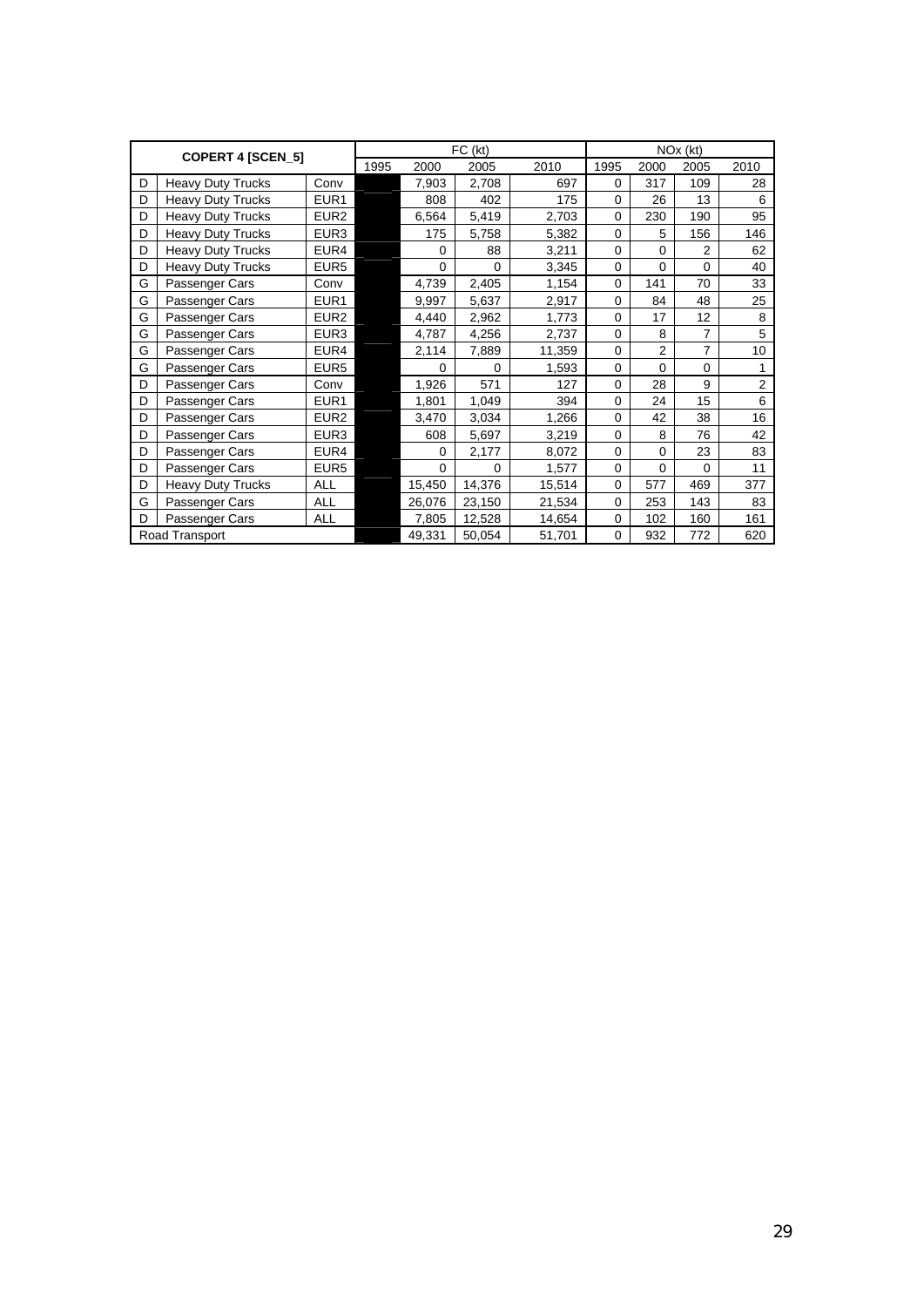# **France**

|   | <b>RAINS [SCEN_1]</b>    |                  |             |             | FC (kt) |        |             |          | NOx (kt)    |                |
|---|--------------------------|------------------|-------------|-------------|---------|--------|-------------|----------|-------------|----------------|
|   |                          |                  | 1995        | 2000        | 2005    | 2010   | 1995        | 2000     | 2005        | 2010           |
| D | <b>Heavy Duty Trucks</b> | Conv             | 5,988       | 1,672       | 152     | 19     | 292         | 81       | 7           | 1              |
| D | <b>Heavy Duty Trucks</b> | EUR1             | 3,517       | 2,397       | 577     | 14     | 115         | 78       | 19          | 0              |
| D | <b>Heavy Duty Trucks</b> | EUR <sub>2</sub> | 0           | 5,742       | 3,409   | 614    | 0           | 160      | 95          | 17             |
| D | <b>Heavy Duty Trucks</b> | EUR <sub>3</sub> | $\mathbf 0$ | 0           | 6,090   | 5,352  | 0           | 0        | 119         | 105            |
| D | <b>Heavy Duty Trucks</b> | EUR4             | $\Omega$    | $\mathbf 0$ | 0       | 4,001  | $\mathbf 0$ | $\Omega$ | 0           | 31             |
| D | <b>Heavy Duty Trucks</b> | EUR <sub>5</sub> |             |             |         |        |             |          |             |                |
| G | Passenger Cars           | Conv             | 10,626      | 5,576       | 1,348   | 367    | 367         | 193      | 47          | 13             |
| G | Passenger Cars           | EUR <sub>1</sub> | 3,096       | 5,212       | 3,500   | 497    | 27          | 46       | 31          | $\overline{4}$ |
| G | Passenger Cars           | EUR <sub>2</sub> | 0           | 5,801       | 6,787   | 4,536  | $\mathbf 0$ | 25       | 30          | 20             |
| G | Passenger Cars           | EUR <sub>3</sub> | $\mathbf 0$ | 0           | 7,757   | 7,560  | $\mathbf 0$ | 0        | 18          | 17             |
| G | Passenger Cars           | EUR4             | $\mathbf 0$ | 0           | 0       | 8,640  | $\mathbf 0$ | $\Omega$ | $\mathbf 0$ | 10             |
| G | Passenger Cars           | EUR <sub>5</sub> |             |             |         |        |             |          |             |                |
| D | Passenger Cars           | Conv             | 10,616      | 3,208       | 1,189   | 596    | 120         | 36       | 13          | $\overline{7}$ |
| D | Passenger Cars           | EUR1             | 2,469       | 6,090       | 3,588   | 572    | 19          | 47       | 28          | $\overline{4}$ |
| D | Passenger Cars           | EUR <sub>2</sub> | 0           | 4,434       | 4,450   | 2,890  | $\mathbf 0$ | 25       | 25          | 16             |
| D | Passenger Cars           | EUR <sub>3</sub> | $\Omega$    | 0           | 5,287   | 5,112  | 0           | 0        | 24          | 23             |
| D | Passenger Cars           | EUR4             | $\mathbf 0$ | 0           | 0       | 5,157  | $\mathbf 0$ | $\Omega$ | $\mathbf 0$ | 11             |
| D | Passenger Cars           | EUR <sub>5</sub> |             |             |         |        |             |          |             |                |
| D | <b>Heavy Duty Trucks</b> | <b>ALL</b>       | 9,504       | 9,811       | 10,228  | 10,000 | 407         | 320      | 241         | 154            |
| G | Passenger Cars           | <b>ALL</b>       | 13,721      | 16,589      | 19,392  | 21,600 | 394         | 264      | 125         | 64             |
| D | Passenger Cars           | <b>ALL</b>       | 13,086      | 13,732      | 14,514  | 14,326 | 140         | 109      | 91          | 62             |
|   | Road Transport           |                  | 36,311      | 40,132      | 44,133  | 45,926 | 940         | 693      | 456         | 280            |

|   | <b>COPERT II [SCEN_2]</b> |                  |        |             | FC (kt)  |        |             |             | NOx (kt)    |                |
|---|---------------------------|------------------|--------|-------------|----------|--------|-------------|-------------|-------------|----------------|
|   |                           |                  | 1995   | 2000        | 2005     | 2010   | 1995        | 2000        | 2005        | 2010           |
| D | <b>Heavy Duty Trucks</b>  | Conv             | 5,988  | 1,672       | 152      | 19     | 223         | 62          | 6           | 1              |
| D | <b>Heavy Duty Trucks</b>  | EUR <sub>1</sub> | 3,517  | 2,397       | 577      | 14     | 81          | 55          | 13          | $\mathbf 0$    |
| D | <b>Heavy Duty Trucks</b>  | EUR <sub>2</sub> | 0      | 5,742       | 3,409    | 614    | 0           | 99          | 59          | 11             |
| D | <b>Heavy Duty Trucks</b>  | EUR3             | 0      | 0           | 6,090    | 5,352  | $\mathbf 0$ | 0           | 91          | 80             |
| D | <b>Heavy Duty Trucks</b>  | EUR4             | 0      | $\mathbf 0$ | 0        | 4,001  | 0           | $\Omega$    | 0           | 24             |
| D | <b>Heavy Duty Trucks</b>  | EUR <sub>5</sub> |        |             |          |        |             |             |             |                |
| G | Passenger Cars            | Conv             | 10,626 | 5,576       | 1,348    | 367    | 426         | 224         | 54          | 15             |
| G | Passenger Cars            | EUR <sub>1</sub> | 3,096  | 5,212       | 3,500    | 497    | 32          | 53          | 36          | 5              |
| G | Passenger Cars            | EUR <sub>2</sub> | 0      | 5,801       | 6,787    | 4,536  | $\mathbf 0$ | 26          | 31          | 20             |
| G | Passenger Cars            | EUR <sub>3</sub> | 0      | $\mathbf 0$ | 7,757    | 7,560  | $\mathbf 0$ | $\mathbf 0$ | 32          | 31             |
| G | Passenger Cars            | EUR4             | 0      | $\mathbf 0$ | $\Omega$ | 8,640  | 0           | 0           | $\Omega$    | 17             |
| G | Passenger Cars            | EUR <sub>5</sub> |        |             |          |        |             |             |             |                |
| D | Passenger Cars            | Conv             | 10,616 | 3,208       | 1,189    | 596    | 126         | 38          | 14          | 7              |
| D | Passenger Cars            | EUR1             | 2,469  | 6,090       | 3,588    | 572    | 28          | 70          | 41          | $\overline{7}$ |
| D | Passenger Cars            | EUR <sub>2</sub> | 0      | 4,434       | 4,450    | 2,890  | $\mathbf 0$ | 22          | 23          | 15             |
| D | Passenger Cars            | EUR3             | 0      | 0           | 5,287    | 5,112  | 0           | 0           | 12          | 12             |
| D | Passenger Cars            | EUR4             | 0      | $\mathbf 0$ | 0        | 5,157  | $\mathbf 0$ | 0           | $\mathbf 0$ | 17             |
| D | Passenger Cars            | EUR <sub>5</sub> |        |             |          |        |             |             |             |                |
| D | <b>Heavy Duty Trucks</b>  | ALL              | 9,504  | 9,811       | 10,228   | 10,000 | 304         | 217         | 169         | 116            |
| G | Passenger Cars            | ALL              | 13,721 | 16,589      | 19,392   | 21,600 | 458         | 303         | 152         | 88             |
| D | Passenger Cars            | <b>ALL</b>       | 13,086 | 13,732      | 14,514   | 14,326 | 154         | 131         | 90          | 57             |
|   | Road Transport            |                  | 36,311 | 40,132      | 44,133   | 45,926 | 917         | 651         | 411         | 261            |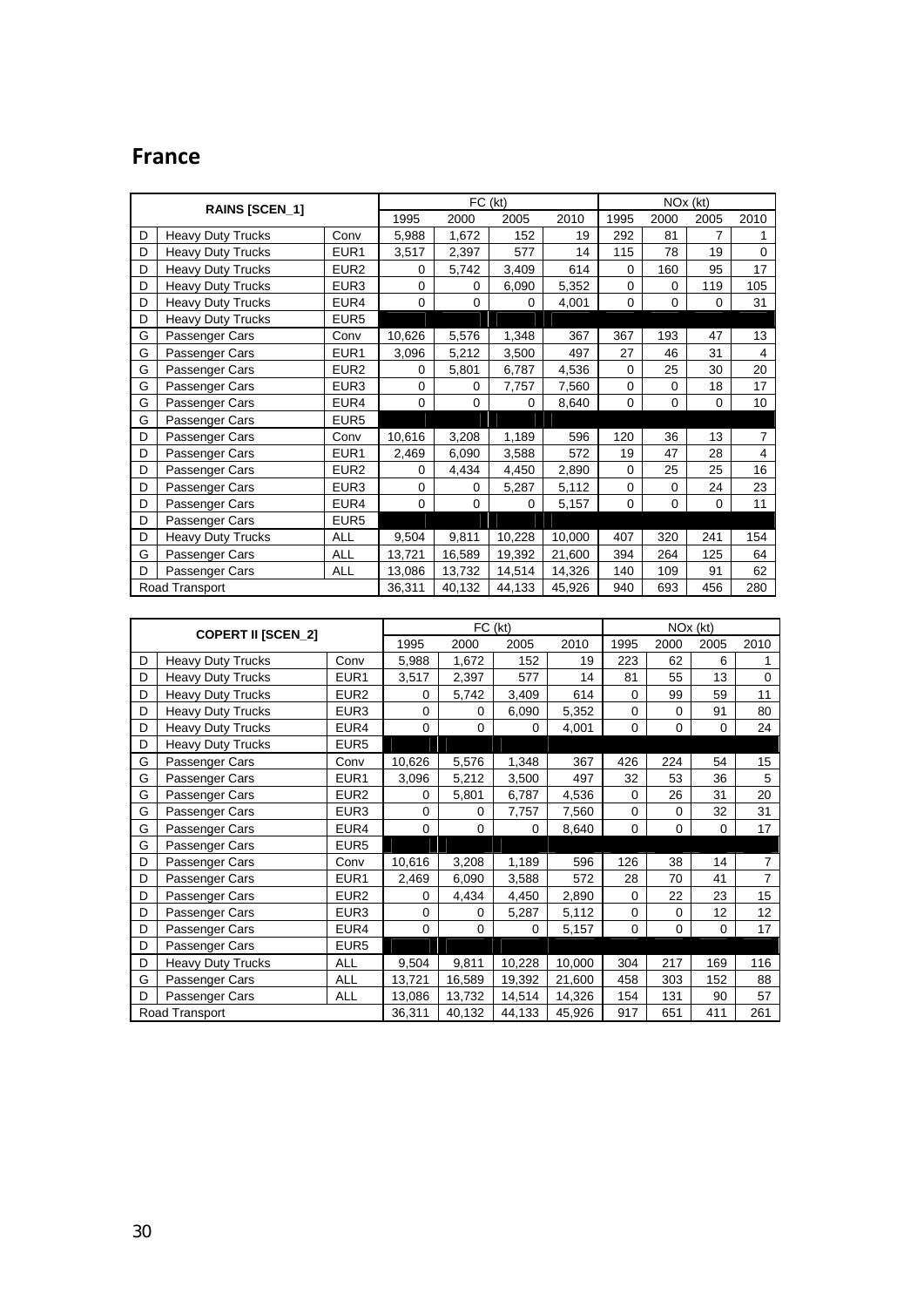|   | <b>COPERT II [SCEN_3]</b> |                  |      |          | FC (kt) |        |             | NO <sub>x</sub> (kt) |             |                |
|---|---------------------------|------------------|------|----------|---------|--------|-------------|----------------------|-------------|----------------|
|   |                           |                  | 1995 | 2000     | 2005    | 2010   | 1995        | 2000                 | 2005        | 2010           |
| D | <b>Heavy Duty Trucks</b>  | Conv             |      | 1,726    | 476     | 195    | $\mathbf 0$ | 67                   | 19          | 8              |
| D | <b>Heavy Duty Trucks</b>  | EUR <sub>1</sub> |      | 2,048    | 852     | 217    | $\Omega$    | 47                   | 19          | 5              |
| D | <b>Heavy Duty Trucks</b>  | EUR <sub>2</sub> |      | 3,529    | 2,771   | 925    | $\mathbf 0$ | 61                   | 48          | 16             |
| D | <b>Heavy Duty Trucks</b>  | EUR <sub>3</sub> |      | 0        | 3,506   | 1,874  | $\Omega$    | $\Omega$             | 55          | 29             |
| D | <b>Heavy Duty Trucks</b>  | EUR4             |      | $\Omega$ | 0       | 4,996  | $\Omega$    | $\Omega$             | $\Omega$    | 31             |
| D | <b>Heavy Duty Trucks</b>  | EUR <sub>5</sub> |      |          |         |        |             |                      |             |                |
| G | Passenger Cars            | Conv             |      | 5,815    | 2,162   | 650    | $\mathbf 0$ | 217                  | 80          | 23             |
| G | Passenger Cars            | EUR <sub>1</sub> |      | 4,077    | 2,654   | 1,312  | $\mathbf 0$ | 46                   | 30          | 15             |
| G | Passenger Cars            | EUR <sub>2</sub> |      | 3,333    | 2,795   | 1,786  | $\Omega$    | 17                   | 15          | 9              |
| G | Passenger Cars            | EUR <sub>3</sub> |      | 494      | 3,695   | 2,804  | $\mathbf 0$ | $\overline{2}$       | 17          | 13             |
| G | Passenger Cars            | EUR4             |      | 0        | 286     | 3,689  | $\mathbf 0$ | 0                    | 1           | $\overline{7}$ |
| G | Passenger Cars            | EUR <sub>5</sub> |      |          |         |        |             |                      |             |                |
| D | Passenger Cars            | Conv             |      | 6,231    | 2,222   | 384    | $\Omega$    | 74                   | 26          | 5              |
| D | Passenger Cars            | EUR <sub>1</sub> |      | 6,407    | 4,019   | 1,282  | $\mathbf 0$ | 51                   | 33          | 11             |
| D | Passenger Cars            | EUR <sub>2</sub> |      | 3,934    | 3,859   | 1,910  | $\mathbf 0$ | 17                   | 16          | 8              |
| D | Passenger Cars            | EUR <sub>3</sub> |      | 503      | 11,051  | 7,626  | $\mathbf 0$ | 1                    | 39          | 27             |
| D | Passenger Cars            | EUR4             |      | 0        | 623     | 11,266 | $\mathbf 0$ | 0                    | $\mathbf 0$ | 29             |
| D | Passenger Cars            | EUR <sub>5</sub> |      |          |         |        |             |                      |             |                |
| D | <b>Heavy Duty Trucks</b>  | <b>ALL</b>       |      | 7,304    | 7,605   | 8,208  | $\Omega$    | 175                  | 140         | 88             |
| G | Passenger Cars            | ALL              |      | 13,720   | 11,592  | 10,242 | $\mathbf 0$ | 283                  | 142         | 67             |
| D | Passenger Cars            | <b>ALL</b>       |      | 17,075   | 21,774  | 22,468 | $\mathbf 0$ | 143                  | 114         | 81             |
|   | Road Transport            |                  |      | 38,098   | 40,971  | 40,918 | $\mathbf 0$ | 600                  | 396         | 236            |

|   | COPERT 4 [SCEN_4]        |                  |             |             | FC (kt) |        |             | NOx (kt)    |      |                |
|---|--------------------------|------------------|-------------|-------------|---------|--------|-------------|-------------|------|----------------|
|   |                          |                  | 1995        | 2000        | 2005    | 2010   | 1995        | 2000        | 2005 | 2010           |
| D | <b>Heavy Duty Trucks</b> | Conv             | 5,988       | 1,672       | 152     | 19     | 245         | 68          | 6    | 1              |
| D | <b>Heavy Duty Trucks</b> | EUR <sub>1</sub> | 3,517       | 2,397       | 577     | 14     | 112         | 76          | 18   | $\Omega$       |
| D | <b>Heavy Duty Trucks</b> | EUR2             | 0           | 5,742       | 3,409   | 614    | 0           | 202         | 120  | 22             |
| D | <b>Heavy Duty Trucks</b> | EUR3             | $\mathbf 0$ | 0           | 6,090   | 5,352  | 0           | $\Omega$    | 164  | 145            |
| D | <b>Heavy Duty Trucks</b> | EUR4             | $\mathbf 0$ | $\mathbf 0$ | 0       | 4,001  | 0           | 0           | 0    | 77             |
| D | <b>Heavy Duty Trucks</b> | EUR <sub>5</sub> |             |             |         |        |             |             |      |                |
| G | Passenger Cars           | Conv             | 10,626      | 5,576       | 1,348   | 367    | 426         | 223         | 54   | 15             |
| G | Passenger Cars           | EUR <sub>1</sub> | 3,096       | 5,212       | 3,500   | 497    | 23          | 39          | 26   | 4              |
| G | Passenger Cars           | EUR <sub>2</sub> | 0           | 5,801       | 6,787   | 4,536  | $\mathbf 0$ | 25          | 29   | 19             |
| G | Passenger Cars           | EUR <sub>3</sub> | $\mathbf 0$ | $\mathbf 0$ | 7,757   | 7,560  | $\mathbf 0$ | $\mathbf 0$ | 14   | 13             |
| G | Passenger Cars           | EUR4             | 0           | $\mathbf 0$ | 0       | 8,640  | $\mathbf 0$ | $\Omega$    | 0    | 8              |
| G | Passenger Cars           | EUR5             |             |             |         |        |             |             |      |                |
| D | Passenger Cars           | Conv             | 10,616      | 3,208       | 1,189   | 596    | 128         | 39          | 14   | $\overline{7}$ |
| D | Passenger Cars           | EUR1             | 2,469       | 6,090       | 3,588   | 572    | 27          | 67          | 39   | 6              |
| D | Passenger Cars           | EUR <sub>2</sub> | 0           | 4,434       | 4,450   | 2,890  | $\mathbf 0$ | 50          | 50   | 33             |
| D | Passenger Cars           | EUR3             | $\mathbf 0$ | $\mathbf 0$ | 5,287   | 5,112  | 0           | 0           | 67   | 64             |
| D | Passenger Cars           | EUR4             | 0           | $\mathbf 0$ | 0       | 5,157  | 0           | $\mathbf 0$ | 0    | 49             |
| D | Passenger Cars           | EUR <sub>5</sub> |             |             |         |        |             |             |      |                |
| D | Heavy Duty Trucks        | ALL              | 9,504       | 9,811       | 10,228  | 10,000 | 357         | 346         | 309  | 244            |
| G | Passenger Cars           | <b>ALL</b>       | 13,721      | 16,589      | 19,392  | 21,600 | 449         | 287         | 123  | 59             |
| D | Passenger Cars           | <b>ALL</b>       | 13,086      | 13,732      | 14,514  | 14,326 | 155         | 155         | 170  | 160            |
|   | Road Transport           |                  | 36,311      | 40,132      | 44,133  | 45,926 | 960         | 789         | 602  | 463            |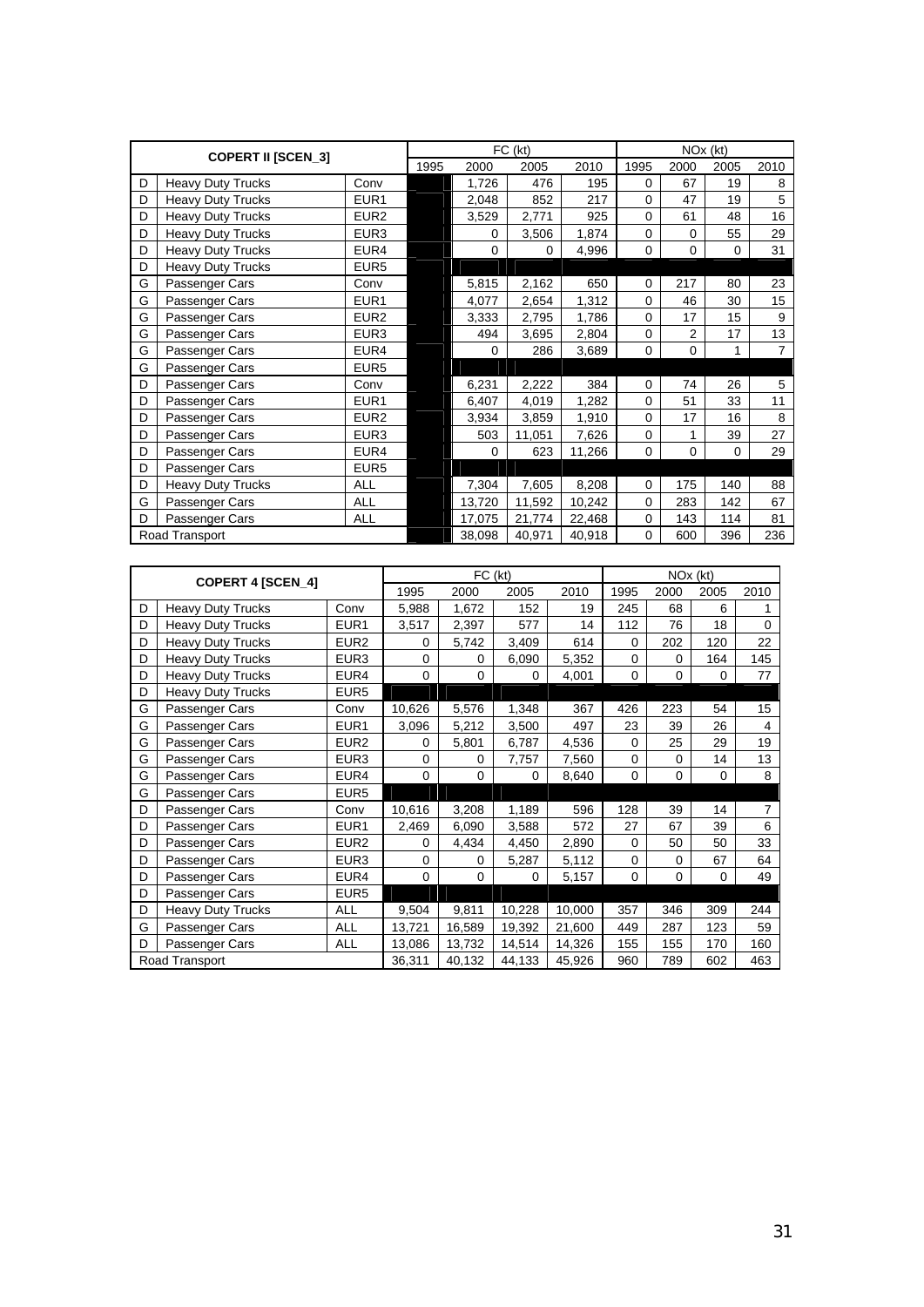|   | <b>COPERT 4 [SCEN_5]</b> |                  |      |          | FC (kt) |        |             | NO <sub>x</sub> (kt) |              |                 |
|---|--------------------------|------------------|------|----------|---------|--------|-------------|----------------------|--------------|-----------------|
|   |                          |                  | 1995 | 2000     | 2005    | 2010   | 1995        | 2000                 | 2005         | 2010            |
| D | <b>Heavy Duty Trucks</b> | Conv             |      | 2,197    | 615     | 237    | $\mathbf 0$ | 88                   | 25           | 10 <sup>1</sup> |
| D | <b>Heavy Duty Trucks</b> | EUR <sub>1</sub> |      | 1,972    | 822     | 221    | $\mathbf 0$ | 63                   | 26           | $\overline{7}$  |
| D | Heavy Duty Trucks        | EUR <sub>2</sub> |      | 3,247    | 2,612   | 911    | $\mathbf 0$ | 115                  | 93           | 32              |
| D | <b>Heavy Duty Trucks</b> | EUR <sub>3</sub> |      | $\Omega$ | 3,363   | 1,917  | $\mathbf 0$ | 0                    | 93           | 53              |
| D | Heavy Duty Trucks        | EUR4             |      | 0        | 0       | 2,334  | $\mathbf 0$ | $\mathbf 0$          | $\mathbf 0$  | 46              |
| D | <b>Heavy Duty Trucks</b> | EUR <sub>5</sub> |      | 0        | 0       | 2,208  | $\mathbf 0$ | $\Omega$             | 0            | 36              |
| G | Passenger Cars           | Conv             |      | 5,804    | 2,140   | 642    | $\mathbf 0$ | 221                  | 81           | 24              |
| G | Passenger Cars           | EUR <sub>1</sub> |      | 3,661    | 2,416   | 1,192  | $\mathbf 0$ | 29                   | 20           | 10              |
| G | Passenger Cars           | EUR <sub>2</sub> |      | 2,891    | 2,442   | 1,565  | $\mathbf 0$ | 14                   | 12           | 8               |
| G | Passenger Cars           | EUR <sub>3</sub> |      | 441      | 3,308   | 2,631  | $\mathbf 0$ | 1                    | 6            | 5               |
| G | Passenger Cars           | EUR4             |      | 0        | 267     | 2,875  | $\mathbf 0$ | $\mathbf 0$          | $\mathbf 0$  | 3               |
| G | Passenger Cars           | EUR <sub>5</sub> |      | $\Omega$ | 0       | 773    | $\mathbf 0$ | $\Omega$             | $\Omega$     | 1               |
| D | Passenger Cars           | Conv             |      | 5,975    | 2,135   | 370    | $\mathbf 0$ | 84                   | 29           | 5               |
| D | Passenger Cars           | EUR <sub>1</sub> |      | 6,668    | 4,256   | 1,444  | $\mathbf 0$ | 89                   | 56           | 18              |
| D | Passenger Cars           | EUR <sub>2</sub> |      | 4,461    | 4,249   | 2,171  | $\mathbf 0$ | 58                   | 56           | 28              |
| D | Passenger Cars           | EUR <sub>3</sub> |      | 632      | 11,763  | 8,066  | $\mathbf 0$ | 9                    | 161          | 109             |
| D | Passenger Cars           | EUR4             |      | $\Omega$ | 782     | 10,768 | $\mathbf 0$ | $\mathbf 0$          | 8            | 114             |
| D | Passenger Cars           | EUR <sub>5</sub> |      | $\Omega$ | 0       | 1,152  | $\mathbf 0$ | $\Omega$             | $\mathbf{0}$ | 9               |
| D | Heavy Duty Trucks        | <b>ALL</b>       |      | 7,416    | 7,413   | 7,829  | $\mathbf 0$ | 267                  | 237          | 184             |
| G | Passenger Cars           | <b>ALL</b>       |      | 12,796   | 10,574  | 9,678  | $\mathbf 0$ | 265                  | 119          | 51              |
| D | Passenger Cars           | <b>ALL</b>       |      | 17,735   | 23,186  | 23,972 | $\mathbf 0$ | 241                  | 310          | 283             |
|   | Road Transport           |                  |      | 37,947   | 41,172  | 41,479 | $\mathbf 0$ | 773                  | 666          | 518             |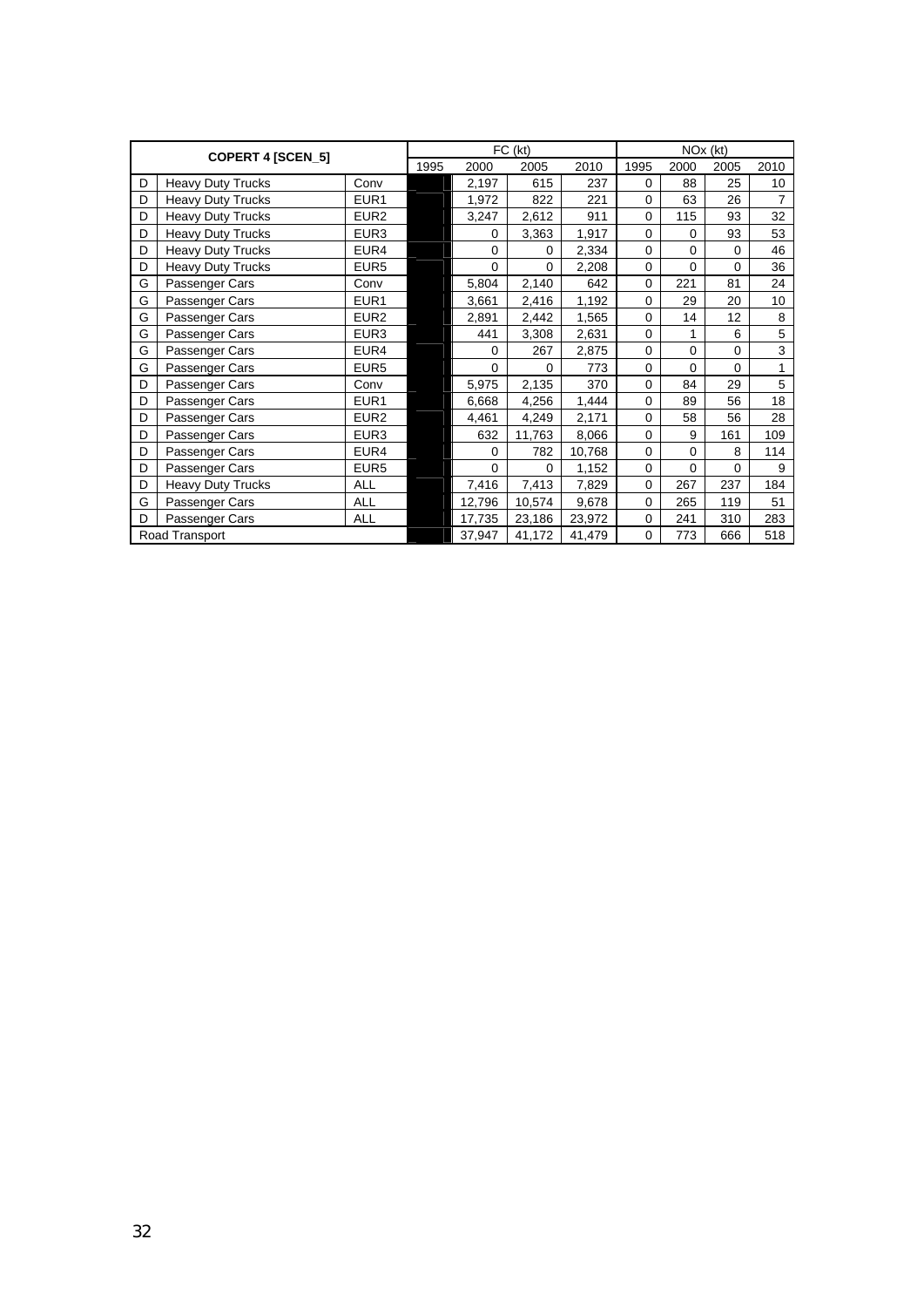# **Ireland**

|   | RAINS [SCEN_1]           |                  |             | FC (kt)     |          |       |                | NO <sub>x</sub> (kt) |                |                |
|---|--------------------------|------------------|-------------|-------------|----------|-------|----------------|----------------------|----------------|----------------|
|   |                          |                  | 1995        | 2000        | 2005     | 2010  | 1995           | 2000                 | 2005           | 2010           |
| D | <b>Heavy Duty Trucks</b> | Conv             | 195         | 67          | 6        | 1     | 8              | 3                    | 0              | 0              |
| D | <b>Heavy Duty Trucks</b> | EUR <sub>1</sub> | 123         | 102         | 27       | 1     | 3              | 3                    | 1              | $\Omega$       |
| D | <b>Heavy Duty Trucks</b> | EUR <sub>2</sub> | $\mathbf 0$ | 248         | 160      | 32    | $\Omega$       | 6                    | 4              | 1              |
| D | <b>Heavy Duty Trucks</b> | EUR <sub>3</sub> | $\mathbf 0$ | 0           | 261      | 264   | $\mathbf 0$    | 0                    | $\overline{4}$ | $\overline{4}$ |
| D | <b>Heavy Duty Trucks</b> | EUR4             | $\mathbf 0$ | 0           | 0        | 188   | $\Omega$       | 0                    | $\mathbf 0$    | 1              |
| D | <b>Heavy Duty Trucks</b> | EUR <sub>5</sub> |             |             |          |       |                |                      |                |                |
| G | Passenger Cars           | Conv             | 759         | 303         | 64       | 5     | 25             | 10                   | 2              | $\Omega$       |
| G | Passenger Cars           | EUR <sub>1</sub> | 228         | 219         | 152      | 26    | $\overline{2}$ | $\overline{2}$       | 1              | $\mathbf 0$    |
| G | Passenger Cars           | EUR <sub>2</sub> | 0           | 411         | 446      | 314   | $\Omega$       | $\overline{2}$       | $\overline{2}$ | 1              |
| G | Passenger Cars           | EUR <sub>3</sub> | $\mathbf 0$ | 0           | 383      | 377   | $\Omega$       | $\mathbf 0$          | 1              | 1              |
| G | Passenger Cars           | EUR4             | $\Omega$    | 0           | $\Omega$ | 418   | $\Omega$       | 0                    | $\mathbf 0$    | $\Omega$       |
| G | Passenger Cars           | EUR <sub>5</sub> |             |             |          |       |                |                      |                |                |
| D | Passenger Cars           | Conv             | 370         | 141         | 64       | 3     | 5              | $\overline{2}$       | 1              | 0              |
| D | Passenger Cars           | EUR <sub>1</sub> | 77          | 264         | 155      | 28    | 1              | 3                    | $\overline{2}$ | 0              |
| D | Passenger Cars           | EUR <sub>2</sub> | $\Omega$    | 135         | 137      | 129   | $\Omega$       | 1                    | 1              | 1              |
| D | Passenger Cars           | EUR <sub>3</sub> | $\Omega$    | 0           | 191      | 187   | $\Omega$       | 0                    | 1              | 1              |
| D | Passenger Cars           | EUR4             | $\Omega$    | $\mathbf 0$ | $\Omega$ | 187   | $\Omega$       | 0                    | $\mathbf 0$    | 1              |
| D | Passenger Cars           | EUR <sub>5</sub> |             |             |          |       |                |                      |                |                |
| D | <b>Heavy Duty Trucks</b> | <b>ALL</b>       | 319         | 418         | 454      | 486   | 12             | 12                   | 9              | $\overline{7}$ |
| G | Passenger Cars           | <b>ALL</b>       | 987         | 933         | 1,045    | 1,140 | 27             | 14                   | 6              | 3              |
| D | Passenger Cars           | <b>ALL</b>       | 447         | 540         | 547      | 534   | 6              | 6                    | 5              | 3              |
|   | Road Transport           |                  | 1,753       | 1,890       | 2,046    | 2,160 | 45             | 31                   | 20             | 12             |

|   | <b>COPERT II [SCEN_2]</b> |                  |             |             | FC (kt)  |       |                | NO <sub>x</sub> (kt) |                |                |
|---|---------------------------|------------------|-------------|-------------|----------|-------|----------------|----------------------|----------------|----------------|
|   |                           |                  | 1995        | 2000        | 2005     | 2010  | 1995           | 2000                 | 2005           | 2010           |
| D | <b>Heavy Duty Trucks</b>  | Conv             | 195         | 67          | 6        | 1     | $\overline{7}$ | $\overline{2}$       | 0              | 0              |
| D | <b>Heavy Duty Trucks</b>  | EUR1             | 123         | 102         | 27       | 1     | 3              | $\overline{2}$       | 1              | $\Omega$       |
| D | <b>Heavy Duty Trucks</b>  | EUR <sub>2</sub> | 0           | 248         | 160      | 32    | $\Omega$       | 4                    | 3              | 1              |
| D | <b>Heavy Duty Trucks</b>  | EUR <sub>3</sub> | $\Omega$    | $\Omega$    | 261      | 264   | $\Omega$       | $\Omega$             | 4              | $\overline{4}$ |
| D | <b>Heavy Duty Trucks</b>  | EUR4             | $\mathbf 0$ | 0           | 0        | 188   | $\mathbf 0$    | 0                    | $\mathbf 0$    | 1              |
| D | <b>Heavy Duty Trucks</b>  | EUR <sub>5</sub> |             |             |          |       |                |                      |                |                |
| G | Passenger Cars            | Conv             | 759         | 303         | 64       | 5     | 31             | 12                   | 3              | 0              |
| G | Passenger Cars            | EUR <sub>1</sub> | 228         | 219         | 152      | 26    | $\overline{2}$ | $\overline{2}$       | 1              | $\mathbf 0$    |
| G | Passenger Cars            | EUR <sub>2</sub> | 0           | 411         | 446      | 314   | $\Omega$       | $\overline{2}$       | $\overline{2}$ | 1              |
| G | Passenger Cars            | EUR <sub>3</sub> | $\Omega$    | $\mathbf 0$ | 383      | 377   | $\Omega$       | 0                    | 1              | 1              |
| G | Passenger Cars            | EUR4             | $\Omega$    | 0           | $\Omega$ | 418   |                |                      |                |                |
| G | Passenger Cars            | EUR <sub>5</sub> |             |             |          |       | $\Omega$       | $\overline{0}$       | $\overline{0}$ | $\mathbf{1}$   |
| D | Passenger Cars            | Conv             | 370         | 141         | 64       | 3     | 4              | $\overline{2}$       | 1              | $\Omega$       |
| D | Passenger Cars            | EUR1             | 77          | 264         | 155      | 28    | 1              | 3                    | $\overline{2}$ | $\mathbf 0$    |
| D | Passenger Cars            | EUR <sub>2</sub> | $\Omega$    | 135         | 137      | 129   | $\mathbf 0$    | 1                    | 1              | 1              |
| D | Passenger Cars            | EUR <sub>3</sub> | $\Omega$    | 0           | 191      | 187   | $\Omega$       | $\Omega$             | $\mathbf 0$    | $\mathbf 0$    |
| D | Passenger Cars            | EUR4             | $\Omega$    | 0           | 0        | 187   | $\Omega$       | $\Omega$             | $\mathbf 0$    | 1              |
| D | Passenger Cars            | EUR <sub>5</sub> |             |             |          |       |                |                      |                |                |
| D | <b>Heavy Duty Trucks</b>  | <b>ALL</b>       | 319         | 418         | 454      | 486   | 9              | 9                    | $\overline{7}$ | 5              |
| G | Passenger Cars            | <b>ALL</b>       | 987         | 933         | 1,045    | 1,140 | 33             | 16                   | $\overline{7}$ | 4              |
| D | Passenger Cars            | <b>ALL</b>       | 447         | 540         | 547      | 534   | 5              | 5                    | 4              | $\overline{2}$ |
|   | Road Transport            |                  | 1,753       | 1,890       | 2,046    | 2,160 | 48             | 30                   | 18             | 11             |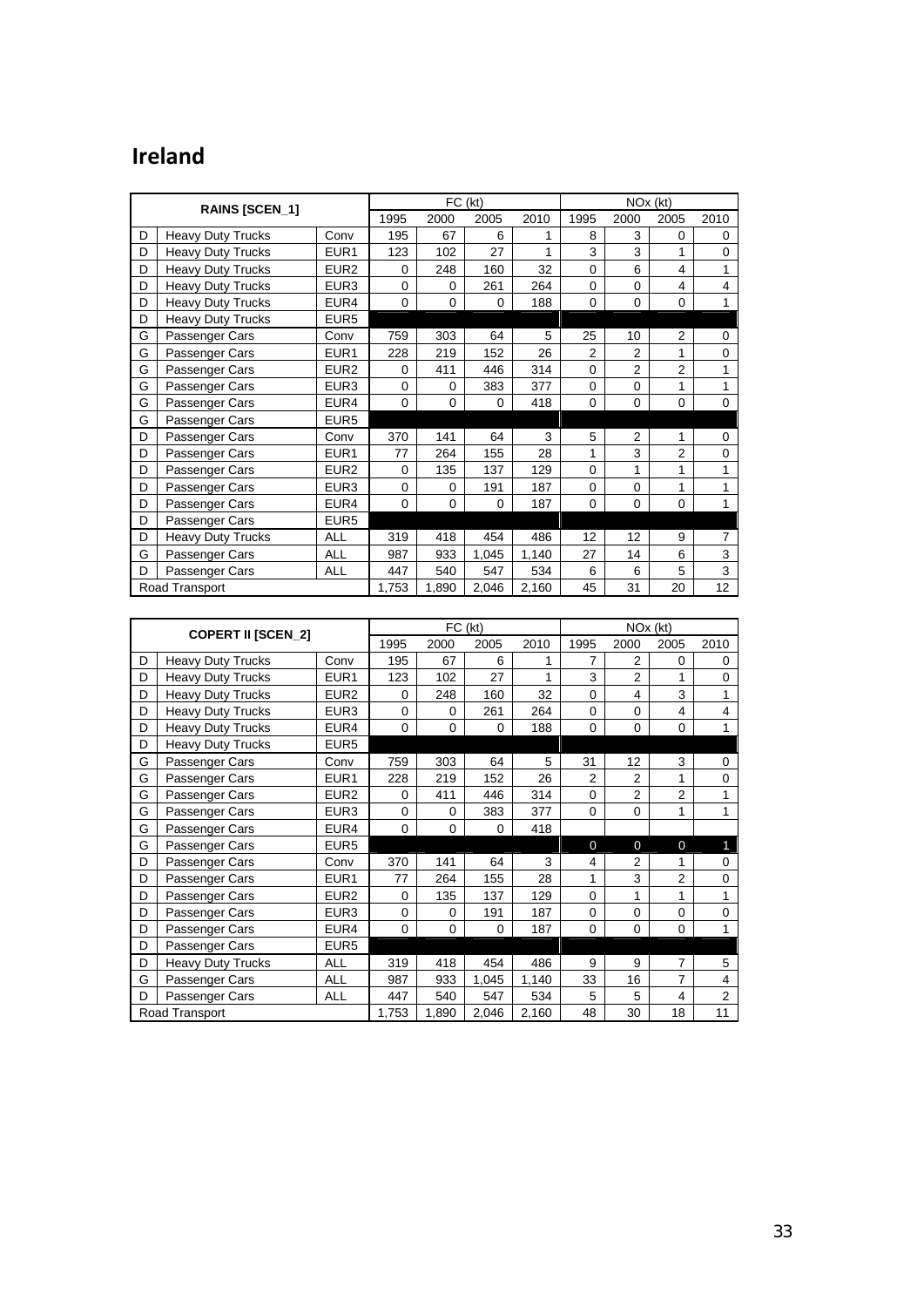|   | <b>COPERT II [SCEN_3]</b> |                  |      |             | FC (kt) |             |             |                | NOx (kt)       |                |
|---|---------------------------|------------------|------|-------------|---------|-------------|-------------|----------------|----------------|----------------|
|   |                           |                  | 1995 | 2000        | 2005    | 2010        | 1995        | 2000           | 2005           | 2010           |
| D | <b>Heavy Duty Trucks</b>  | Conv             |      | 96          | 14      | $\mathbf 0$ | 0           | 3              | 0              | 0              |
| D | <b>Heavy Duty Trucks</b>  | EUR <sub>1</sub> |      | 132         | 28      | $\Omega$    | $\Omega$    | 3              | 1              | $\mathbf{0}$   |
| D | <b>Heavy Duty Trucks</b>  | EUR <sub>2</sub> |      | 168         | 112     | 6           | $\Omega$    | 3              | 2              | 0              |
| D | <b>Heavy Duty Trucks</b>  | EUR <sub>3</sub> |      | $\mathbf 0$ | 256     | 52          | $\Omega$    | $\Omega$       | 3              |                |
| D | <b>Heavy Duty Trucks</b>  | EUR4             |      | $\Omega$    | 80      | 396         | $\Omega$    | $\Omega$       | 0              | $\overline{2}$ |
| D | <b>Heavy Duty Trucks</b>  | EUR <sub>5</sub> |      |             |         |             |             |                |                |                |
| G | Passenger Cars            | Conv             |      | 259         | 93      | 31          | $\Omega$    | 9              | 3              | 1              |
| G | Passenger Cars            | EUR <sub>1</sub> |      | 880         | 493     | 202         | $\mathbf 0$ | 9              | 5              | $\overline{2}$ |
| G | Passenger Cars            | EUR <sub>2</sub> |      | 436         | 518     | 300         | $\Omega$    | $\overline{2}$ | $\overline{2}$ | 1              |
| G | Passenger Cars            | EUR <sub>3</sub> |      | $\mathbf 0$ | 543     | 370         | $\mathbf 0$ | $\mathbf 0$    | $\overline{2}$ | $\overline{2}$ |
| G | Passenger Cars            | EUR4             |      | $\Omega$    | 153     | 933         | $\Omega$    | $\Omega$       | 0              | $\overline{2}$ |
| G | Passenger Cars            | EUR <sub>5</sub> |      |             |         |             |             |                |                |                |
| D | Passenger Cars            | Conv             |      | 483         | 259     | 120         | $\Omega$    | 6              | 3              | 2              |
| D | Passenger Cars            | EUR <sub>1</sub> |      | 629         | 423     | 210         | $\mathbf 0$ | 4              | $\overline{2}$ | 1              |
| D | Passenger Cars            | EUR <sub>2</sub> |      | 52          | 299     | 149         | 0           | $\Omega$       | 1              | 0              |
| D | Passenger Cars            | EUR <sub>3</sub> |      | $\mathbf 0$ | 576     | 292         | $\mathbf 0$ | $\mathbf 0$    | 3              | 1              |
| D | Passenger Cars            | EUR4             |      | $\mathbf 0$ | 241     | 962         | 0           | $\mathbf 0$    | 0              | $\overline{2}$ |
| D | Passenger Cars            | EUR <sub>5</sub> |      |             |         |             |             |                |                |                |
| D | <b>Heavy Duty Trucks</b>  | <b>ALL</b>       |      | 396         | 490     | 455         | $\Omega$    | 8              | 6              | 2              |
| G | Passenger Cars            | ALL              |      | 1,574       | 1,799   | 1,836       | $\Omega$    | 20             | 13             | $\overline{7}$ |
| D | Passenger Cars            | <b>ALL</b>       |      | 1,164       | 1,798   | 1,733       | $\mathbf 0$ | 10             | 10             | $\overline{7}$ |
|   | Road Transport            |                  |      | 3,134       | 4,087   | 4,023       | $\Omega$    | 38             | 28             | 17             |

| <b>COPERT 4 [SCEN_4]</b> |                          |                  |          | FC (kt)     |       |       | NO <sub>x</sub> (kt) |                |                |                |  |
|--------------------------|--------------------------|------------------|----------|-------------|-------|-------|----------------------|----------------|----------------|----------------|--|
|                          |                          |                  | 1995     | 2000        | 2005  | 2010  | 1995                 | 2000           | 2005           | 2010           |  |
| D                        | <b>Heavy Duty Trucks</b> | Conv             | 195      | 67          | 6     | 1     | 8                    | 3              | 0              | $\Omega$       |  |
| D                        | <b>Heavy Duty Trucks</b> | EUR <sub>1</sub> | 123      | 102         | 27    | 1     | 4                    | 3              | 1              | $\Omega$       |  |
| D                        | <b>Heavy Duty Trucks</b> | EUR <sub>2</sub> | $\Omega$ | 248         | 160   | 32    | 0                    | 9              | 6              | 1              |  |
| D                        | <b>Heavy Duty Trucks</b> | EUR <sub>3</sub> | $\Omega$ | $\Omega$    | 261   | 264   | $\mathbf{0}$         | $\Omega$       | 7              | $\overline{7}$ |  |
| D                        | <b>Heavy Duty Trucks</b> | EUR4             | $\Omega$ | 0           | 0     | 188   | 0                    | 0              | $\mathbf 0$    | $\overline{4}$ |  |
| D                        | <b>Heavy Duty Trucks</b> | EUR <sub>5</sub> |          |             |       |       |                      |                |                |                |  |
| G                        | Passenger Cars           | Conv             | 759      | 303         | 64    | 5     | 29                   | 11             | 2              | $\Omega$       |  |
| G                        | Passenger Cars           | EUR1             | 228      | 219         | 152   | 26    | $\overline{2}$       | $\overline{2}$ | 1              | $\mathbf 0$    |  |
| G                        | Passenger Cars           | EUR <sub>2</sub> | $\Omega$ | 411         | 446   | 314   | $\Omega$             | $\overline{2}$ | $\overline{2}$ | 1              |  |
| G                        | Passenger Cars           | EUR <sub>3</sub> | $\Omega$ | $\mathbf 0$ | 383   | 377   | $\Omega$             | 0              | 1              | 1              |  |
| G                        | Passenger Cars           | EUR4             | $\Omega$ | 0           | 0     | 418   | $\mathbf{0}$         | 0              | $\mathbf 0$    | $\Omega$       |  |
| G                        | Passenger Cars           | EUR <sub>5</sub> |          |             |       |       |                      |                |                |                |  |
| D                        | Passenger Cars           | Conv             | 370      | 141         | 64    | 3     | 4                    | $\overline{2}$ | 1              | 0              |  |
| D                        | Passenger Cars           | EUR <sub>1</sub> | 77       | 264         | 155   | 28    | 1                    | 3              | $\overline{2}$ | $\Omega$       |  |
| D                        | Passenger Cars           | EUR <sub>2</sub> | 0        | 135         | 137   | 129   | 0                    | 1              | $\overline{2}$ | 1              |  |
| D                        | Passenger Cars           | EUR <sub>3</sub> | $\Omega$ | 0           | 191   | 187   | $\Omega$             | 0              | $\overline{2}$ | $\overline{2}$ |  |
| D                        | Passenger Cars           | EUR4             | $\Omega$ | 0           | 0     | 187   | 0                    | 0              | $\mathbf 0$    | $\overline{2}$ |  |
| D                        | Passenger Cars           | EUR <sub>5</sub> |          |             |       |       |                      |                |                |                |  |
| D                        | <b>Heavy Duty Trucks</b> | <b>ALL</b>       | 319      | 418         | 454   | 486   | 12                   | 15             | 14             | 12             |  |
| G                        | Passenger Cars           | ALL              | 987      | 933         | 1,045 | 1,140 | 30                   | 15             | 6              | 3              |  |
| D                        | Passenger Cars           | <b>ALL</b>       | 447      | 540         | 547   | 534   | 5                    | 6              | 6              | 6              |  |
|                          | Road Transport           |                  | 1,753    | 1,890       | 2,046 | 2,160 | 48                   | 35             | 26             | 20             |  |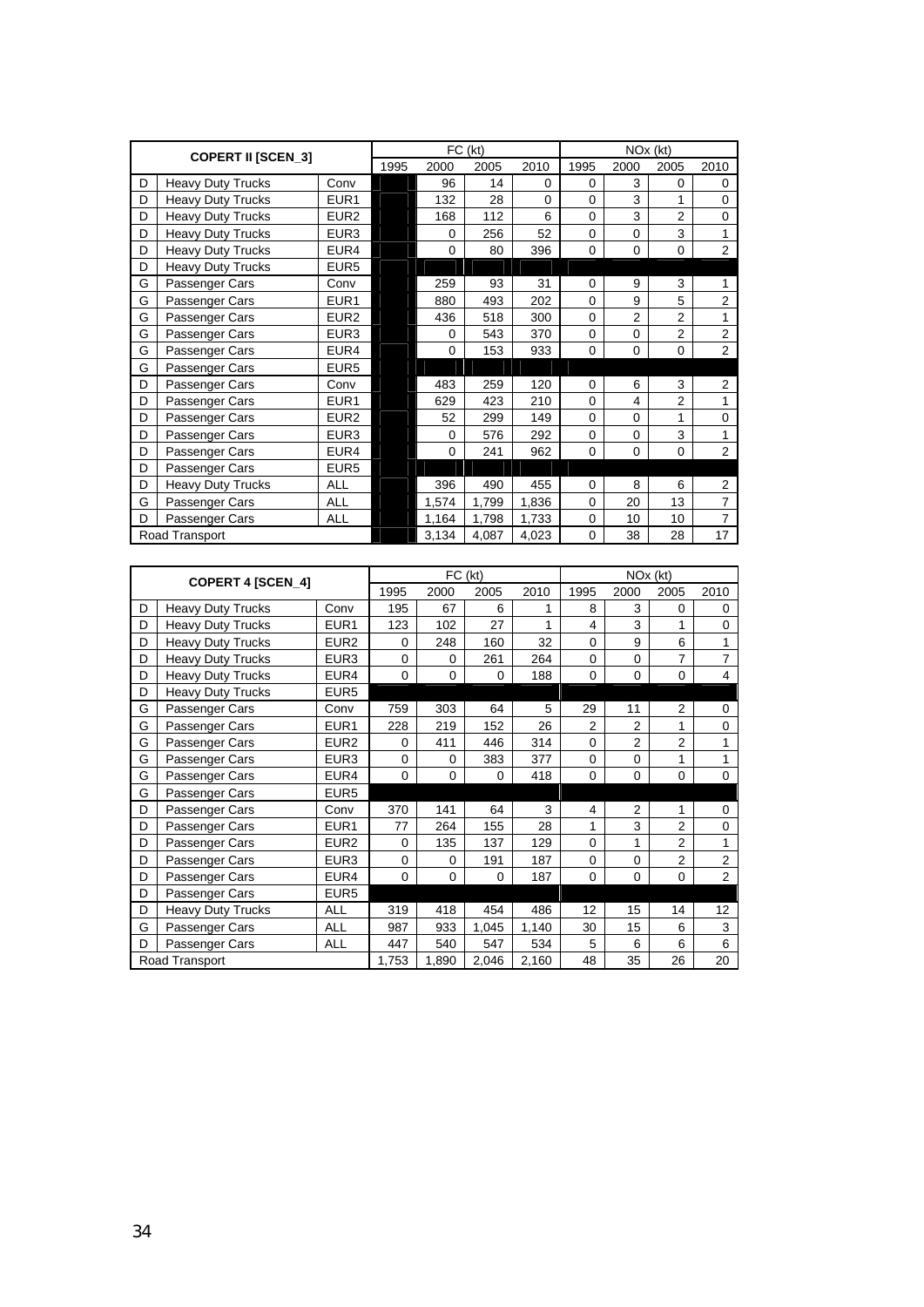|   | COPERT 4 [SCEN_5]        |                  |  |             | FC (kt)     |          | NOx (kt)    |                |                |                |  |
|---|--------------------------|------------------|--|-------------|-------------|----------|-------------|----------------|----------------|----------------|--|
|   |                          |                  |  | 2000        | 2005        | 2010     | 1995        | 2000           | 2005           | 2010           |  |
| D | <b>Heavy Duty Trucks</b> | Conv             |  | 138         | 16          | $\Omega$ | $\Omega$    | 6              | 1              | 0              |  |
| D | <b>Heavy Duty Trucks</b> | EUR <sub>1</sub> |  | 175         | 58          |          | $\Omega$    | 6              | 2              | 0              |  |
| D | <b>Heavy Duty Trucks</b> | EUR <sub>2</sub> |  | 199         | 178         | 21       | $\mathbf 0$ | 7              | 6              | 1              |  |
| D | <b>Heavy Duty Trucks</b> | EUR <sub>3</sub> |  | $\mathbf 0$ | 268         | 82       | $\mathbf 0$ | $\mathbf 0$    | $\overline{7}$ | $\overline{2}$ |  |
| D | <b>Heavy Duty Trucks</b> | EUR4             |  | $\mathbf 0$ | 91          | 371      | $\mathbf 0$ | $\Omega$       | $\overline{2}$ | $\overline{7}$ |  |
| D | <b>Heavy Duty Trucks</b> | EUR <sub>5</sub> |  | $\mathbf 0$ | $\mathbf 0$ | 117      | $\mathbf 0$ | $\mathbf 0$    | 0              | $\overline{c}$ |  |
| G | Passenger Cars           | Conv             |  | 272         | 100         | 33       | $\Omega$    | 9              | 3              | 1              |  |
| G | Passenger Cars           | EUR <sub>1</sub> |  | 829         | 466         | 191      | $\Omega$    | 6              | 4              | 1              |  |
| G | Passenger Cars           | EUR <sub>2</sub> |  | 403         | 482         | 280      | $\Omega$    | $\overline{2}$ | $\overline{2}$ | 1              |  |
| G | Passenger Cars           | EUR <sub>3</sub> |  | 0           | 515         | 361      | $\mathbf 0$ | $\mathbf 0$    | 1              | 1              |  |
| G | Passenger Cars           | EUR4             |  | $\mathbf 0$ | 152         | 728      | 0           | $\mathbf 0$    | 0              | 1              |  |
| G | Passenger Cars           | EUR <sub>5</sub> |  | $\mathbf 0$ | $\Omega$    | 204      | $\mathbf 0$ | $\Omega$       | 0              | 0              |  |
| D | Passenger Cars           | Conv             |  | 501         | 269         | 125      | $\mathbf 0$ | 10             | 5              | 3              |  |
| D | Passenger Cars           | EUR <sub>1</sub> |  | 558         | 371         | 182      | $\mathbf 0$ | 8              | 6              | 3              |  |
| D | Passenger Cars           | EUR <sub>2</sub> |  | 70          | 279         | 137      | $\Omega$    | 1              | $\overline{4}$ | $\overline{2}$ |  |
| D | Passenger Cars           | EUR <sub>3</sub> |  | $\mathbf 0$ | 513         | 259      | $\Omega$    | $\Omega$       | $\overline{7}$ | 3              |  |
| D | Passenger Cars           | EUR4             |  | $\mathbf 0$ | 223         | 838      | $\Omega$    | $\Omega$       | $\overline{2}$ | 9              |  |
| D | Passenger Cars           | EUR <sub>5</sub> |  | $\mathbf 0$ | 0           | 54       | $\mathbf 0$ | $\Omega$       | 0              | 0              |  |
| D | <b>Heavy Duty Trucks</b> | <b>ALL</b>       |  | 511         | 612         | 592      | $\mathbf 0$ | 19             | 18             | 12             |  |
| G | Passenger Cars           | <b>ALL</b>       |  | 1,504       | 1,716       | 1,798    | $\mathbf 0$ | 17             | 10             | 5              |  |
| D | Passenger Cars           | <b>ALL</b>       |  | 1,130       | 1,655       | 1,595    | $\mathbf 0$ | 19             | 24             | 20             |  |
|   | Road Transport           |                  |  | 3,145       | 3,984       | 3,985    | $\mathbf 0$ | 55             | 52             | 37             |  |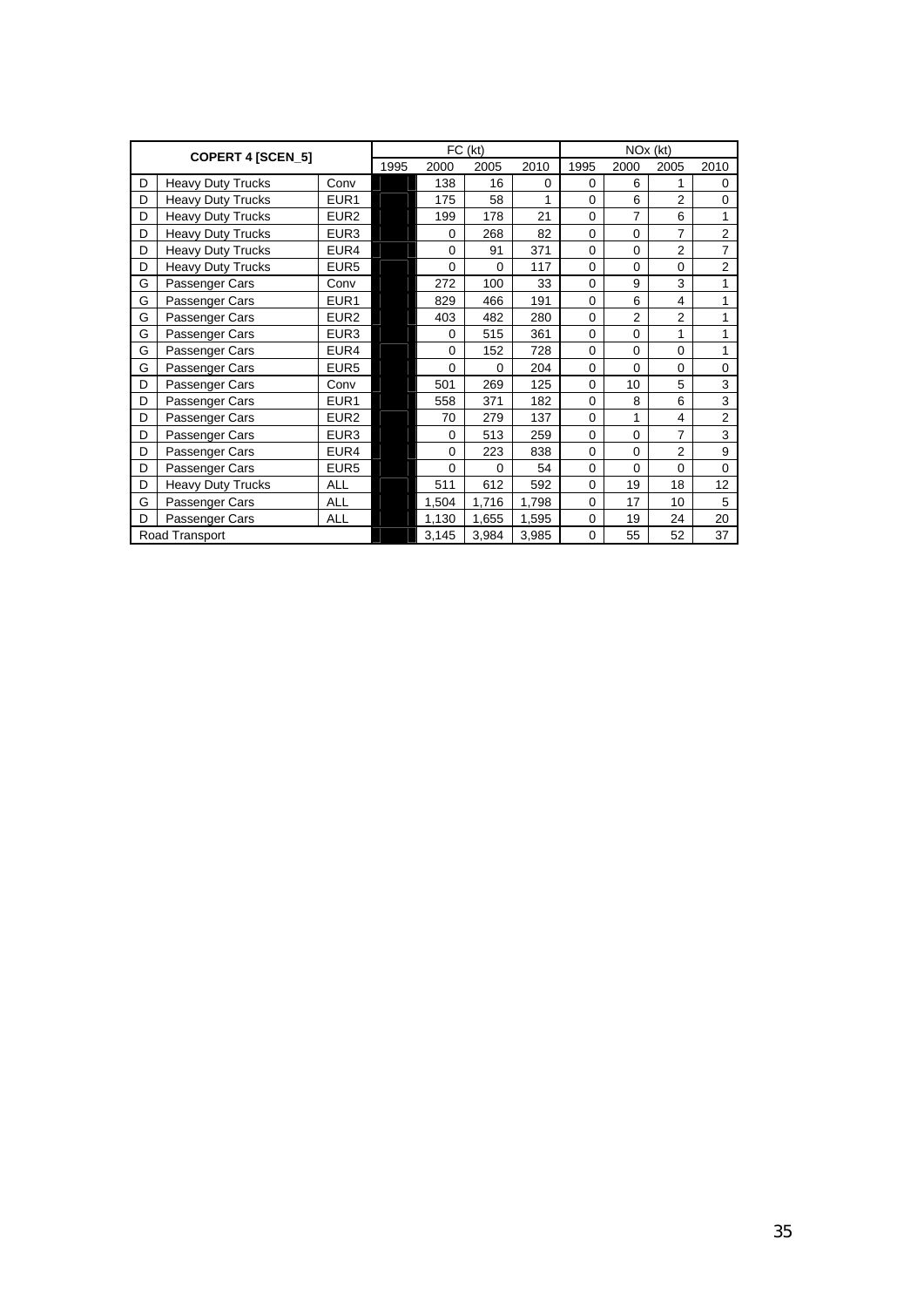# **Netherlands**

|   | RAINS [SCEN_1]           |                  |             |             | FC (kt)  |          | NO <sub>x</sub> (kt) |             |                |                 |  |
|---|--------------------------|------------------|-------------|-------------|----------|----------|----------------------|-------------|----------------|-----------------|--|
|   |                          |                  |             | 2000        | 2005     | 2010     | 1995                 | 2000        | 2005           | 2010            |  |
| D | <b>Heavy Duty Trucks</b> | Conv             | 1,365       | 206         | 21       | 9        | 67                   | 10          |                | 0               |  |
| D | <b>Heavy Duty Trucks</b> | EUR1             | 910         | 1,034       | 44       | $\Omega$ | 30                   | 34          |                | $\Omega$        |  |
| D | <b>Heavy Duty Trucks</b> | EUR <sub>2</sub> | 0           | 1,354       | 1,221    | 52       | 0                    | 38          | 34             | 1               |  |
| D | <b>Heavy Duty Trucks</b> | EUR3             | 0           | $\Omega$    | 1,492    | 1,544    | 0                    | 0           | 29             | 30              |  |
| D | <b>Heavy Duty Trucks</b> | EUR4             | 0           | $\Omega$    | 0        | 1,574    | 0                    | 0           | 0              | 12 <sup>2</sup> |  |
| D | <b>Heavy Duty Trucks</b> | EUR <sub>5</sub> |             |             |          |          |                      |             |                |                 |  |
| G | Passenger Cars           | Conv             | 1,679       | 175         | 13       | 3        | 58                   | 6           | 0              | 0               |  |
| G | Passenger Cars           | EUR <sub>1</sub> | 3,119       | 2,608       | 593      | 20       | 27                   | 23          | 5              | $\mathbf 0$     |  |
| G | Passenger Cars           | EUR <sub>2</sub> | 0           | 2,614       | 2,420    | 384      | $\Omega$             | 11          | 11             | $\overline{2}$  |  |
| G | Passenger Cars           | EUR <sub>3</sub> | 0           | $\Omega$    | 2,842    | 2,789    | 0                    | $\mathbf 0$ | 7              | 6               |  |
| G | Passenger Cars           | EUR4             | 0           | $\mathbf 0$ | $\Omega$ | 3,002    | 0                    | $\mathbf 0$ | 0              | 3               |  |
| G | Passenger Cars           | EUR <sub>5</sub> |             |             |          |          |                      |             |                |                 |  |
| D | Passenger Cars           | Conv             | 1,140       | 227         | 101      | 2        | 13                   | 3           | 1              | 0               |  |
| D | Passenger Cars           | EUR1             | 420         | 815         | 273      | 15       | 3                    | 6           | $\overline{2}$ | 0               |  |
| D | Passenger Cars           | EUR <sub>2</sub> | 0           | 695         | 747      | 355      | 0                    | 4           | 4              | $\overline{2}$  |  |
| D | Passenger Cars           | EUR <sub>3</sub> | $\mathbf 0$ | $\mathbf 0$ | 747      | 641      | 0                    | $\mathbf 0$ | 3              | 3               |  |
| D | Passenger Cars           | EUR4             | $\Omega$    | $\Omega$    | $\Omega$ | 675      | $\Omega$             | $\Omega$    | $\mathbf 0$    | $\overline{2}$  |  |
| D | Passenger Cars           | EUR <sub>5</sub> |             |             |          |          |                      |             |                |                 |  |
| D | <b>Heavy Duty Trucks</b> | <b>ALL</b>       | 2,275       | 2,594       | 2,779    | 3,179    | 96                   | 82          | 66             | 44              |  |
| G | Passenger Cars           | <b>ALL</b>       | 4,798       | 5,398       | 5,868    | 6,199    | 85                   | 40          | 23             | 12              |  |
| D | Passenger Cars           | <b>ALL</b>       | 1,560       | 1,737       | 1,868    | 1,688    | 16                   | 13          | 11             | $\overline{7}$  |  |
|   | Road Transport           |                  | 8,633       | 9,729       | 10,516   | 11,066   | 198                  | 135         | 100            | 63              |  |

|   | <b>COPERT II [SCEN_2]</b> |                  |             |             | FC (kt)     |          | NO <sub>x</sub> (kt) |             |                |                |  |
|---|---------------------------|------------------|-------------|-------------|-------------|----------|----------------------|-------------|----------------|----------------|--|
|   |                           |                  | 1995        | 2000        | 2005        | 2010     | 1995                 | 2000        | 2005           | 2010           |  |
| D | <b>Heavy Duty Trucks</b>  | Conv             | 1,365       | 206         | 21          | 9        | 44                   | 7           | 1              | 0              |  |
| D | <b>Heavy Duty Trucks</b>  | EUR <sub>1</sub> | 910         | 1,034       | 44          | $\Omega$ | 18                   | 21          | 1              | 0              |  |
| D | <b>Heavy Duty Trucks</b>  | EUR <sub>2</sub> | 0           | 1,354       | 1,221       | 52       | $\Omega$             | 21          | 19             | 1              |  |
| D | <b>Heavy Duty Trucks</b>  | EUR <sub>3</sub> | $\mathbf 0$ | 0           | 1,492       | 1,544    | 0                    | $\mathbf 0$ | 19             | 20             |  |
| D | <b>Heavy Duty Trucks</b>  | EUR4             | $\Omega$    | $\mathbf 0$ | $\Omega$    | 1,574    | $\Omega$             | $\Omega$    | 0              | 8              |  |
| D | <b>Heavy Duty Trucks</b>  | EUR <sub>5</sub> |             |             |             |          |                      |             |                |                |  |
| G | Passenger Cars            | Conv             | 1,679       | 175         | 13          | 3        | 76                   | 8           | 1              | 0              |  |
| G | Passenger Cars            | EUR <sub>1</sub> | 3,119       | 2,608       | 593         | 20       | 32                   | 27          | 6              | $\mathbf 0$    |  |
| G | Passenger Cars            | EUR <sub>2</sub> | 0           | 2,614       | 2,420       | 384      | $\mathbf 0$          | 12          | 11             | $\overline{2}$ |  |
| G | Passenger Cars            | EUR <sub>3</sub> | $\mathbf 0$ | 0           | 2,842       | 2,789    | $\Omega$             | $\Omega$    | 12             | 11             |  |
| G | Passenger Cars            | EUR4             | 0           | $\mathbf 0$ | $\mathbf 0$ | 3,002    | 0                    | $\mathbf 0$ | 0              | 5              |  |
| G | Passenger Cars            | EUR <sub>5</sub> |             |             |             |          |                      |             |                |                |  |
| D | Passenger Cars            | Conv             | 1,140       | 227         | 101         | 2        | 14                   | 3           | 1              | 0              |  |
| D | Passenger Cars            | EUR <sub>1</sub> | 420         | 815         | 273         | 15       | 6                    | 12          | 4              | $\mathbf 0$    |  |
| D | Passenger Cars            | EUR <sub>2</sub> | 0           | 695         | 747         | 355      | $\mathbf 0$          | 4           | 5              | $\overline{2}$ |  |
| D | Passenger Cars            | EUR <sub>3</sub> | $\mathbf 0$ | $\mathbf 0$ | 747         | 641      | $\Omega$             | $\mathbf 0$ | $\overline{2}$ | $\overline{2}$ |  |
| D | Passenger Cars            | EUR4             | $\mathbf 0$ | $\mathbf 0$ | 0           | 675      | $\mathbf 0$          | $\mathbf 0$ | $\mathbf 0$    | 3              |  |
| D | Passenger Cars            | EUR <sub>5</sub> |             |             |             |          |                      |             |                |                |  |
| D | <b>Heavy Duty Trucks</b>  | <b>ALL</b>       | 2,275       | 2,594       | 2,779       | 3,179    | 62                   | 48          | 40             | 29             |  |
| G | Passenger Cars            | <b>ALL</b>       | 4,798       | 5,398       | 5,868       | 6,199    | 108                  | 46          | 29             | 19             |  |
| D | Passenger Cars            | <b>ALL</b>       | 1,560       | 1,737       | 1,868       | 1,688    | 20                   | 19          | 12             | $\overline{7}$ |  |
|   | Road Transport            |                  | 8,633       | 9,729       | 10,516      | 11,066   | 190                  | 114         | 81             | 55             |  |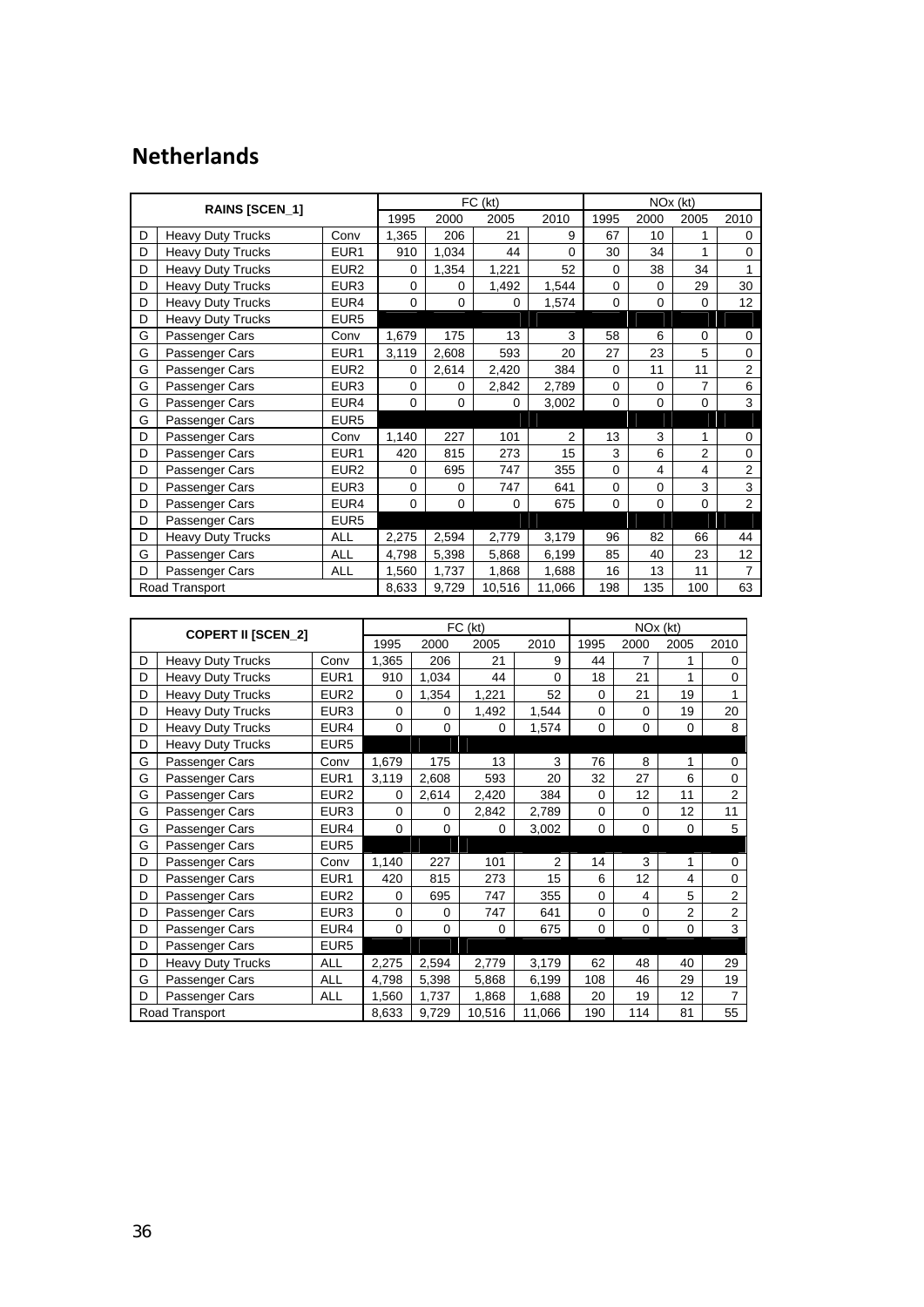|   | <b>COPERT II [SCEN_3]</b> |                  |      |             | FC (kt) |        | NO <sub>x</sub> (kt) |                |                |                |  |
|---|---------------------------|------------------|------|-------------|---------|--------|----------------------|----------------|----------------|----------------|--|
|   |                           |                  | 1995 | 2000        | 2005    | 2010   | 1995                 | 2000           | 2005           | 2010           |  |
| D | <b>Heavy Duty Trucks</b>  | Conv             |      | 461         | 153     | 45     | 0                    | 15             | 5              |                |  |
| D | <b>Heavy Duty Trucks</b>  | EUR <sub>1</sub> |      | 390         | 180     | 50     | 0                    | 7              | 3              |                |  |
| D | <b>Heavy Duty Trucks</b>  | EUR <sub>2</sub> |      | 923         | 780     | 278    | 0                    | 14             | 11             | 4              |  |
| D | <b>Heavy Duty Trucks</b>  | EUR <sub>3</sub> |      | $\mathbf 0$ | 881     | 416    | 0                    | $\Omega$       | 11             | 5              |  |
| D | <b>Heavy Duty Trucks</b>  | EUR4             |      | $\Omega$    | 30      | 1,166  | 0                    | $\Omega$       | $\mathbf 0$    | 6              |  |
| D | <b>Heavy Duty Trucks</b>  | EUR <sub>5</sub> |      |             |         |        |                      |                |                |                |  |
| G | Passenger Cars            | Conv             |      | 1,545       | 672     | 306    | $\Omega$             | 66             | 29             | 13             |  |
| G | Passenger Cars            | EUR1             |      | 1,802       | 1,009   | 507    | 0                    | 18             | 10             | 5              |  |
| G | Passenger Cars            | EUR <sub>2</sub> |      | 1,635       | 1,564   | 908    | $\Omega$             | $\overline{7}$ | $\overline{7}$ | 4              |  |
| G | Passenger Cars            | EUR <sub>3</sub> |      | $\mathbf 0$ | 1,037   | 687    | 0                    | $\Omega$       | $\overline{4}$ | 3              |  |
| G | Passenger Cars            | EUR4             |      | $\Omega$    | 457     | 1,934  | 0                    | $\Omega$       | 1              | 3              |  |
| G | Passenger Cars            | EUR <sub>5</sub> |      |             |         |        |                      |                |                |                |  |
| D | Passenger Cars            | Conv             |      | 623         | 148     | 40     | 0                    | 7              | $\overline{2}$ | 0              |  |
| D | Passenger Cars            | EUR <sub>1</sub> |      | 803         | 356     | 55     | 0                    | 7              | 3              | 1              |  |
| D | Passenger Cars            | EUR <sub>2</sub> |      | 1,992       | 1,539   | 403    | 0                    | 8              | 6              | 2              |  |
| D | Passenger Cars            | EUR <sub>3</sub> |      | $\mathbf 0$ | 2,109   | 1,397  | 0                    | 0              | 9              | 6              |  |
| D | Passenger Cars            | EUR4             |      | $\mathbf 0$ | 237     | 2,668  | 0                    | $\Omega$       | 0              | $\overline{7}$ |  |
| D | Passenger Cars            | EUR <sub>5</sub> |      |             |         |        |                      |                |                |                |  |
| D | <b>Heavy Duty Trucks</b>  | ALL              |      | 1,774       | 2,025   | 1,956  | 0                    | 36             | 31             | 18             |  |
| G | Passenger Cars            | ALL              |      | 4,982       | 4,739   | 4,342  | 0                    | 92             | 51             | 29             |  |
| D | Passenger Cars            | ALL              |      | 3,418       | 4,389   | 4,563  | 0                    | 21             | 21             | 17             |  |
|   | Road Transport            |                  |      | 10,174      | 11,153  | 10,861 | 0                    | 149            | 102            | 63             |  |

| <b>COPERT 4 [SCEN_4]</b> |                          |                  |             |             | FC (kt)     | NO <sub>x</sub> (kt) |             |             |                |                |
|--------------------------|--------------------------|------------------|-------------|-------------|-------------|----------------------|-------------|-------------|----------------|----------------|
|                          |                          |                  | 1995        | 2000        | 2005        | 2010                 | 1995        | 2000        | 2005           | 2010           |
| D                        | <b>Heavy Duty Trucks</b> | Conv             | 1,365       | 206         | 21          | 9                    | 57          | 9           | 1              | 0              |
| D                        | <b>Heavy Duty Trucks</b> | EUR <sub>1</sub> | 910         | 1,034       | 44          | $\Omega$             | 29          | 33          | 1              | 0              |
| D                        | <b>Heavy Duty Trucks</b> | EUR <sub>2</sub> | 0           | 1,354       | 1,221       | 52                   | $\Omega$    | 47          | 43             | $\overline{2}$ |
| D                        | <b>Heavy Duty Trucks</b> | EUR <sub>3</sub> | $\mathbf 0$ | 0           | 1,492       | 1,544                | $\Omega$    | $\mathbf 0$ | 40             | 41             |
| D                        | <b>Heavy Duty Trucks</b> | EUR4             | $\mathbf 0$ | $\mathbf 0$ | 0           | 1,574                | 0           | $\mathbf 0$ | 0              | 30             |
| D                        | <b>Heavy Duty Trucks</b> | EUR <sub>5</sub> |             |             |             |                      |             |             |                |                |
| G                        | Passenger Cars           | Conv             | 1,679       | 175         | 13          | 3                    | 73          | 8           | 1              | 0              |
| G                        | Passenger Cars           | EUR <sub>1</sub> | 3,119       | 2,608       | 593         | 20                   | 26          | 21          | 5              | $\mathbf 0$    |
| G                        | Passenger Cars           | EUR <sub>2</sub> | $\mathbf 0$ | 2,614       | 2,420       | 384                  | $\Omega$    | 10          | 9              | 1              |
| G                        | Passenger Cars           | EUR <sub>3</sub> | $\mathbf 0$ | 0           | 2,842       | 2,789                | $\mathbf 0$ | 0           | $\overline{4}$ | $\overline{4}$ |
| G                        | Passenger Cars           | EUR4             | $\Omega$    | $\Omega$    | $\Omega$    | 3,002                | $\Omega$    | $\Omega$    | $\Omega$       | $\overline{2}$ |
| G                        | Passenger Cars           | EUR <sub>5</sub> |             |             |             |                      |             |             |                |                |
| D                        | Passenger Cars           | Conv             | 1,140       | 227         | 101         | $\overline{2}$       | 14          | 3           | 1              | 0              |
| D                        | Passenger Cars           | EUR <sub>1</sub> | 420         | 815         | 273         | 15                   | 5           | 9           | 3              | $\Omega$       |
| D                        | Passenger Cars           | EUR <sub>2</sub> | 0           | 695         | 747         | 355                  | $\mathbf 0$ | 9           | 9              | $\overline{4}$ |
| D                        | Passenger Cars           | EUR <sub>3</sub> | 0           | $\mathbf 0$ | 747         | 641                  | $\mathbf 0$ | 0           | 10             | 9              |
| D                        | Passenger Cars           | EUR4             | $\mathbf 0$ | $\mathbf 0$ | $\mathbf 0$ | 675                  | $\mathbf 0$ | $\mathbf 0$ | $\Omega$       | $\overline{7}$ |
| D                        | Passenger Cars           | EUR <sub>5</sub> |             |             |             |                      |             |             |                |                |
| D                        | <b>Heavy Duty Trucks</b> | <b>ALL</b>       | 2,275       | 2,594       | 2,779       | 3,179                | 87          | 89          | 85             | 73             |
| G                        | Passenger Cars           | <b>ALL</b>       | 4,798       | 5,398       | 5,868       | 6,199                | 98          | 39          | 19             | 8              |
| D                        | Passenger Cars           | <b>ALL</b>       | 1,560       | 1,737       | 1,868       | 1,688                | 19          | 21          | 24             | 21             |
|                          | Road Transport           |                  | 8,633       | 9,729       | 10,516      | 11,066               | 204         | 149         | 128            | 102            |